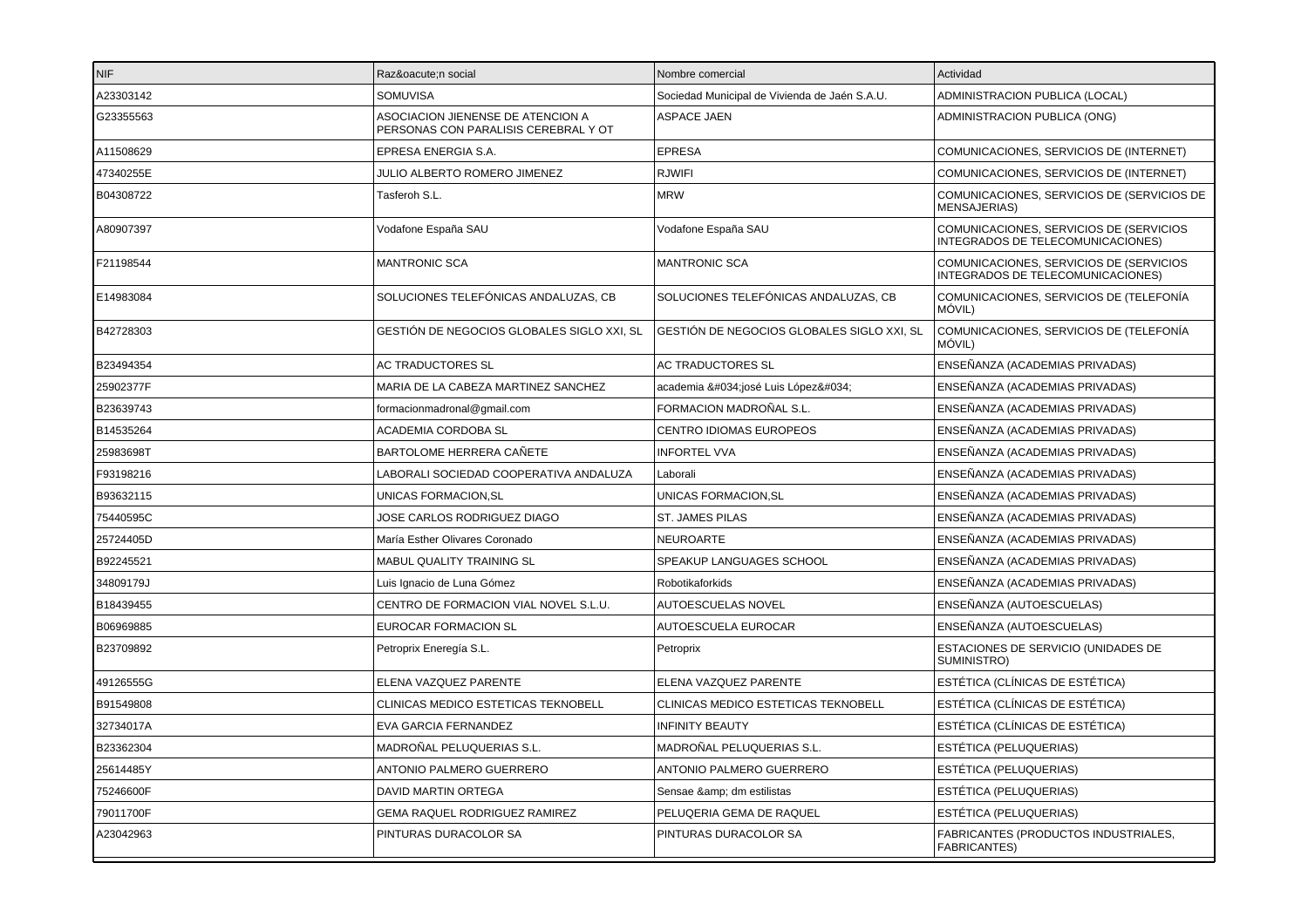| <b>NIF</b> | Razón social                                            | Nombre comercial                | Actividad                                                                |
|------------|---------------------------------------------------------|---------------------------------|--------------------------------------------------------------------------|
| B18899401  | <b>BASTIMEC S.L.</b>                                    | Bastimec                        | FABRICANTES (PRODUCTOS INDUSTRIALES,<br><b>FABRICANTES)</b>              |
| B05422639  | Land of Nature S.L.                                     | Land of Nature                  | FABRICANTES (PRODUCTOS INDUSTRIALES,<br><b>FABRICANTES)</b>              |
| W2500913E  | Younited Sucursal en España                             | Younited Sucursal en España     | FINANCIERAS E INVERSIÓN (ENTIDADES<br><b>FINANCIERAS DIVERSAS)</b>       |
| 34033227N  | Concepcion Jacqueline Blanco Nieto                      | hobby zoo la loma               | FLORISTERÍAS, JARDINERÍAS Y ANIMALES<br>(PAJARERÍAS Y VENTA DE ANIMALES) |
| 15520630T  | MARÍA JOSÉ DOMÍNGUEZ SERRANO                            | Oh My Dog                       | FLORISTERÍAS, JARDINERÍAS Y ANIMALES<br>(SERVICIOS PARA ANIMALES)        |
| 79391628K  | Lilian Rossana Moray Caceres                            | Wendy & Neo                     | FLORISTERÍAS.JARDINERÍAS Y ANIMALES<br>(SERVICIOS PARA ANIMALES)         |
| B23320047  | <b>VIAJES AURINGIS SL</b>                               | <b>VIAJES AURINGIS SL</b>       | HOSTELERÍA Y TURISMO (AGENCIAS DE VIAJES)                                |
| B23578123  | HM VIEDMA S.L.                                          | <b>SUREVENTS VIAJES</b>         | HOSTELERÍA Y TURISMO (AGENCIAS DE VIAJES)                                |
| 77532009K  | Enrique Manuel Peña Pérez                               | Vandalia Tours                  | HOSTELERÍA Y TURISMO (AGENCIAS DE VIAJES)                                |
| 25472032S  | SOFIA MARTINEZ BERMEJO                                  | <b>VIAJES VALMAR</b>            | HOSTELERÍA Y TURISMO (AGENCIAS DE VIAJES)                                |
| 30497194E  | JUAN CARLOS RUIZ MIJE                                   | VIAJAR TIEMPO LIBRE             | HOSTELERÍA Y TURISMO (AGENCIAS DE VIAJES)                                |
| 14322340X  | SONIA ROMERO POSTIGO                                    | VIAJES RUDA SUR                 | HOSTELERÍA Y TURISMO (AGENCIAS DE VIAJES)                                |
| B93406098  | APARTAMENTOS CALEYRO SL                                 | CALEYRO BOUTIQUE APARTMENTS     | HOSTELERÍA Y TURISMO (APARTAHOTELES)                                     |
| 24777061N  | <b>ISIDORO SELLES RUIZ</b>                              | <b>ISIDORO SELLES RUIZ</b>      | HOSTELERÍA Y TURISMO (APARTAMENTOS)                                      |
| B91428896  | <b>TEGUS PARTNERS S.L.</b>                              | <b>SEVILLA INN SUITES</b>       | HOSTELERÍA Y TURISMO (APARTAMENTOS)                                      |
| B91995241  | CBR TURISMO S.L.                                        | AQUA GRANADA INN APARTMENTS     | HOSTELERÍA Y TURISMO (APARTAMENTOS)                                      |
| 77846132X  | Francisco José Moreno Romero                            | MR Costa Doñana                 | HOSTELERÍA Y TURISMO (APARTAMENTOS)                                      |
| 74654905X  | MARIA INÉS BURGOS MANZANO                               | <b>APARTAMENTO CENTRICO</b>     | HOSTELERÍA Y TURISMO (APARTAMENTOS)                                      |
| B19576164  | APARTAMENTOS TURISTICOS BE SUITES<br><b>GRANADA SLU</b> | BE SUITES CENTRO                | HOSTELERÍA Y TURISMO (APARTAMENTOS)                                      |
| B-23507700 | CORTIJO LA PENDOLERA, S.L.                              | CORTIJO LA PENDOLERA            | HOSTELERÍA Y TURISMO (CASAS RURALES)                                     |
| 26486297A  | Pedro Delgado Ruiz                                      | Alojamientos Turísticos Delgado | HOSTELERÍA Y TURISMO (CASAS RURALES)                                     |
| 75019156X  | SANTIAGO MANUEL SANCHEZ MORENO                          | ALOJAMIENTO FINCA LA NOGUERA    | HOSTELERÍA Y TURISMO (CASAS RURALES)                                     |
| 77375696Q  | MARIA SANCHEZ MADUEÑO                                   | CASA RURAL EL OJUELO            | HOSTELERÍA Y TURISMO (CASAS RURALES)                                     |
| B92854942  | MENYBER GLOBAL SERVICES, S.L.                           | MB BOUTIQUE HOTEL               | HOSTELERÍA Y TURISMO (HOTELES)                                           |
| B91990143  | <b>IBERINFORMES Y GESTION HIPOTECARIA S.L.</b>          | <b>HOTEL DOÑA LINA</b>          | HOSTELERÍA Y TURISMO (HOTELES)                                           |
| B19596485  | GRABENA 1800S.L                                         | <b>HOTEL CASA 1800 GRANADA</b>  | HOSTELERÍA Y TURISMO (HOTELES)                                           |
| B90226986  | SEVICA 1800 S.L                                         | HOTEL CASA 1800                 | HOSTELERÍA Y TURISMO (HOTELES)                                           |
| B91892505  | PAZOS CARRASCO SL                                       | HOTEL BOUTIQUE CASA DE COLÓN    | HOSTELERÍA Y TURISMO (HOTELES)                                           |
| B93199990  | <b>BEANBE MALAGA SL</b>                                 | HOTEL ATARAZANAS MALAGA         | HOSTELERÍA Y TURISMO (HOTELES)                                           |
|            |                                                         |                                 |                                                                          |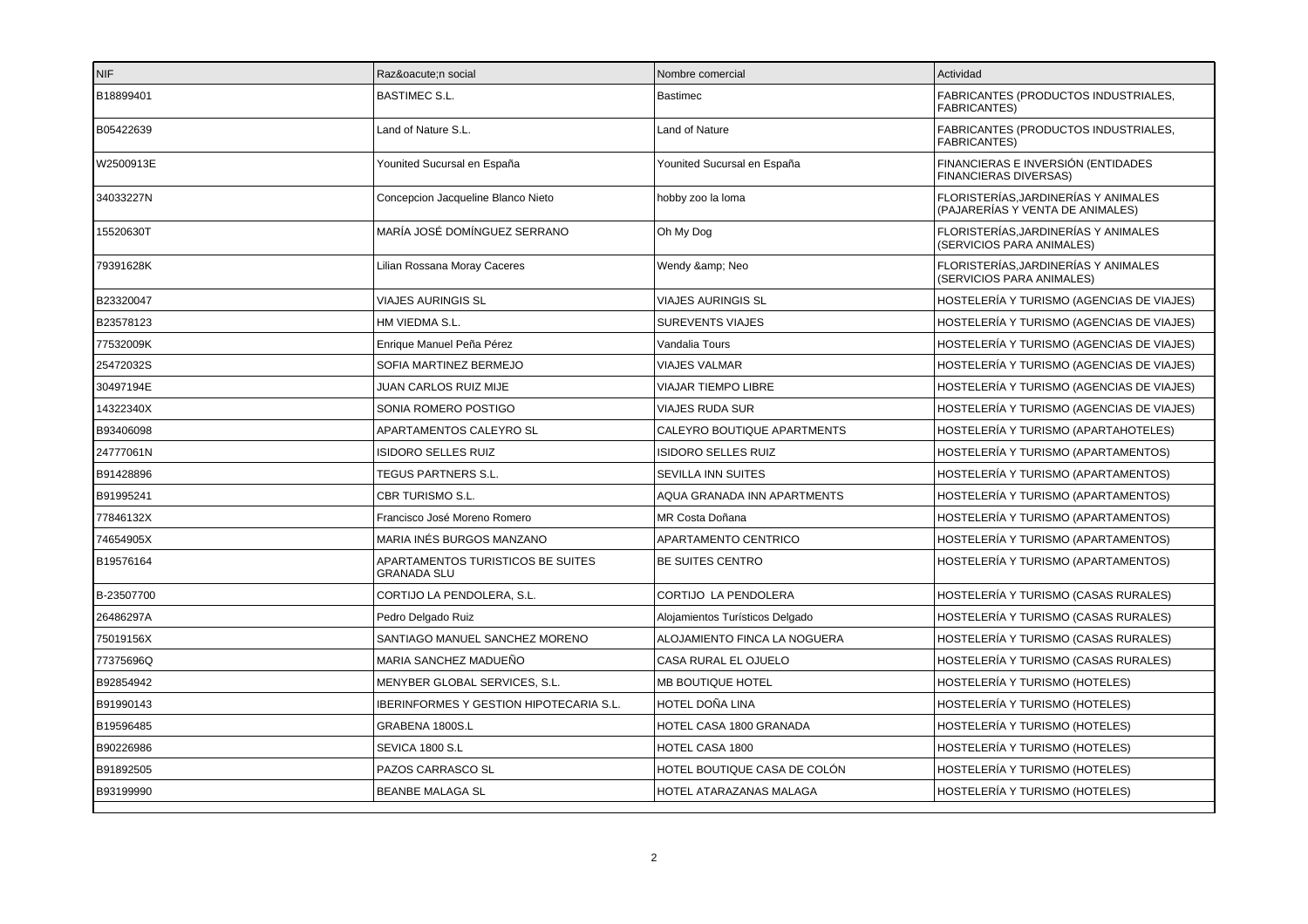| NIF       | Razón social                                                           | Nombre comercial                             | Actividad                                                 |
|-----------|------------------------------------------------------------------------|----------------------------------------------|-----------------------------------------------------------|
| B91664185 | HOTELS SIMON SL                                                        | HOTEL SIMON                                  | HOSTELERÍA Y TURISMO (HOTELES)                            |
| A79855201 | Paradores de Turismo de España, S.M.E., S.A. (Arcos<br>de la Frontera) | Paradores de Turismo de Arcos de la Frontera | HOSTELERÍA Y TURISMO (HOTELES)                            |
| B72040009 | APARTHOTEL NOVO SANCTI PETRI S.L.                                      | APARTHOTEL NOVO SANCTI PETRI                 | HOSTELERÍA Y TURISMO (HOTELES)                            |
| B18510578 | HOTEL ALICIA CAROLINA SL                                               | HOTEL ALICIA CAROLINA SL                     | HOSTELERÍA Y TURISMO (HOTELES)                            |
| B41420761 | EDIFICIO ALTOZANO SL                                                   | BOUTIQUE HOTEL CASA ROMANA II                | HOSTELERÍA Y TURISMO (HOTELES)                            |
| B18091785 | MYMGRA, S.L.                                                           | <b>HOTELES MA</b>                            | HOSTELERÍA Y TURISMO (HOTELES)                            |
| A82295270 | HOTELES Y TURISMO DEL SUR                                              | HOTEL NH SAN PEDRO DE ALCANTARA              | HOSTELERÍA Y TURISMO (HOTELES)                            |
| A58511882 | NH HOTELES ESPAÑA SA                                                   | NH AVENIDA JEREZ                             | HOSTELERÍA Y TURISMO (HOTELES)                            |
| 25569382Y | Pablo Serratosa FERNANDEZ LLAMAZARES                                   | HOTEL CORTIJO LAS PILETAS                    | HOSTELERÍA Y TURISMO (HOTELES)                            |
| B72391774 | Cánovas 32 Suites S.L.                                                 | Hotel Boutique Casa Cánovas                  | HOSTELERÍA Y TURISMO (HOTELES)                            |
| B90426529 | C/ JESUS DEL GRAN PODER 89                                             | La Farmacia Dulce                            | HOSTELERÍA Y TURISMO (TIEMPO COMPARTIDO)                  |
| 09265752H | MARIA YOLANDA CASTILLA FERNANDEZ                                       | CASA EN NUEVO PORTIL                         | HOSTELERÍA Y TURISMO (WEB RESERVAS<br>ALOJAMIENTOS)       |
| 26000718T | javier de la fuente jimenez                                            | libreria gongora                             | LIBRERÍA Y PAPELERÍA (LIBRERÍA)                           |
| 47545866J | DANIEL ANTONIO CALZADO MONTAÑO                                         | DANIEL CALZADO MONTAÑO                       | LIBRERÍA Y PAPELERÍA (LIBRERÍA)                           |
| 47546119J | JOSE ANTONIO DE LA CRUZ CALZADO                                        | JOSE ANTONIO DE LA CRUZ CALZADO              | LIBRERÍA Y PAPELERÍA (LIBRERÍA)                           |
| B19554856 | FRUTAS ABM GONZALEZ, S.L.                                              | FRUTAS ABM GONZALEZ, S.L.                    | MAYORISTAS (ALIMENTACIÓN, MAYORISTAS)                     |
| B91241232 | DECORACION VINTAGE S.L.                                                | <b>MISTERWILS</b>                            | MAYORISTAS (PRODUCTOS INDUSTRIALES,<br><b>MAYORISTAS)</b> |
| B04332854 | SOLISPLANT SL                                                          | SOLISPLANT                                   | MAYORISTAS (PRODUCTOS INDUSTRIALES,<br><b>MAYORISTAS)</b> |
| X6569019N | <b>MUSTAPHA SAIYD</b>                                                  | MUSTAPHA SAIYD                               | MINORISTAS (ALIMENTACIÓN TRADICIONAL)                     |
| 26051718D | JUANA MARIA JUSTICIA LOPEZ                                             | JUANA MARIA JUSTICIA LOPEZ                   | MINORISTAS (ALIMENTACIÓN TRADICIONAL)                     |
| 74808536R | ESPERANZA GOMEZ GUERRERO                                               | ESPERANZA GOMEZ GUERRERO                     | MINORISTAS (ALIMENTACIÓN TRADICIONAL)                     |
| 25595481T | MARIA DOLORES GONZALEZ CHAVES                                          | MARIA DOLORES GONZALEZ CHAVES                | MINORISTAS (ALIMENTACIÓN TRADICIONAL)                     |
| B19538230 | WITTY MARKET, S.L.                                                     | SUPERMERCADO MAXIMA                          | MINORISTAS (ALIMENTACIÓN TRADICIONAL)                     |
| 48959661K | MANUEL GUTIERREZ HOYOS                                                 | ALIMENTACION MANUEL GUTIERREZ                | MINORISTAS (ALIMENTACIÓN TRADICIONAL)                     |
| 52540252H | NICOLASA RAMOS RELAÑO                                                  | DE COSAS, MODA Y HOGAR                       | MINORISTAS (BAZARES)                                      |
| B29624061 | JOVITEL TELECOMUNICACIONES S.L.                                        | <b>JOVITEL</b>                               | MINORISTAS (BAZARES)                                      |
| X3429730Q | YUHE CHENG                                                             | <b>BAZAR ASIA</b>                            | MINORISTAS (BAZARES)                                      |
| 45657582Y | EMILIO JOSE NAVASCUEZ CORTES                                           | FERRETERIA LAS CADENAS (GUADALAJARA)         | MINORISTAS (BAZARES)                                      |
| 25697944K | ALEJANDRO PUENTES BERROCAL                                             | <b>BEST VAPOR</b>                            | MINORISTAS (BAZARES)                                      |
| 47547876E | CARMEN HARO ANGEL                                                      | CARMEN HARO ANGEL                            | MINORISTAS (BAZARES)                                      |
| 28712991K | MARIA JOSE GARCIA JIMENEZ                                              | LUNARIA SHOP                                 | MINORISTAS (PRECIO REDUCIDO)                              |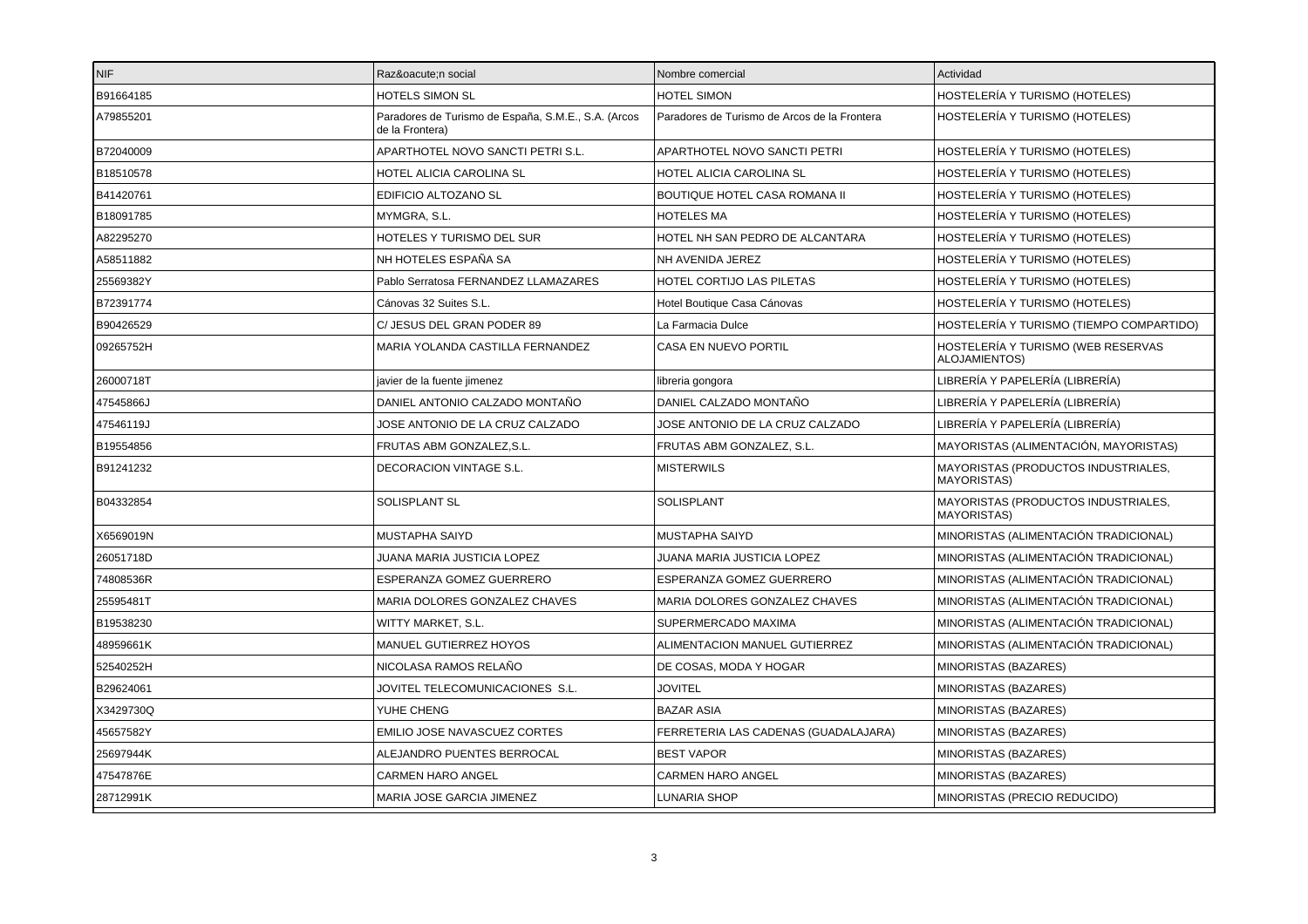| NIF       | Razón social                           | Nombre comercial                       | Actividad                                                 |
|-----------|----------------------------------------|----------------------------------------|-----------------------------------------------------------|
| A23016702 | PAVIMENTOS LITON CASAS CAÑAS HNOS S.A. | PAVIMENTOS LITON CASAS CAÑAS HNOS S.A. | MINORISTAS (PRODUCTOS INDUSTRIALES,<br><b>MINORISTAS)</b> |
| B23305014 | tevisur informatica s.l.               | tevisur informatica s.l.               | MINORISTAS (PRODUCTOS INDUSTRIALES,<br><b>MINORISTAS)</b> |
| B23336811 | REPUESTOS HIGUERAS S.L                 | REPUESTOS HIGUERAS S.L                 | MINORISTAS (PRODUCTOS INDUSTRIALES,<br><b>MINORISTAS)</b> |
| B23026057 | MUEBLES LEMAR S.L.                     | <b>MUEBLES LEMAR</b>                   | MINORISTAS (PRODUCTOS INDUSTRIALES,<br><b>MINORISTAS)</b> |
| B23528656 | mudejo sl                              | todo sofa factory                      | MINORISTAS (PRODUCTOS INDUSTRIALES,<br><b>MINORISTAS)</b> |
| 25987166H | Esther Casado Aranda                   | Boj                                    | MINORISTAS (PRODUCTOS INDUSTRIALES,<br><b>MINORISTAS)</b> |
| B23536592 | <b>BSI INFOR, SL</b>                   | <b>BSI INFOR SL</b>                    | MINORISTAS (PRODUCTOS INDUSTRIALES,<br>MINORISTAS)        |
| 75017478B | FRANCISCO JAVIER PRETEL FERNANDEZ      | FERRETEREIA DEL HOGAR                  | MINORISTAS (PRODUCTOS INDUSTRIALES,<br><b>MINORISTAS)</b> |
| B23598113 | CAL VIVA MODA S.L.                     | <b>CALVIVA</b>                         | MINORISTAS (PRODUCTOS INDUSTRIALES,<br><b>MINORISTAS)</b> |
| B23623176 | VENAMI JAEN S.L.                       | AIRE BARCELONA                         | MINORISTAS (PRODUCTOS INDUSTRIALES,<br><b>MINORISTAS)</b> |
| A23020043 | COMERCIAL DEL MUEBLE MILLAN S.A.       | COMERCIAL DEL MUEBLE MILLAN S.A.       | MINORISTAS (PRODUCTOS INDUSTRIALES,<br><b>MINORISTAS)</b> |
| B23237167 | HIPERMUEBLE UBEDA Y JAEN S.L.          | HIPERMUEBLE UBEDA Y JAEN S.L.          | MINORISTAS (PRODUCTOS INDUSTRIALES,<br><b>MINORISTAS)</b> |
| A23027162 | CIA. REGIONAL DE AUTOSERVICIOS, S.A.   | SUPER PERFUMERIAS                      | MINORISTAS (PRODUCTOS INDUSTRIALES,<br><b>MINORISTAS)</b> |
| A23051345 | GAMEZ LINARES, S.A.                    | MERKAMUEBLE LINARES                    | MINORISTAS (PRODUCTOS INDUSTRIALES,<br><b>MINORISTAS)</b> |
| 44287167T | JESUS ROSALES ARANDA                   | REDGREEN - ALCALA LA REAL              | MINORISTAS (PRODUCTOS INDUSTRIALES,<br><b>MINORISTAS)</b> |
| 26464353R | ANA RUIZ CEJUDO                        | ANA RUIZ CEJUDO                        | MINORISTAS (PRODUCTOS INDUSTRIALES,<br><b>MINORISTAS)</b> |
| B23751860 | REPUESTOS ORTEGA AUTOMOCION, S.L.      | REPUESTOS ORTEGA AUTOMOCION, S.L.      | MINORISTAS (PRODUCTOS INDUSTRIALES,<br><b>MINORISTAS)</b> |
| B23751670 | REPUESTOS ANTONIO Y DANIEL DIAZ, S.L.  | REPUESTOS ANTONIO Y DANIEL DIAZ, S.L.  | MINORISTAS (PRODUCTOS INDUSTRIALES,<br><b>MINORISTAS)</b> |
| B19547678 | Nosomovil S.L.                         | BeMovil                                | MINORISTAS (PRODUCTOS INDUSTRIALES,<br><b>MINORISTAS)</b> |
| 77350488Q | ALFONSO MARTINEZ RODRIGUEZ             | AINHOS- ALFONSO MARTINEZ RODRIGUEZ     | MINORISTAS (PRODUCTOS INDUSTRIALES,<br><b>MINORISTAS)</b> |
| A23022957 | ALMACENES ARMENTEROS SA                | ALMACENES ARMENTEROS SA                | MINORISTAS (PRODUCTOS INDUSTRIALES,<br><b>MINORISTAS)</b> |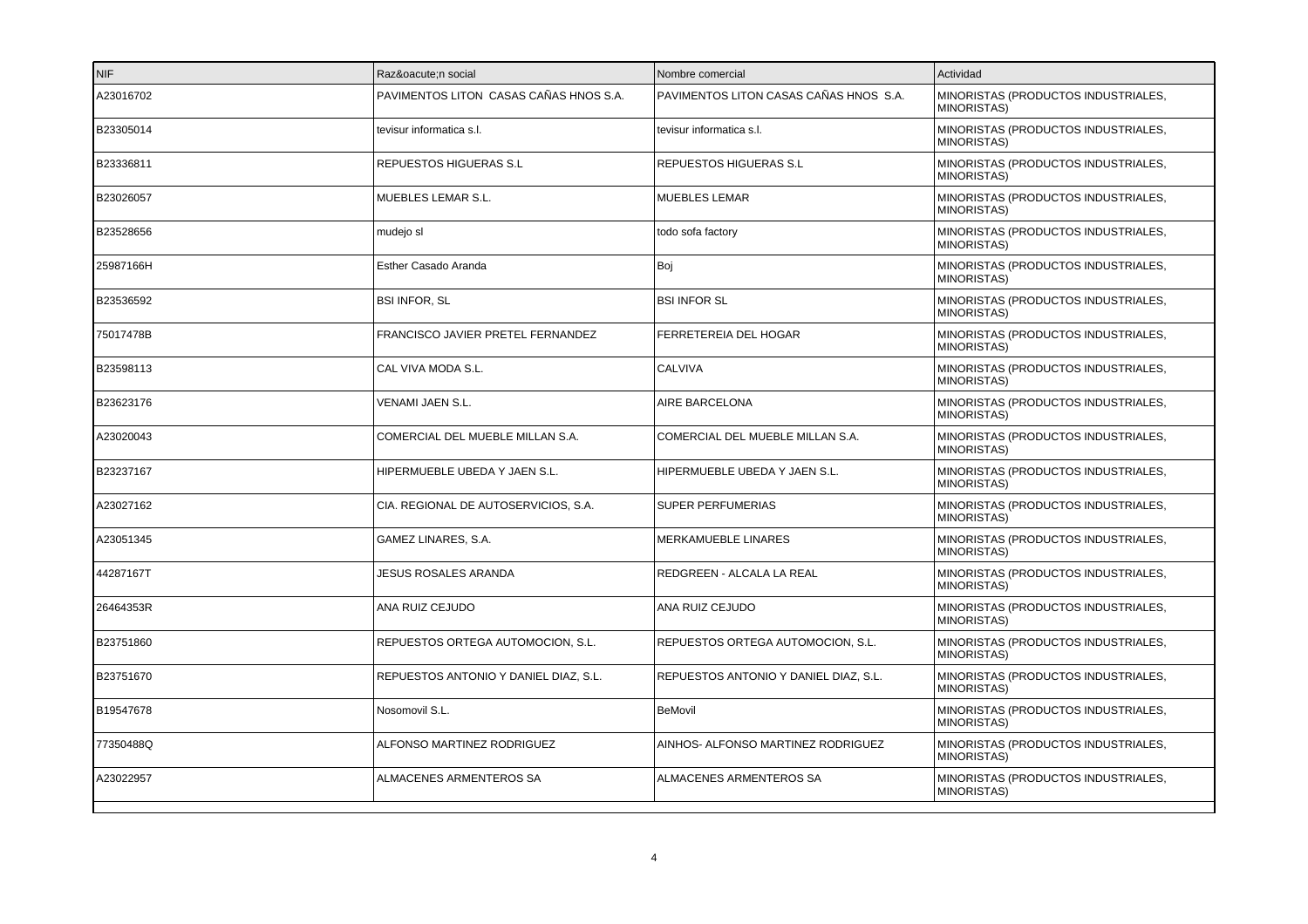| INIF.      | Razón social                      | Nombre comercial                                   | Actividad                                                        |
|------------|-----------------------------------|----------------------------------------------------|------------------------------------------------------------------|
| 78681208W  | MIGUEL ANGEL RUIZ GODOY           | GUADALSYSTEM - SERVICIOS INFORMÁTICOS<br>MARMOLEJO | MINORISTAS (PRODUCTOS INDUSTRIALES,<br><b>MINORISTAS)</b>        |
| A66673567  | MEDIA MARKT GRANADA NEVADA S.A.   | MEDIA MARKT GRANADA NEVADA S.A.                    | MINORISTAS (PRODUCTOS INDUSTRIALES,<br><b>MINORISTAS)</b>        |
| 08908746H  | ENCARNACION CESPEDES RUIZ         | ENCARNACION CESPEDES RUIZ                          | MINORISTAS (PRODUCTOS INDUSTRIALES,<br><b>MINORISTAS)</b>        |
| B56048507  | EGA IMPORT ACCESORIOS, S.L.       | <b>MITORTUGA</b>                                   | MINORISTAS (PRODUCTOS INDUSTRIALES,<br><b>MINORISTAS)</b>        |
| 32863072M  | ALEJANDRO ROBLEDO BLANCO          | CENTAURO BIKES CONIL                               | MINORISTAS (PRODUCTOS INDUSTRIALES,<br><b>MINORISTAS)</b>        |
| 26500078F  | <b>GEMA RIAS RIOS</b>             | ARIAH                                              | MINORISTAS (PRODUCTOS INDUSTRIALES,<br>MINORISTAS)               |
| 24246697M  | MARIA MERCEDES SANCHEZ ROLDAN     | <b>FERRETERIA JOSE</b>                             | MINORISTAS (PRODUCTOS INDUSTRIALES,<br><b>MINORISTAS)</b>        |
| 49037635W  | CARIDAD LOZANO FERREIRA           | <b>TROIKA MOTO PARTS</b>                           | MINORISTAS (PRODUCTOS INDUSTRIALES.<br><b>MINORISTAS)</b>        |
| B14924070  | DIMELO HILANDO SL                 | <b>DIMELO HILANDO</b>                              | MINORISTAS (PRODUCTOS INDUSTRIALES,<br><b>MINORISTAS)</b>        |
| B41948654  | <b>AIMSUR SL</b>                  | <b>AIMSUR</b>                                      | MINORISTAS (PRODUCTOS INDUSTRIALES,<br><b>MINORISTAS)</b>        |
| F19658418  | TERGEO S. COOP. AND.              | <b>24H CULLAR VEGA</b>                             | MINORISTAS (SUPERMERCADOS)                                       |
| B91820324  | DROGUERIAS Y PERFUMERIAS ANA S.L. | DROGUERIAS Y PERFUMERIAS ANA S.L.                  | MINORISTAS (SUPERMERCADOS)                                       |
| B91228205  | HERMANOS GARCÍA EVANGELISTA, S.L. | SUPERMERCADOS PEPITO                               | MINORISTAS (SUPERMERCADOS)                                       |
| 76638173B  | <b>DRISS TIJANI FADIL</b>         | <b>DRISS TIJANI FADIL</b>                          | MINORISTAS (VENTA FUERA DEL<br><b>ESTABLECIMIENTO MERCANTIL)</b> |
| 74867608D  | Ursula Martin Guardeño            | Señorita Rock&Roll                                 | MINORISTAS (VENTA POR INTERNET)                                  |
| B83845909  | ALEMA, SL                         | INSIDE-PC - INUSNET.COM                            | MINORISTAS (VENTA POR INTERNET)                                  |
| B73864589  | <b>TEAMSPORT DM SL</b>            | PADEL IBERICO                                      | MINORISTAS (VENTA POR INTERNET)                                  |
| B90445586  | PLANETA RELOJES SL                | PLANETA RELOJES SL                                 | MINORISTAS (VENTA POR INTERNET)                                  |
| B18667352  | O2 CENTRO WELLNESS GRANADA, S.L.  | O2 CENTRO WELLNESS GRANADA                         | OCIO Y JUEGO, SERVICIOS DE (INSTALACIONES<br>DEPORTIVAS)         |
| A-18005256 | Cetursa Sierra Nevada S.A.        | Cetursa Sierra Nevada S.A.                         | OCIO Y JUEGO, SERVICIOS DE (INSTALACIONES<br>DEPORTIVAS)         |
| 20221570Q  | <b>GABRIEL DE TAPIA</b>           | <b>GABRIEL DE TAPIA FERNANDEZ</b>                  | OCIO Y JUEGO, SERVICIOS DE (INSTALACIONES<br>DEPORTIVAS)         |
| A18005256  | CETURSA SIERRA NEVADA S.A.        | CETURSA SIERRA NEVADA                              | OCIO Y JUEGO, SERVICIOS DE (INSTALACIONES<br>DEPORTIVAS)         |
| V72381957  | TAGARNINA PRODUCTIONS AIE         | TAGARNINA PRODUCTIONS AIE                          | OCIO Y JUEGO, SERVICIOS DE (OTROS<br>ESPECTÁCULOS PÚBLICOS)      |
| 53281514J  | FERNANDO MORA MEDINA              | <b>PISCINAS MORAS</b>                              | OCIO Y JUEGO, SERVICIOS DE (PISCINAS)                            |
|            |                                   |                                                    |                                                                  |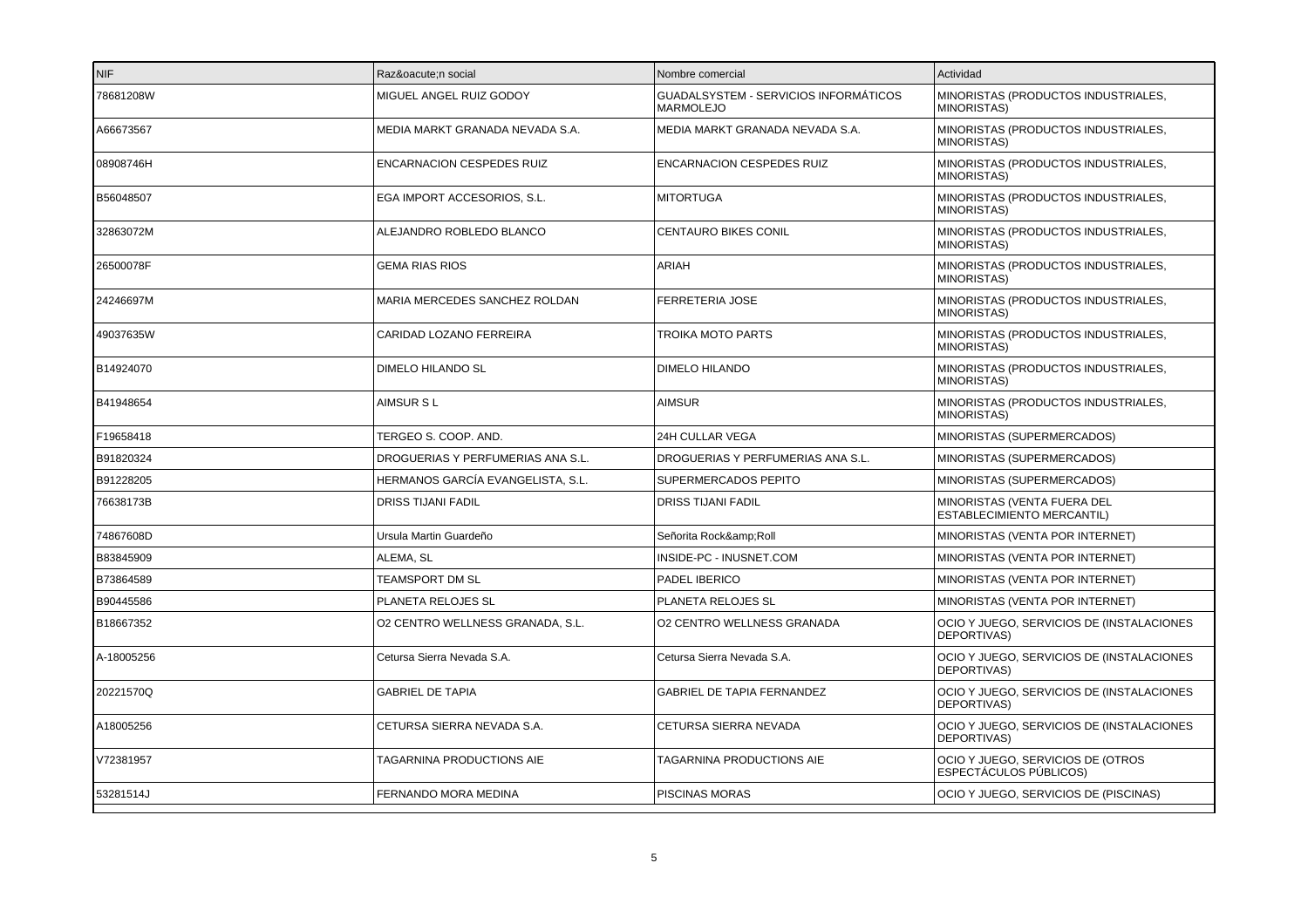| NIF       | Razón social                                                                | Nombre comercial                                                            | Actividad                                                  |
|-----------|-----------------------------------------------------------------------------|-----------------------------------------------------------------------------|------------------------------------------------------------|
| A37456258 | FUNTAUSA, S.A.                                                              | FUNTAUSA, S.A.                                                              | OCIO Y JUEGO, SERVICIOS DE (PLAZAS DE TOROS)               |
| 28601101A | Juan josé Suárez Peñate                                                     | Llave Mayor Escape Room Sevilla                                             | OCIO Y JUEGO, SERVICIOS DE (SALONES<br>RECREATIVOS)        |
| B90376468 | <b>GUADALMEDIA EVENTS, S.L.</b>                                             | GUADALMEDIA EVENTS, S.L.                                                    | OCIO Y JUEGO, SERVICIOS DE (TEATROS)                       |
| B91691949 | CENTRO DE ASESORIA LEGAL Y ESTUDIOS<br>ECONOMICOS DEL SUR SLL               | <b>CALESUR</b>                                                              | OTROS SERVICIOS (CONSULTORIAS)                             |
| B93690113 | ASISFAND CONSULTORES S.L                                                    | Asisfand consultores SL                                                     | OTROS SERVICIOS (CONSULTORIAS)                             |
| B92763226 | PREVENSOL 2006, S.L.                                                        | <b>PREVENSOL</b>                                                            | OTROS SERVICIOS (CONSULTORIAS)                             |
| B14376644 | VICIFOGSA, S.L.                                                             | VICIFOGSA, S.L.                                                             | OTROS SERVICIOS (CONSULTORIAS)                             |
| 31241239V | FELIPE SANCHEZ FERNANDEZ                                                    | EXPENDEDURIA Nº15 DE CADIZ                                                  | OTROS SERVICIOS (ESTANCOS)                                 |
| A23200835 | ASESORIA TECNICA JIENENSE S.A.L.                                            | ASESORIA TECNICA JIENENSE S.A.L.                                            | OTROS SERVICIOS (GESTORÍAS)                                |
| B23280423 | ASESORIA CANCIO, S.L.                                                       | ASESORIA CANCIO, S.L.                                                       | OTROS SERVICIOS (GESTORÍAS)                                |
| 26743932S | MARIA DEL PILAR PEREZ SUEZA                                                 | MARIA DEL PILAR PEREZ SUEZA                                                 | OTROS SERVICIOS (GESTORÍAS)                                |
| 75116460R | ANA MOYA CANO                                                               | <b>EME CONSULTORES</b>                                                      | OTROS SERVICIOS (GESTORÍAS)                                |
| B41876681 | NC3 GESTIÓN EMPRESARIAL, S.L.                                               | NC3 GESTIÓN EMPRESARIAL, S.L.                                               | OTROS SERVICIOS (GESTORÍAS)                                |
| 28730505D | JUAN ANTONIO NAVARRO CRIADO                                                 | JUAN ANTONIO NAVARRO CRIADO                                                 | OTROS SERVICIOS (GESTORÍAS)                                |
| Q1800662G | CONSEJO ANDALUZ DE COLEGIOS OFICIALES DE<br><b>GESTORES ADMINISTRATIVOS</b> | CONSEJO ANDALUZ DE COLEGIOS OFICIALES DE<br><b>GESTORES ADMINISTRATIVOS</b> | PROFESIONALES LIBERALES (ABOGADOS)                         |
| 31645068N | Antonio Barba Gálvez                                                        | Trajano luris                                                               | PROFESIONALES LIBERALES (ABOGADOS)                         |
| 53596148F | DAVID BARRAGAN GARCIA                                                       | DBG ARQUITECTO TECNICO                                                      | PROFESIONALES LIBERALES (ARQUITECTOS)                      |
| X7307168E | STEPHANE BENOIT PROIETTO                                                    | STEPHANE PROIETTO                                                           | PROFESIONALES LIBERALES (OTROS<br>PROFESIONALES LIBERALES) |
| B23365323 | PALACIOS Y BARRANCO SL                                                      | ASESORIA PALACIOS Y BARRANCO                                                | PROFESIONALES LIBERALES (OTROS<br>PROFESIONALES LIBERALES) |
| B23356231 | TOLEDANO ASESORES S.L.                                                      | TOLEDANO ASESORES S.L.                                                      | PROFESIONALES LIBERALES (OTROS<br>PROFESIONALES LIBERALES) |
| 26023418E | ROSA MARIA CASTLLO BLANCA                                                   | ROSA MARIA CASTILLO BLANCA                                                  | PROFESIONALES LIBERALES (OTROS<br>PROFESIONALES LIBERALES) |
| 77337157W | JOSE RAUL OYA LABELLA                                                       | OL ASESORES                                                                 | PROFESIONALES LIBERALES (OTROS<br>PROFESIONALES LIBERALES) |
| B23573231 | GESTION INTEGRAL DE EMPRESAS POZO ALOCN<br>S.L.                             | ASESORIA POZO ALCON                                                         | PROFESIONALES LIBERALES (OTROS<br>PROFESIONALES LIBERALES) |
| 74642253P | FRANCISCO CHACÓN HUERTAS                                                    | ASESORÍA FCH                                                                | PROFESIONALES LIBERALES (OTROS<br>PROFESIONALES LIBERALES) |
| B90354846 | CALSAN SERVICIOS INTEGRALES, S.L.                                           | CALSAN SERVICIOS INTEGRALES, S.L.                                           | PROFESIONALES LIBERALES (OTROS<br>PROFESIONALES LIBERALES) |
| 52694971Q | JOAQUIN LUIS SUÁREZ REYES                                                   | <b>GCLEX</b>                                                                | PROFESIONALES LIBERALES (OTROS<br>PROFESIONALES LIBERALES) |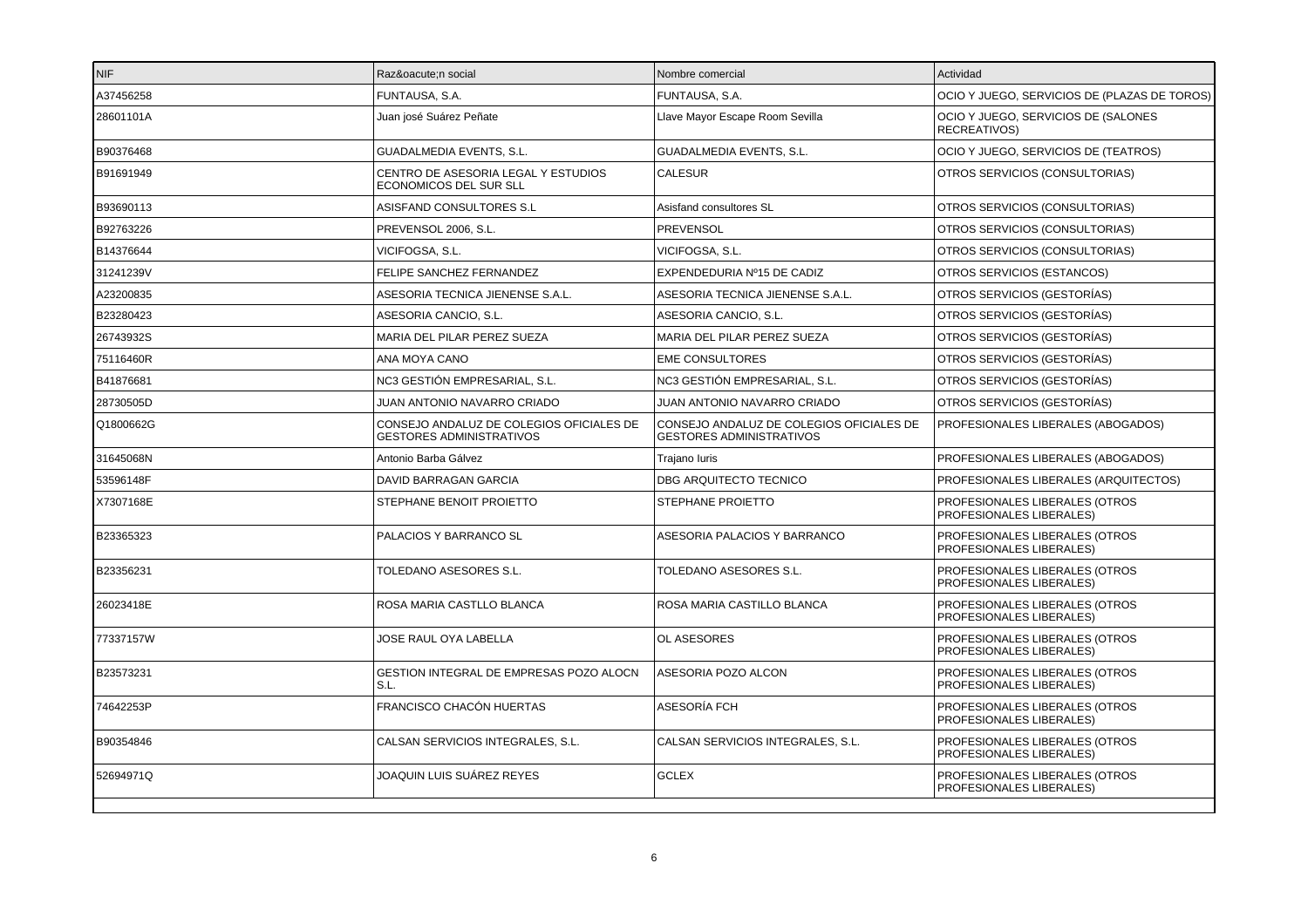| NIF       | Razón social                             | Nombre comercial                 | Actividad                                                  |
|-----------|------------------------------------------|----------------------------------|------------------------------------------------------------|
| B91587154 | SARA GUISASOLA Y ANDREU S.L.             | SARA GUISASOLA Y ANDREU S.L.     | PROFESIONALES LIBERALES (OTROS<br>PROFESIONALES LIBERALES) |
| 77469022P | FERNANDO CARNERERO CALLE                 | APARTAMENTOS TURISTICOS AXARQUIA | PROFESIONALES LIBERALES (OTROS<br>PROFESIONALES LIBERALES) |
| 54141546Y | <b>MARCELO GARCIA FIGUEREDO</b>          | <b>MARCELO GARCIA FIGUEREDO</b>  | PROFESIONALES LIBERALES (OTROS<br>PROFESIONALES LIBERALES) |
| 75877054P | Beatriz Álvarez Corbacho                 | PetitumLab Consultores           | PROFESIONALES LIBERALES (OTROS<br>PROFESIONALES LIBERALES) |
| 25108016C | CESAR RUBIALES CASTILLO                  | RUBIALES CASTILLO Consultores    | PROFESIONALES LIBERALES (OTROS<br>PROFESIONALES LIBERALES) |
| 31689722T | JOSE MANUEL GAGO GIRON                   | rentalibre.com                   | PROFESIONALES LIBERALES (OTROS<br>PROFESIONALES LIBERALES) |
| 29082359D | <b>JOSE ORTEGA MEDINA</b>                | <b>INFOAXESOR</b>                | PROFESIONALES LIBERALES (OTROS<br>PROFESIONALES LIBERALES) |
| B23747421 | S.L.                                     | EMO-É: Inteligencia Emocional    | PROFESIONALES LIBERALES (PSICÓLOGOS)                       |
| 74675611Q | BEGOÑA HERNANDEZ QUIROS                  | BAR " LA VENTA "                 | RESTAURACIÓN (BARES)                                       |
| E23747488 | CAFE BAR "LA MORADA" C.B.                | CAFE BAR "LA MORADA" C.B.        | RESTAURACIÓN (BARES)                                       |
| 26497908E | LORENA LEIVA ORTEGA                      | LORENA LEIVA ORTEGA              | RESTAURACIÓN (BARES)                                       |
| 26461026D | ANTONIA CANDELARIA CARRION SALAS         | MESON CASA ANTONIA               | RESTAURACIÓN (BARES)                                       |
| 78981928C | JUAN LUIS MILLAN CODEZ                   | <b>JUAN LUIS MILLAN CODEZ</b>    | RESTAURACIÓN (BARES)                                       |
| X8082009Q | Fernando Manuel da silva neves           | Bar SOL Cafetería                | RESTAURACIÓN (BARES)                                       |
| B93429298 | TRADICIONAL GASTROBAR S.L.               | PUESTO NUMERO 1                  | RESTAURACIÓN (BARES)                                       |
| B90266859 | <b>GRUPO HURACAN HERMANOS LOPEZ S.L.</b> | <b>GRUPO HURACAN</b>             | RESTAURACIÓN (BARES)                                       |
| B90172198 | Cervecerías Tritón, S.L.                 | Cervecerías Tritón               | RESTAURACIÓN (BARES)                                       |
| B90363086 | Compras Store, S.L.                      | <b>Compras Store</b>             | RESTAURACIÓN (BARES)                                       |
| 43127708V | MITJAA LEE SALLERA NATH                  | MITJA LEE SALLERAS NATH          | RESTAURACIÓN (BARES)                                       |
| 48955091M | JUAN LUIS CABALLERO GOMEZ                | JUAN LUIS CABALLERO GOMEZ        | RESTAURACIÓN (BARES)                                       |
| 26487302L | EMILIO JOSÉ ALBA GONZÁLEZ                | CHURRERIA COLIPUCHY              | RESTAURACIÓN (CAFETERÍA)                                   |
| 53270153Z | Sandra del Rocío Moreno Fernández        | Cafetería La Cruz                | RESTAURACIÓN (CAFETERÍA)                                   |
| B11946092 | TRESNOMBRES SAN PABLO, S.L.              | <b>URBANO</b>                    | RESTAURACIÓN (CAFETERÍA)                                   |
| B01650464 | <b>DESARELAH 95 SL</b>                   | VOILÁ CAFÉ & BRUNCH              | RESTAURACIÓN (CAFETERÍA)                                   |
| 20622978M | ALEJANDRO JOSE CABALLERO FRUTOS          | ALEJANDRO JOSE CABALLERO FRUTOS  | RESTAURACIÓN (CATERING)                                    |
| B72380348 | PERFECT MUSIC PRODUCTIONS SL             | PERFECT MUSIC PRODUCTIONS SL     | RESTAURACIÓN (ESTABLECIMIENTOS<br>TEMPORADA)               |
| B90259391 | PUERTA DELICIAS SL                       | RESTAURANTE MAQUIAVELO           | RESTAURACIÓN (ESTABLECIMIENTOS<br>TEMPORADA)               |
| 07557024Y | JOSE ANGEL BELLON CASILLAS               | MAMA YA LO SABE                  | RESTAURACIÓN (PUBS Y BARES CON MÚSICA)                     |
|           |                                          |                                  |                                                            |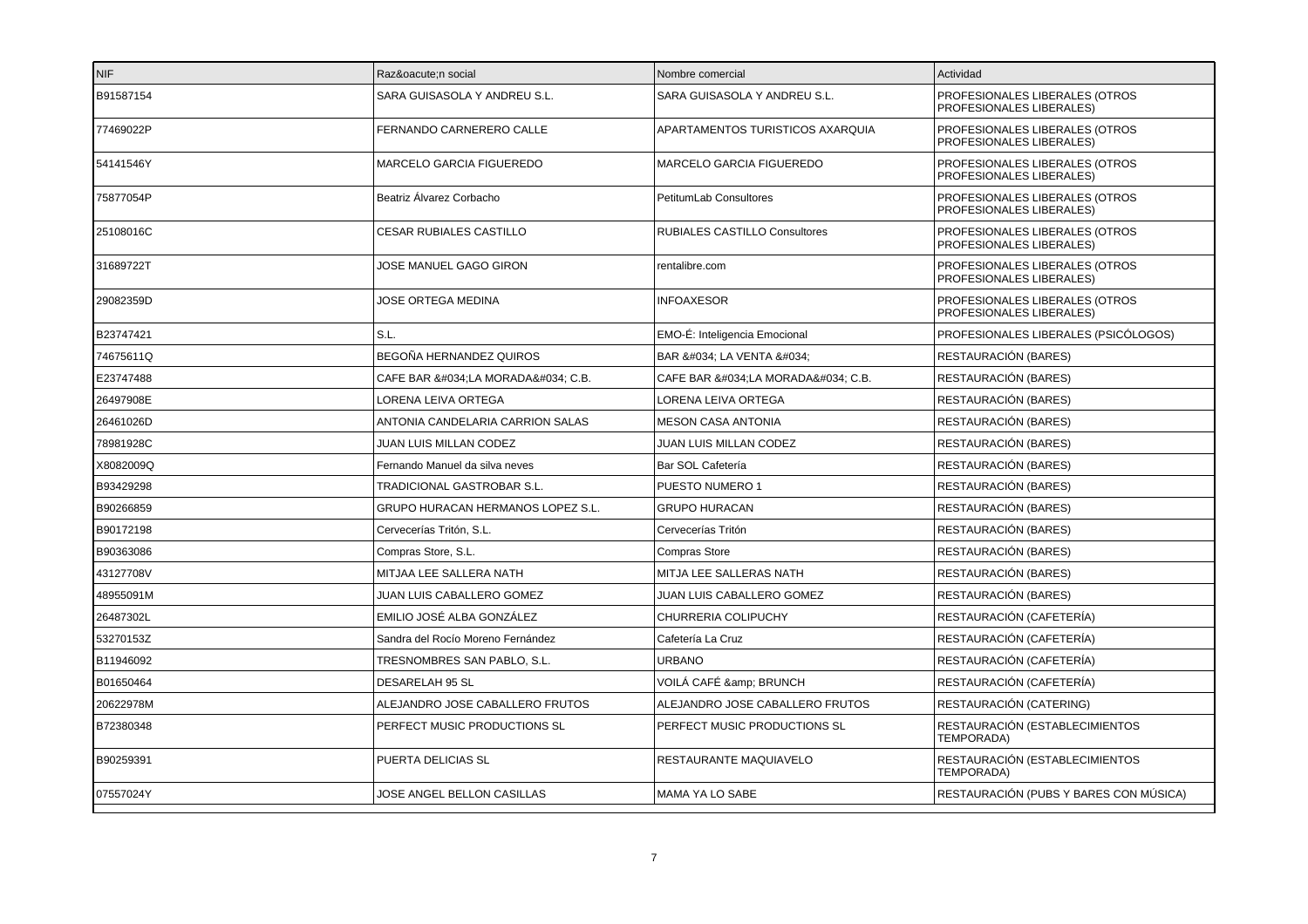| NIF       | Razón social                                     | Nombre comercial                                | Actividad                                                   |
|-----------|--------------------------------------------------|-------------------------------------------------|-------------------------------------------------------------|
| 24823406N | JOSE ANTONIO DEL RIO GONZALEZ                    | CAFETERIA MARILOLI                              | RESTAURACIÓN (RESTAURANTE)                                  |
| 27163784W | FRANCISCO SIERRA SANCHEZ                         | RESTAURANTE CATAMARAN                           | RESTAURACIÓN (RESTAURANTE)                                  |
| B04546594 | FRANCISCO SIERRA SANCHEZ, S.L.                   | RESTAURANTE CLUB DE MAR ALMERIA                 | RESTAURACIÓN (RESTAURANTE)                                  |
| B90144841 | NISHIBI RESTAURACION SL                          | <b>NISHIBI</b>                                  | RESTAURACIÓN (RESTAURANTE)                                  |
| B72286511 | HOSTELERIA CENTRO HISTORICO, SL.                 | RESTAURANTE 1812                                | RESTAURACIÓN (RESTAURANTE)                                  |
| B92420017 | KITESURF ZZ TRIPLAYA, S.L.                       | CHIRINGUITO LA PLAYA                            | RESTAURACIÓN (RESTAURANTE)                                  |
| B72391071 | LA PERSEVERANCIA ORIGEN                          | HOSTELEROS NAVARRO & KHCHINA S.L                | RESTAURACIÓN (RESTAURANTE)                                  |
| 79055048T | MAGDALENA NAVARRO RODRIGUEZ                      | MAGDALENA NAVARRO RODRIGUEZ                     | RESTAURACIÓN (RESTAURANTE)                                  |
| F67861567 | PIZZERIA RESTAURANTE CASA JULYAND,<br>S.COO.AND. | PIZZERIA RESTAURANTE CASA JULYAND               | RESTAURACIÓN (RESTAURANTE)                                  |
| B90238643 | Banhouse, S.L.                                   | Banhouse                                        | RESTAURACIÓN (RESTAURANTE)                                  |
| B28183911 | OSBORNE RESTAURACION S.L.U                       | RESTAURANTE TORO TAPAS                          | RESTAURACIÓN (RESTAURANTE)                                  |
| 28618933X | MARIA PILAR VAZQUEZ LORCA                        | VAZQUEZ LORCA MARIA PILAR                       | SEGUROS (AGENTE DE SEGUROS)                                 |
| B23569585 | gestion instalaciones aire acondicionado s.l.u.  | gestion instalaciones aire acondicionado s.l.u. | SERVICIOS DE ASISTENCIA TÉCNICA (SAT AIRE<br>ACONDICIONADO) |
| 25917302M | eduardo delgado                                  | sat eduardo delgado huete                       | SERVICIOS DE ASISTENCIA TÉCNICA (SAT<br>ELECTRODOMESTICOS)  |
| B23627268 | FAJARDO ROBLES Mª BEATRIZ 002235545E S.L.N.E.    | SERVICIO TECNICO OFICIAL FAGOR                  | SERVICIOS DE ASISTENCIA TÉCNICA (SAT<br>ELECTRODOMESTICOS)  |
| 75427871S | JUAN RIVERO OSUNA                                | Milantenas                                      | SERVICIOS DE ASISTENCIA TÉCNICA (SAT<br>ELECTRODOMESTICOS)  |
| B23452527 | VASCO SISTEMAS INFORMATICOS.S.L.                 | beep jaen                                       | SERVICIOS DE ASISTENCIA TÉCNICA (SAT<br>INFORMATICA)        |
| B23615743 | INN GRUPO TECNOLOGICO S.L.                       | TIENDAS INN                                     | SERVICIOS DE ASISTENCIA TÉCNICA (SAT<br>INFORMATICA)        |
| B23580954 | TIENDAS INN, S.L.                                | <b>TIENDAS INN</b>                              | SERVICIOS DE ASISTENCIA TÉCNICA (SAT<br>INFORMATICA)        |
| 77335738D | Jose Angel Martinez Chica                        | Jose Angel Martinez Chica                       | SERVICIOS DE ASISTENCIA TÉCNICA (SAT<br>INFORMATICA)        |
| B23568835 | anglo cars sl.                                   | anglo cars s.l.                                 | SERVICIOS DE ASISTENCIA TÉCNICA (SAT<br><b>VEHICULOS)</b>   |
| B23429731 | autoreparaciones jose antonio mesa slu           | autoreparaciones jose antonio mesa slu          | SERVICIOS DE ASISTENCIA TÉCNICA (SAT<br><b>VEHICULOS)</b>   |
| 25999811J | MARIA DOLORES ORTEGA SÁNCHEZ                     | NEUMATICOS ORTEGA                               | SERVICIOS DE ASISTENCIA TÉCNICA (SAT<br><b>VEHICULOS)</b>   |
| B23266018 | <b>JUAN RAMIRO SL</b>                            | NEUMATICOS RAMIRO                               | SERVICIOS DE ASISTENCIA TÉCNICA (SAT<br><b>VEHICULOS)</b>   |
| 25937355W | antonio garcia                                   | taller antonio garcia pancorbo                  | SERVICIOS DE ASISTENCIA TÉCNICA (SAT<br><b>VEHICULOS)</b>   |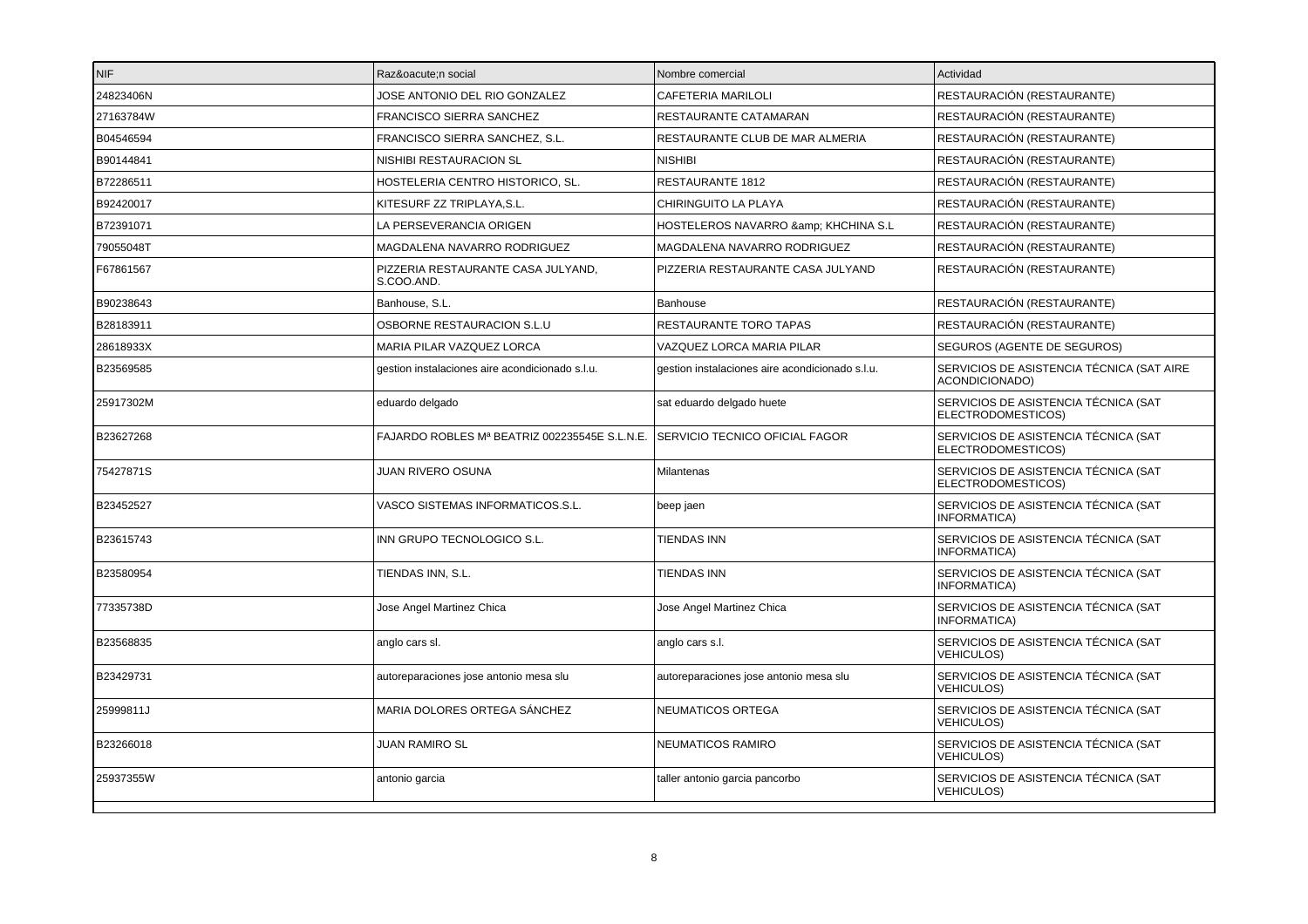| INIF.     | Razón social                                                | Nombre comercial                                          | Actividad                                                        |
|-----------|-------------------------------------------------------------|-----------------------------------------------------------|------------------------------------------------------------------|
| A18028985 | VIGILSA S.A.U.                                              | VIGILSA S.A.U.                                            | SERVICIOS DE ASISTENCIA TÉCNICA (SAT<br><b>VEHICULOS)</b>        |
| 25971755V | ISABEL MARIA MARTINEZ RUIZ                                  | <b>EL VESTIDOR</b>                                        | SERVICIOS DEL HOGAR (CARPINTEROS)                                |
| B23217169 | AISLAMIENTOS PELAEZ, S.L                                    | AISLAMIENTOS PELAEZ, S.L                                  | SERVICIOS DEL HOGAR (CARPINTEROS)                                |
| 30517333J | JUAN DIEGO AGUILAR CORDERO                                  | MUEBLES JUAN AGUILAR                                      | SERVICIOS DEL HOGAR (CARPINTEROS)                                |
| B23067242 | INGENIERIA Y DESARROLLO DE LAS<br><b>INSTALACIONES, S.L</b> | ANDALUZA DE CLIMATIZACION                                 | SERVICIOS DEL HOGAR (FONTANERÍA)                                 |
| B23382641 | CECLIF.S.L                                                  | CECLIF, S.L                                               | SERVICIOS DEL HOGAR (FONTANERÍA)                                 |
| B23604846 | CLIMA INVERTER JAEN, S.L.L.                                 | CLIMA INVERTER JAEN, S.L.L.                               | SERVICIOS DEL HOGAR (FONTANERÍA)                                 |
| B23497654 | HITA ALBARRACIN GAS E INSTALACIONES S.L.                    | HITA ALBARRACIN GAS E INSTALACIONES S.L.                  | SERVICIOS DEL HOGAR<br>(INSTALADORES/REVISORES DE GAS)           |
| 24131742G | ANGEL HITA LOPEZ                                            | ANGEL HITA LOPEZ                                          | SERVICIOS DEL HOGAR<br>(INSTALADORES/REVISORES DE GAS)           |
| B23328008 | <b>GAS MENGIBAR SL</b>                                      | GAS MENGIBAR SL                                           | SERVICIOS DEL HOGAR<br>(INSTALADORES/REVISORES DE GAS)           |
| B16685703 | JAMO 2021, S.L.                                             | mSoluciona Málaga                                         | SERVICIOS DEL HOGAR (MULTISERVICIOS)                             |
| 26493589G | MARIO VAZQUEZ MARTINEZ                                      | VAZQUEZ MARTINEZ MARIO                                    | SERVICIOS DEL HOGAR (SERVICIOS DE<br>ALBAÑILERÍA)                |
| A41039496 | <b>EMASESA</b>                                              | <b>EMASESA</b>                                            | SERVICIOS ESENCIALES (AGUA: SUMINISTRO E<br>INSTALACION)         |
| A23610322 | SOCIEDAD MIXTA DEL AGUA-JAÉN S.A.                           | <b>SOMAJASA</b>                                           | SERVICIOS ESENCIALES (AGUA: SUMINISTRO E<br><b>INSTALACION)</b>  |
| A11827623 | AGUAS SIERRA DE CADIZ SA                                    | AGUAS SIERRA DE CADIZ SA                                  | SERVICIOS ESENCIALES (AGUA: SUMINISTRO E<br>INSTALACION)         |
| 30822999D | EMPRESA MUNICIPAL DE AGUAS DE CÓRDOBA,<br>S.A. EMACSA       | <b>EMACSA</b>                                             | SERVICIOS ESENCIALES (AGUA: SUMINISTRO E<br>INSTALACION)         |
| A11301645 | Electricidad de Puerto Real, S.A.                           | Electricidad de Puerto Real, S.A.                         | SERVICIOS ESENCIALES (ELECTRICIDAD:<br>SUMINISTRO E INSTALACION) |
| A28541639 | FCC MEDIO AMBIENTE, S.A.                                    | FCC MEDIO AMBIENTE, S.A.                                  | SERVICIOS ESENCIALES (LIMPIEZA Y RECOGIDA<br>DE BASURAS)         |
| B72078827 | SOCORRISMO Y SERVICIOS S.L.                                 | <b>SOCOSERVIS</b>                                         | SERVICIOS SANITARIOS (AMBULANCIAS)                               |
| A04177093 | CLINICA T. MEDITERRANEO, S.A.                               | CLINICA MEDITERRANEO                                      | SERVICIOS SANITARIOS (CLINICAS PRIVADAS)                         |
| A23008808 | SANATORIO M.Q. CRISTO REY S.A.                              | <b>CLINICA CRISTO REY</b>                                 | SERVICIOS SANITARIOS (CLINICAS PRIVADAS)                         |
| 23295979S | PEDRO MARTINEZ GRANADOS                                     | PEDRO MARTINEZ GRANADOS                                   | SERVICIOS SANITARIOS (CLINICAS PRIVADAS)                         |
| 54234048W | CAROLINA BONAL POLO                                         | CAROLINA BONAL CLINICA DE FISIOTERAPIA<br><b>AVANZADA</b> | SERVICIOS SANITARIOS (CLINICAS PRIVADAS)                         |
| 54121701X | <b>ELISABET AMO ESCOBAR</b>                                 | AMO ESCOBAR ELISABET                                      | SERVICIOS SANITARIOS (CLINICAS PRIVADAS)                         |
| 53279386R | ALEJANDRO AVILÉS MARTÍNEZ                                   | FISIO A3                                                  | SERVICIOS SANITARIOS (CLINICAS PRIVADAS)                         |
| B23735756 | LABORATORIO DENTAL NAVARRETE COBO SL                        | LABORATORIO DENTAL NAVARRETE COBO SL                      | SERVICIOS SANITARIOS (CONSULTAS DENTALES)                        |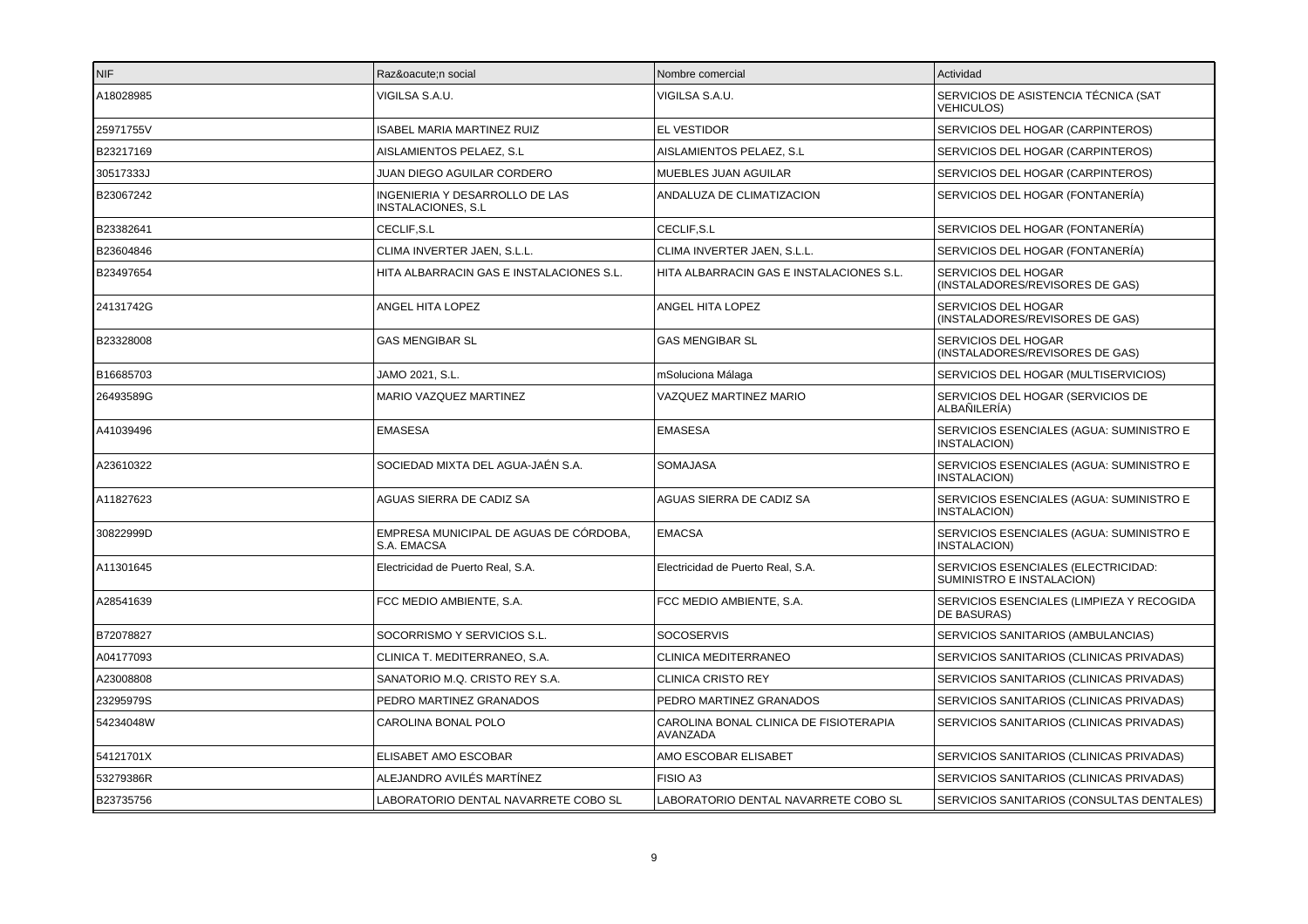| NIF       | Razón social                         | Nombre comercial                               | Actividad                                                 |
|-----------|--------------------------------------|------------------------------------------------|-----------------------------------------------------------|
| 31731093V | ANA GUERRERO SERRANO                 | CLINICA DENTAL LOJIDENT                        | SERVICIOS SANITARIOS (CONSULTAS DENTALES)                 |
| B14890826 | Oralperio SL                         | Clínica Dental Eduardo López                   | SERVICIOS SANITARIOS (CONSULTAS DENTALES)                 |
| 75236933T | ALEJANDRA SANCHEZ DIAZ               | CLINICA MICRODENTAL                            | SERVICIOS SANITARIOS (CONSULTAS DENTALES)                 |
| B16986960 | CLINICA DENTAL PIÑERO & BILBAO S.L.  | CLINICA DENTAL PIÑERO & BILBAO.                | SERVICIOS SANITARIOS (CONSULTAS DENTALES)                 |
| 76880570B | Joaquín Montesanto Rota              | Clínica Dental Ayala                           | SERVICIOS SANITARIOS (CONSULTAS DENTALES)                 |
| 25093271H | Isidoro Narbona Arias                | Isidoro Narbona Arias, Consulta Dres, Narbona. | SERVICIOS SANITARIOS (CONSULTAS MÉDICAS)                  |
| 75270269D | <b>BIOGENOX SL BIOGENOX SL</b>       | <b>BIOGENOX</b>                                | SERVICIOS SANITARIOS (CONSULTAS MÉDICAS)                  |
| 27506713R | Mari Carmen González García          | Mari Carmen González García Psicóloga          | SERVICIOS SANITARIOS (CONSULTAS MÉDICAS)                  |
| 31720240C | JUAN CARLOS DELGADO HERRERO          | JUAN CARLOS DELGADO HERRERO                    | SERVICIOS SANITARIOS (CONSULTAS MÉDICAS)                  |
| 25964600S | ANA MARIA CANO ORTEGA                | <b>FARMACIA CANO ORTEGA</b>                    | SERVICIOS SANITARIOS (FARMACIAS)                          |
| 50423136Y | MARCELINO HERNÁNDEZ LÓPEZ            | FARMACIA MARCELINO HERNÁNDEZ LÓPEZ             | SERVICIOS SANITARIOS (FARMACIAS)                          |
| 74684580S | Antonio Luis Perez Lomas             | Farmacia Dr. Antonio Luis Pérez Lomas          | SERVICIOS SANITARIOS (FARMACIAS)                          |
| 25982669Y | José Luis Jalón García               | Farmacia Jalón                                 | SERVICIOS SANITARIOS (FARMACIAS)                          |
| 02225884J | Carlos de la Fuente Hernández        | FARMACIA LA LIBERTAD                           | SERVICIOS SANITARIOS (FARMACIAS)                          |
| 26203913J | <b>FELISA BAENA MIRA</b>             | Felisa Baena Mira                              | SERVICIOS SANITARIOS (FARMACIAS)                          |
| B23347917 | ORTOPEDIA LOPEZ SL                   | ORTOPEDIA LOPEZ                                | SERVICIOS SANITARIOS (OPTICAS, ORTOPEDIAS Y<br>SIMILARES) |
| B23397904 | lucena optico s.l                    | multiopticas lucena                            | SERVICIOS SANITARIOS (OPTICAS, ORTOPEDIAS Y<br>SIMILARES) |
| B23003528 | TRANSPORTES MUÑOZ AMEZCUA. S.L.      | TRANSPORTES MUÑOZ AMEZCUA, S.L.                | TRANSPORTES (TRANSPORTE BUS INTERURBANO)                  |
| B29155884 | AUTOBUSES PACO PEPE, S.L.            | AUTOBUSES PACO PEPE, S.L.                      | TRANSPORTES (TRANSPORTE BUS INTERURBANO)                  |
| B29876547 | AUTOCARES SIERRA DE LAS NIEVES, S.L. | AUTOCARES SIERRA DE LAS NIEVES                 | TRANSPORTES (TRANSPORTE BUS INTERURBANO)                  |
| B21002365 | EMPRESA CASAL, S.L.                  | EMPRESA CASAL, S.L.                            | TRANSPORTES (TRANSPORTE BUS URBANO)                       |
| U93559508 | UTE URBANO DE ANTEQUERA SL           | UTE URBANO DE ANTEQUERA                        | TRANSPORTES (TRANSPORTE BUS URBANO)                       |
| U93284057 | UTE URBANO DE RONDA, S.L.            | UTE URBANO DE RONDA                            | TRANSPORTES (TRANSPORTE BUS URBANO)                       |
| 77692765F | ESTEFANIA FIGUEROA LUJAN             | TIPSA - JAÉN                                   | TRANSPORTES (TRANSPORTE DE MERCANCIAS Y<br>MUDANZAS)      |
| U93589943 | <b>GRAN CATAMARAN UTE</b>            | FLY BLUE MALAGA                                | TRANSPORTES (TRANSPORTE MARITIMO Y<br><b>FLUVIAL)</b>     |
| 77357640S | RAFAEL BELTRAN LIEBANAS              | EXPLOTACION APARCAMIENTO AV MADRID 15          | VEHÍCULOS (APARCAMIENTOS)                                 |
| A41386293 | SEVILLA WAGEN, S.A                   | SEVILLA WAGEN, S.A                             | VEHÍCULOS (COMPRA-VENTA DE VEHÍCULOS)                     |
| A18052134 | NUCESA S.A.                          | NUCESA S.A.                                    | VEHÍCULOS (COMPRA-VENTA DE VEHÍCULOS)                     |
| A23372832 | EXPOMOVIL JAEN SA                    | <b>EXPOMOVIL JAEN SA</b>                       | VEHÍCULOS (COMPRA-VENTA DE VEHÍCULOS)                     |
| B23507445 | TELEAUTO JAÉN S.L.                   | TELEAUTO JAEN S.L.                             | VEHÍCULOS (COMPRA-VENTA DE VEHÍCULOS)                     |
| A23200686 | MOTOCICLETAS ORIHUELA, S.A.          | MOTOCICLETAS ORIHUELA, S.A.                    | VEHÍCULOS (COMPRA-VENTA DE VEHÍCULOS)                     |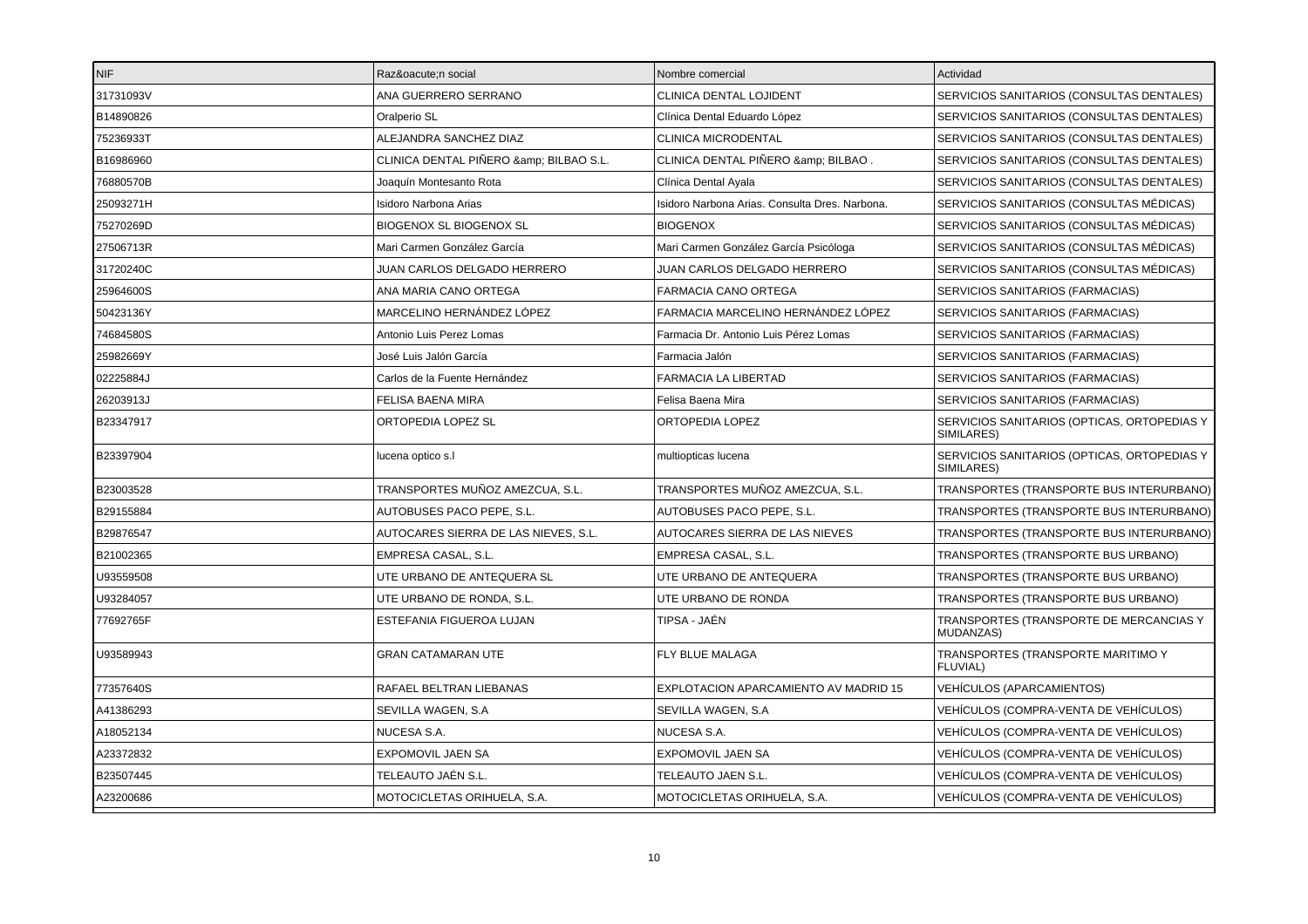| <b>NIF</b> | Razón social                                    | Nombre comercial                                | Actividad                                          |
|------------|-------------------------------------------------|-------------------------------------------------|----------------------------------------------------|
| B23341167  | Motorsant Concesionarios de Jaén, S.L.          | Motorsant                                       | VEHÍCULOS (COMPRA-VENTA DE VEHÍCULOS)              |
| B90439027  | VEHICULOS DOS HERMANAS SOCIEDAD LIMITADA        | <b>SISTERS CAR</b>                              | VEHÍCULOS (COMPRA-VENTA DE VEHÍCULOS)              |
| A18028373  | DISTRIBUIDORA GRANADINA DE AUTOMOCION SA        | <b>DIGASA</b>                                   | VEHÍCULOS (COMPRA-VENTA DE VEHÍCULOS)              |
| A41373572  | JACARSA MOTOR S.A.U.                            | JACARSA MOTOR S.A.U.                            | VEHÍCULOS (COMPRA-VENTA DE VEHÍCULOS)              |
| A23012719  | JAÉN DISTRIBUIDORA, S.A.                        | JAÉN DISTRIBUIDORA, S.A.                        | VEHÍCULOS (COMPRA-VENTA DE VEHÍCULOS)              |
| B23684426  | <b>VIP JADISA</b>                               | <b>VIP JADISA</b>                               | VEHÍCULOS (COMPRA-VENTA DE VEHÍCULOS)              |
| B11833365  | CADIMAR VEHÍCULOS INDUSTRIALES. S.L.            | CADIMAR VEHÍCULOS INDUSTRIALES. S.L.            | VEHÍCULOS (COMPRA-VENTA DE VEHÍCULOS)              |
| B90452608  | BORDALLO CAR FLEET MANAGEMENT SERVICES<br>S,L   | bordallo car fleet management services s,l      | VEHÍCULOS (LAVADO COCHES)                          |
| B72031495  | Calle Victor Pradera, 9                         | Inmobiliaria CostaLuz 2006, S.L.                | VIVIENDA (AGENTES DE LA PROPIEDAD<br>INMOBILIARIA) |
| 31653070X  | Manuel Pérez Ponce                              | Gestión inmobiliaria - Alquilatucasaya          | VIVIENDA (AGENTES DE LA PROPIEDAD<br>INMOBILIARIA) |
| B93029577  | KASA C FUENGIROLA SL                            | <b>KASA COAST</b>                               | VIVIENDA (AGENTES DE LA PROPIEDAD<br>INMOBILIARIA) |
| B90386335  | <b>GESTION AT ALFALFA SL</b>                    | <b>GESTION AT ALFALFA SL</b>                    | VIVIENDA (ALQUILER DE VIVIENDAS)                   |
| E90486705  | HERMANOS GUZMAN GAHONA, C,B                     | HGG, CB                                         | VIVIENDA (ALQUILER DE VIVIENDAS)                   |
| F23016496  | COVALMON, S. C. A.                              | OOVALMON, S. C. A.                              | VIVIENDA (CONSTRUCTORAS)                           |
| B19594472  | <b>REFORMAS SUSTENTIA SL</b>                    | <b>SUSTENTIA</b>                                | VIVIENDA (CONSTRUCTORAS)                           |
| B92800754  | <b>MANSION DESIGN SL</b>                        | <b>MANSION DESIGN SL</b>                        | VIVIENDA (CONSTRUCTORAS)                           |
| A23478126  | OCCITANIA DEL MEDITERRANEO S.A.                 | occitania del mediterraneo, S. A.               | VIVIENDA (PROMOTORAS)                              |
| E14317416  | ALRO C.B.                                       | ALRO C.B.                                       | <b>AGRICOLA</b>                                    |
| B23277213  | LAGARTO DE JAEN, S.L.                           | LAGARTO DE JAEN, S.L.                           | <b>ESTACIONES DE SERVICIO</b>                      |
| B23306285  | E S LA SALOBREJA SL                             | E S LA SALOBREJA SL                             | <b>ESTACIONES DE SERVICIO</b>                      |
| B82782657  | SALMYSUR S.L.                                   | Salmysur S.L.                                   | <b>ESTACIONES DE SERVICIO</b>                      |
| A28278026  | COMERCIAL CITROEN, S.A.                         | COMERCIAL CITROEN, S.A.                         | <b>IMPORTADORES / DISTRIBUIDORES</b>               |
| B19530054  | GRAMUVITEX, S.L.                                | <b>COLCHONERIA NUEVA</b>                        | <b>IMPORTADORES / DISTRIBUIDORES</b>               |
| B19680677  | ROGODEL, S.L.                                   | ROGODEL, S.L.                                   | <b>IMPORTADORES / DISTRIBUIDORES</b>               |
| B18333641  | NEW SHOP MOTOR S.L                              | MOTORSHOP GRANADA                               | <b>IMPORTADORES / DISTRIBUIDORES</b>               |
| B11287877  | DERRIBOS ARAGON, S.L.                           | DERRIBOS ARAGON, S.L.                           | <b>OTROS SERVICIOS</b>                             |
| Q7350006H  | UNIVERSIDAD DE JAÉN                             | UNIVERSIDAD DE JAÉN                             | OTROS SERVICIOS                                    |
| A50001726  | SCHINDLER, S.A.                                 | SCHINDLER, S.A.                                 | OTROS SERVICIOS                                    |
| F23413578  | Residencia de Mayores Fuente de la Peña, S.C.A. | Residencia de Mayores Fuente de la Peña, S.C.A. | OTROS SERVICIOS                                    |
| 77330135H  | OLIVIA RAMIREZ MORENO                           | WEBJAEN                                         | OTROS SERVICIOS                                    |
| B18331298  | PARQUIGRAN SL                                   | PARQUIGRAN                                      | <b>OTROS SERVICIOS</b>                             |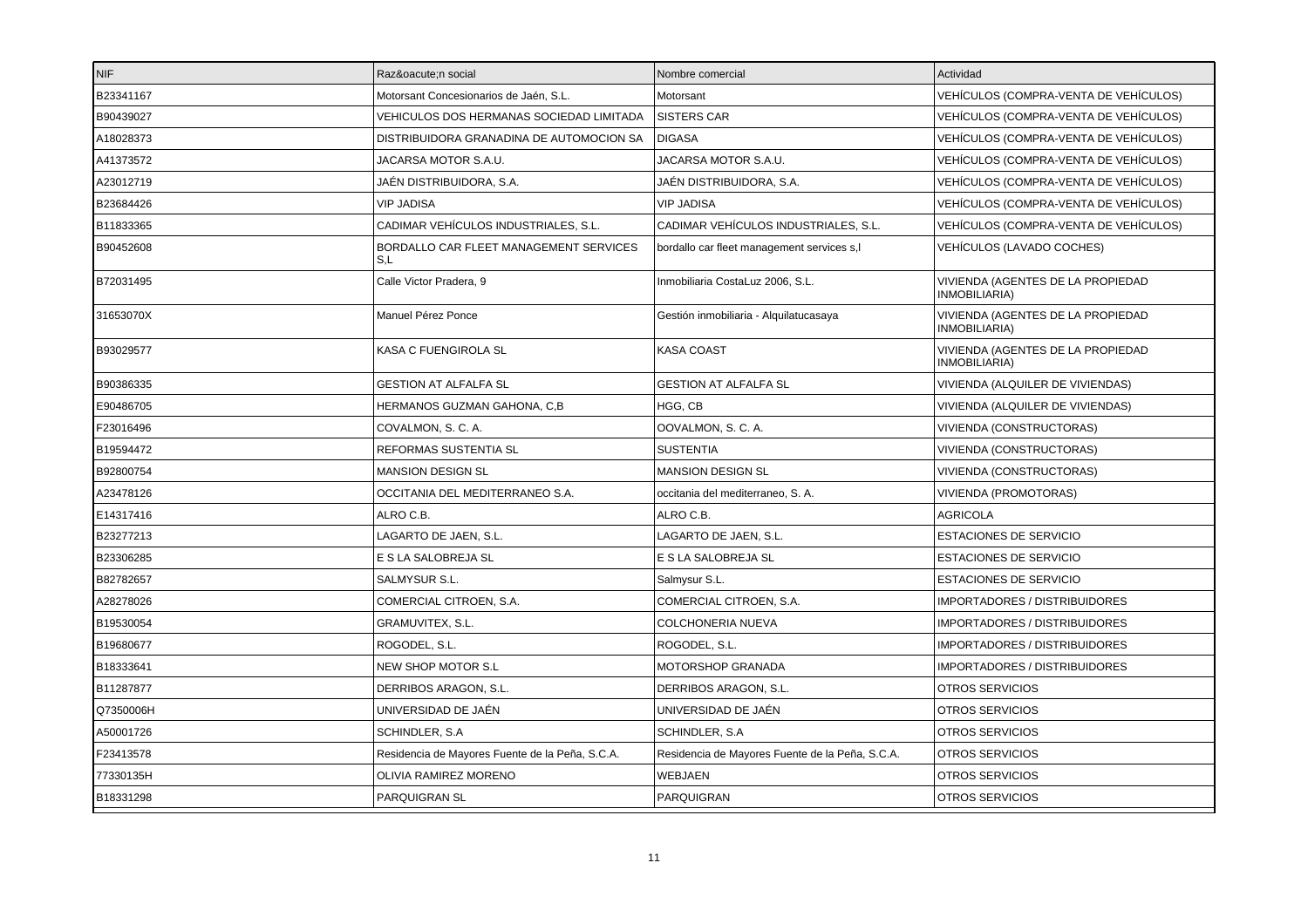| <b>NIF</b> | Razón social                                        | Nombre comercial                                          | Actividad                                             |
|------------|-----------------------------------------------------|-----------------------------------------------------------|-------------------------------------------------------|
| B91928341  | ESCOBAR Y SANCHEZ ABOGADOS SL                       | ESCOBAR Y SÁNCHEZ ABOGADOS SL                             | <b>OTROS SERVICIOS</b>                                |
| G29371747  | Asociación Benéfica "Patronato Santo<br>Domingo"    | Comedor Santo Domingo                                     | <b>OTROS SERVICIOS</b>                                |
| B93104255  | OPCION5 DESARROLLOS TECNOLOGICOS, SL                | OPCION5 Y MANILVA WS                                      | <b>OTROS SERVICIOS</b>                                |
| B18467035  | NEUMÁTICOS BUITRAGO S.L.                            | <b>BUITRAGO CENTROS</b>                                   | OTROS SERVICIOS                                       |
| B05495304  | SOLUCIONES DE ELEVACION SOSTENIBLE, S.L.            | <b>SES ELEVACION</b>                                      | <b>OTROS SERVICIOS</b>                                |
| X4899887J  | Gustavo Jorge Díaz Melogno                          | Talatta, turismo activo y escuela de vela                 | <b>OTROS SERVICIOS</b>                                |
| 03149432L  | MOISES SEPULVEDA MERCHAN                            | MOISES SEPULVEDA MERCHAN                                  | OTROS SERVICIOS                                       |
| 48947460X  | Bachir Ismael Azzouz Gómez                          | Contracorriente                                           | <b>OTROS SERVICIOS</b>                                |
| B91670794  | ESOJ SISTEMAS, S.L.U.                               | <b>ESOJ SISTEMAS</b>                                      | <b>OTROS SERVICIOS</b>                                |
| 31700481H  | María José Medrano Junquera                         | Caracola Moda`s                                           | OTROS SERVICIOS                                       |
| 48855135F  | Antonio Manuel Moreno Cubero                        | Empresa de Control de Pruebas (Pruebas DGC)               | <b>OTROS SERVICIOS</b>                                |
| B06768493  | <b>MYOFIT RM. S.L</b>                               | <b>MYOFIT RM, S.L</b>                                     | <b>OTROS SERVICIOS</b>                                |
| B67720052  | INNOVA PROYECTOS ELÉCTRICOS, S.L.                   | INNOVA PROYECTOS ELÉCTRICOS, S.L.                         | <b>OTROS SERVICIOS</b>                                |
| B91956524  | GRUPO NOVA MARACANÁ, S.L.                           | GRUPO NOVA MARACANÁ, S.L.                                 | OTROS SERVICIOS                                       |
| B83446237  | HERVENTIS, S.L.                                     | <b>HERVENTIS</b>                                          | <b>OTROS SERVICIOS</b>                                |
| B90449406  | FULL TEAMWEAR, S.L.                                 | <b>FULL TEAMWEAR</b>                                      | <b>OTROS SERVICIOS</b>                                |
| B02977577  | RETRO 1953, S.L.                                    | <b>RETRO 1953</b>                                         | <b>OTROS SERVICIOS</b>                                |
| J90401803  | ENCLAVE DE GENERO, S.C.                             | ENCLAVE DE GENERO, S.C.                                   | <b>OTROS SERVICIOS</b>                                |
| B21429147  | EXCAVACIONES Y DERRIBOS ALCAIDE SLU                 | EXCAVACIONES Y DERRIBOS ALCAIDE SLU                       | <b>OTROS SERVICIOS</b>                                |
| G11442167  | AVENIDA DOCTOR GÓMEZ ULLA 18                        | FUNDACIÓN UNIVERSIDAD EMPRESA DE LA<br>PROVINCIA DE CÁDIZ | <b>OTROS SERVICIOS</b>                                |
| B16770141  | ACEITES CEVIFRAN SL                                 | ACEITES CEVIFRAN SL                                       | OTROS SERVICIOS                                       |
| B21441761  | ANDALUZA DE VIGILANCIA DE LA SALUD, SL              | <b>AVS PREVENCION</b>                                     | <b>OTROS SERVICIOS</b>                                |
| B14706642  | ACCESORIOS Y COMPONENTES PARA MÓVILES.<br><b>SL</b> | <b>COLOURMOBILE</b>                                       | <b>OTROS SERVICIOS</b>                                |
| B90467317  | PREMIER COCINAS SL                                  | PREMIER COCINAS SL                                        | <b>OTROS SERVICIOS</b>                                |
| B56090350  | MIWOKS ASESORES. S.L.                               | MIWOKS ASESORES. S.L.                                     | <b>OTROS SERVICIOS</b>                                |
| 44738772T  | Sergio Varo Martínez                                | Sergio Varo Martínez                                      | <b>OTROS SERVICIOS</b>                                |
| B90471145  | SISIFOKODE SERVICES, S.L.                           | <b>OIDOKOCINA</b>                                         | <b>OTROS SERVICIOS</b>                                |
| 46265853L  | JULIA BALLESTEROS NAVARRO                           | NOGOMET COMUNICACIÓN                                      | <b>OTROS SERVICIOS</b>                                |
| B90347527  | TINTAS Y TONER DEL NORTE, S.L.U.                    | TINTAS Y TONER DEL NORTE                                  | <b>OTROS SERVICIOS</b>                                |
| 44255335T  | YOLANDA ORDOÑEZ MOLINA                              | YOLANDA ORDOÑEZ MOLINA                                    | 972.1 SERV. PELUQUERIA SEÑORAS Y<br><b>CABALLEROS</b> |
|            |                                                     |                                                           |                                                       |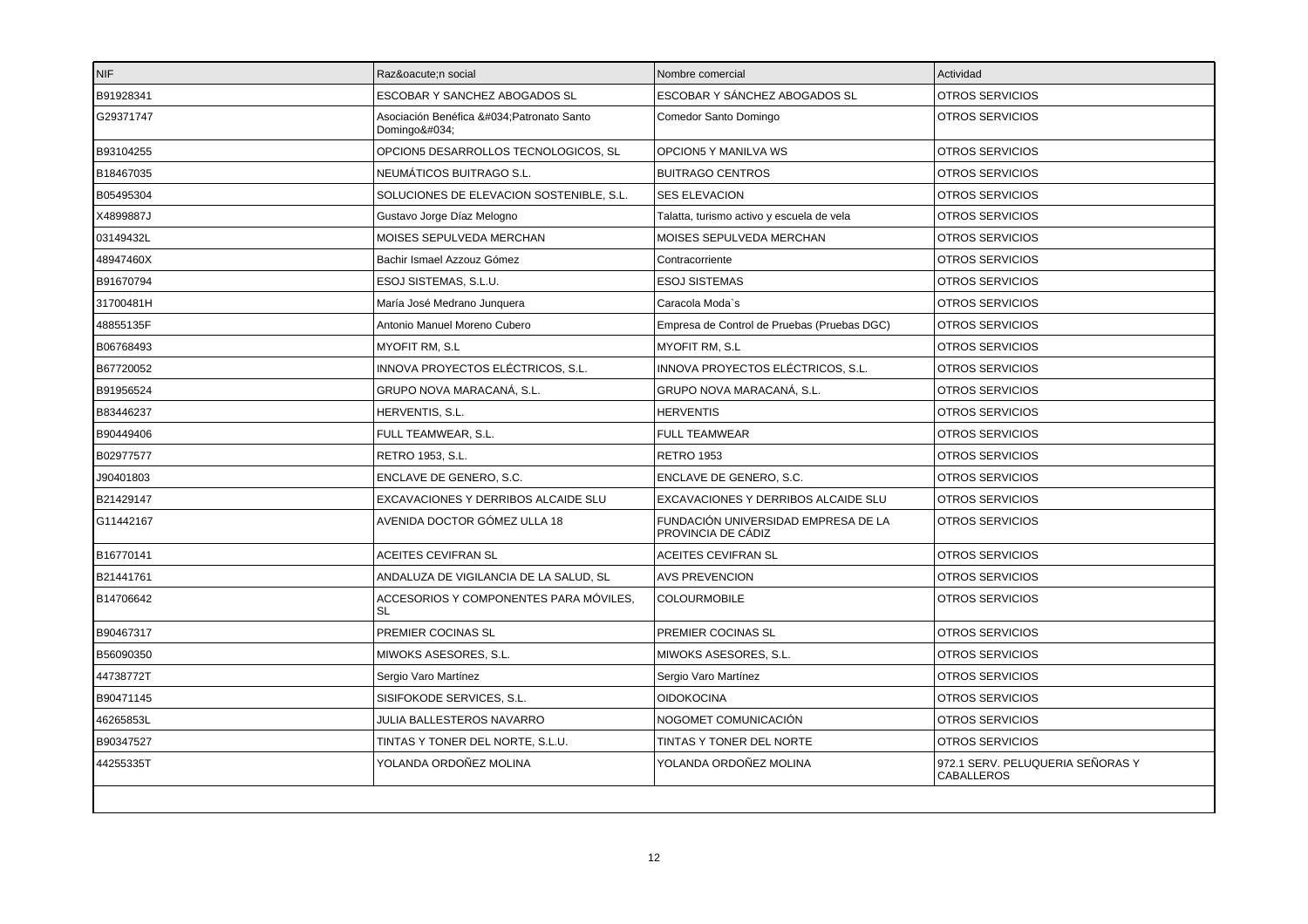| NIF       | Razón social                                                            | Nombre comercial                                      | Actividad                                                                 |
|-----------|-------------------------------------------------------------------------|-------------------------------------------------------|---------------------------------------------------------------------------|
| 29079302B | JAVIER CHAVES MUROS                                                     | LIVE DOG                                              | 979.4 - SERVICIOS DE ATENCION ESTÉTICA DE<br><b>PERROS</b>                |
| 29469756V | JOSE MANUEL REYES                                                       | JOSE MANUEL REYES ACOSTA                              | ABOGACÍA                                                                  |
| B18858118 | ADOLFO RODRIGUEZ ABOGADO SLP                                            | ADOLFO RODRIGUEZ ABOGADO SLP                          | <b>ABOGADO</b>                                                            |
| B41956228 | NETS PELUQUERIAS, S.L.                                                  | JUAN DELGADO PELUQUEROS                               | ACADEMIA DE PELUQUERIA Y BELLEZA                                          |
| G04009148 | ASOCIACION GREMIAL PROVINCIAL DE AUTO<br>TAXIS Y RADIO TAXIS DE ALMERIA | RADIO TAXI ALMERIA                                    | ACTIVIDADES ANEXAS AL TRANSPORTE                                          |
| B92528298 | <b>GESTION CONTABLE Y FNANCIERA ASERGES S.L.</b>                        | <b>ASERGES</b>                                        | ACTIVIDADES DE CONTABILIDAD Y TENEDURIA                                   |
| B93572543 | GLOBAL TOUR & TRAVEL, S.L.                                              | GLOBAL TOUR & TRAVEL, S.L.                            | ACTIVIDADES DE LAS AGENCIAS DE VIAJES                                     |
| B14889653 | GESTIÓN DE TRABAJO SOCIAL. S.L.                                         | GESTIÓN DE TRABAJO SOCIAL. S.L.                       | ACTIVIDADES DE SERVICIOS SOCIALES                                         |
| 74852267D | MARIA DE LOS ANGELES GALO                                               | MARIA DE LOS ANGELES GALO LAGOS                       | <b>ACTIVIDADES DEPORTIVAS</b>                                             |
| B92071414 | METADATA, SL                                                            | <b>METADATA</b>                                       | <b>ACTIVIDADES INFORMATICAS</b>                                           |
| B21474465 | PUNTAFINCAS, SL                                                         | PUNTAFINCAS ADMINISTRACION DE FINCAS                  | ADMINISTRACION DE FINCAS                                                  |
| 30233982E | ALICIA ESCOBAR CAMPON                                                   | <b>GESFINLEX</b>                                      | ADMINISTRACION DE FINCAS                                                  |
| F92202266 | CASA Y EMPRESA S COOP AND                                               | CASA Y EMPRESA S COOP AND                             | ADMINISTRACION DE FINCAS, ASESORIA<br>INTEGRAL DE EMPRESAS E INMOBILIARIA |
| B19578558 | <b>GIJONBOTELLA SL</b>                                                  | <b>GIJONBOTELLA SL</b>                                | ADMINISTRACION PATRIMONIO                                                 |
| B04299913 | OYONARTE INMOBILIARIA S.L.                                              | OYONARTE INMOBILIARIA S.L.                            | AGENCIA DE LA PROPIEDAD INMOBILIARIA                                      |
| B11402336 | FONCUSEGUR, SL.                                                         | CORREDURIA DE SEGUROS FONCUSEGUR                      | <b>AGENCIA DE SEGUROS</b>                                                 |
| B92907823 | VIAJES ENYA ONLINE, SL                                                  | <b>ENYATOURS.ES</b>                                   | AGENCIA DE VIAJES                                                         |
| 30811985N | <b>ELENA GARCIA ORTIZ</b>                                               | <b>VIAJES NATAL</b>                                   | <b>AGENCIA DE VIAJES</b>                                                  |
| B93265510 | AMARCO VIAJES, S.L.                                                     | <b>MARCO TRAVEL</b>                                   | <b>AGENCIA DE VIAJES</b>                                                  |
| 76088462T | INMACULADA ROMAN MANGANO                                                | VIAJES INMA ROMAN                                     | AGENCIA DE VIAJES                                                         |
| B90146309 | SINGULARIZE SPAIN TRAVEL GROUP S.L.                                     | <b>SINGULARIZE</b>                                    | <b>AGENCIA DE VIAJES</b>                                                  |
| B93428597 | AMARIS HOTELES, S.L.                                                    | <b>AMARIS HOTELES</b>                                 | <b>AGENCIA DE VIAJES</b>                                                  |
| 76246164Z | JUAN MANUEL RAMIREZ MARQUEZ                                             | <b>IMAGINGTRAVEL</b>                                  | AGENCIA DE VIAJES                                                         |
| B11468121 | VIAJES PORTO ALBO. S.L.                                                 | PORTO ALBO                                            | AGENCIA DE VIAJES                                                         |
| 75959501T | FRANCISCO JAVIER BEGINES                                                | EL VIAJE DE PAULA                                     | <b>AGENCIA DE VIAJES</b>                                                  |
| 34006915N | MARIA TARRIO CORDERO                                                    | SOLUQUA VIAJES                                        | AGENCIA DE VIAJES MINORISTA                                               |
| B14763734 | ASAMBA TOUR SL                                                          | VIAJOMAS Y MEJOR                                      | AGENCIA DE VIAJES MINORISTA                                               |
| 30820034B | Agustin Leon Calero                                                     | AGENCIA PROPIEDAD INMOBILIARIA AGUSTIN<br>LEON CALERO | AGENCIA PROPIEDAD INMOBILIARIA                                            |
| B21273354 | SOL 66, S.L.UNIPERSONAL                                                 | SOL 66, S.L.UNIPERSONAL                               | AGENCIA PROPIEDAD INMOBILIARIA                                            |
| B11358082 | CADISHIP S.L.                                                           | <b>CADISHIP</b>                                       | AGENCÍA MARÍTIMA                                                          |
| 49029165L | RICARDO AMENEIRO GALIANO                                                | RICARDO AMENEIRO GALIANO                              | <b>AGENTE COMERCIAL</b>                                                   |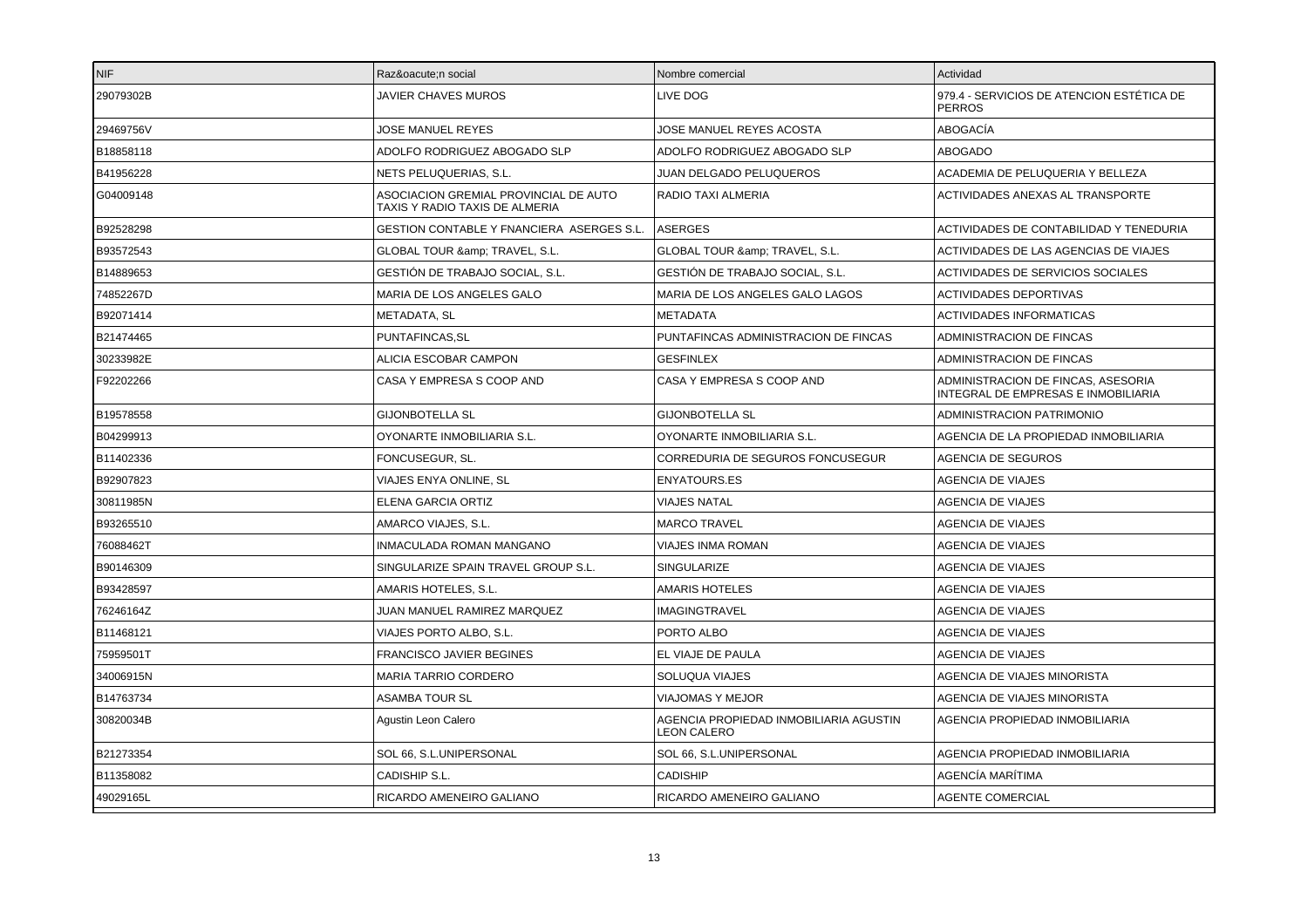| <b>NIF</b> | Razón social                                         | Nombre comercial                            | Actividad                                  |
|------------|------------------------------------------------------|---------------------------------------------|--------------------------------------------|
| B90054917  | PUERTA MARISMA S.L                                   | PUERTA MARISMA S.L                          | <b>AGRICULTURA</b>                         |
| 29751423A  | <b>JOSE FUENTES</b>                                  | JOSE FUENTES GOZALEZ                        | <b>ALIMENTACION</b>                        |
| A21010616  | EULOGIO CASTAÑO RODRIGUES SA                         | EULOGIO CASTAÑO RODRIGUES SA                | <b>ALIMENTACION</b>                        |
| 24682571Y  | ANA BERLANGA CA                                      | ANA BERLANGA CAMPOS                         | ALOJAMIENTO TURISTICO                      |
| 25074242X  | PATRICIO FERNANDEZ TASSEF                            | POSADA DEL RIO SL                           | ALOJAMIENTOS TURISTICOS                    |
| B72344161  | AZVALIA, S.L.                                        | AZVALIA, S.L.                               | ALOJAMIENTOS TURISTICOS EXTRAHOTELEROS     |
| B18434829  | <b>GESTION GRANADINA DE ALQUILERES S.L.</b>          | <b>GESTION GRANADINA DE ALQUILERES S.L.</b> | <b>ALQUILER</b>                            |
| B18587279  | ESPAGRUAS S.L.                                       | <b>ESPAGRUAS S.L.</b>                       | ALQUILER DE MAQUINARIA CON CONDUCTOR       |
| 24068418E  | JOSEFA FERNANDEZ GONZALEZ                            | JOSEFA FERNANDEZ GONZALEZ                   | ALQUILER DE MAQUINARIA CON CONDUCTOR       |
| B14353189  | ESALFE.S.L.                                          | <b>ESALFE</b>                               | ALQUILER DE VEHÍCULOS                      |
| 75231851R  | JOSEFA SANCHEZ GARCIA                                | CASA AZUCENA                                | ALQUILER DE VIVIENDAS CON FINES TURISTICOS |
| B88026513  | HELLO PISO, S.L.                                     | <b>SMART RESIDENCES</b>                     | ALQUILER PISOS PARA ESTUDIANTES            |
| B-18706317 | POL.IND P-30 EL FLORIO EDF.UCOP<br>AVD.ANDALUCIA S/N | <b>GEYSEPARK S.L.</b>                       | APARCAMIENTOS PUBLICOS                     |
| B93320414  | CAMPER AREAS M&H, S.L                                | CAMPER AREAS M&H, S.L.                      | AREA DE AUTOCARAVANAS                      |
| 26743986T  | <b>ERNESTO MATEU TORRES</b>                          | <b>ERNESTO MATEU TORRES</b>                 | ARQUITECTO TECNICO                         |
| A82865890  | TESTA RESIDENCIAL SOCIMI S.A                         | TESTA RESIDENCIAL SOCIMI S.A                | ARRENDAMIENTO INMUEBLES                    |
| E19687557  | JORCAPA CB                                           | <b>JORCAPA CB</b>                           | ARRENDAMIENTO TURISTICO                    |
| 75746210B  | ANTONIO JOSE CALDERON VERDEJO                        | ANTONIO JOSE CALDERON VERDEJO               | <b>ARTESANIA</b>                           |
| 75793738K  | VICENTE GONZÁLEZ RUIZ                                | VICENTE GONZÁLEZ RUIZ                       | ARTESANÍA BELENISTA                        |
| B90218215  | MR FRANGO FRANQUICIAS SL                             | MR FRANGO FRANQUICIAS SL                    | <b>ASADOR DE POLLOS</b>                    |
| 28742707K  | JOSE ANTONIO RIVERA MARTIN                           | GESPROJECT                                  | ASESOR- ADMINISTRADOR                      |
| B91475012  | MIGUEL DE JUAN ASESORES, S.L.U.                      | MIGUEL DE JUAN ASESORES                     | ASESORAMIENTO DE EMPRESAS                  |
| B21150305  | PUNTASER, SL                                         | <b>GRUPO ASESOR PUNTASER</b>                | ASESORAMIENTO DE EMPRESAS                  |
| B14370225  | COSEBA GESTORES, S.L.                                | COSEBA GESTORES, S.L.                       | ASESORAMIENTO EMPRESATIAL                  |
| 27503609W  | <b>ANTONIO CUERVA NUNES</b>                          | ASESORIA A.C.N.                             | ASESORAMIENTO FISCAL - LABORAL - CONTABLE  |
| 31837165J  | JOSE CARLOS ACEDO DEL OLMO ZUÑIGA                    | ASESORIA LABORAL Y FISCAL ACEDO DEL OLMO    | ASESORAMIENTO LABORAL Y FISCAL             |
| B04424164  | AGUILAR Y GALLART CONSULTORES, S.L.                  | AGUILAR Y GALLART CONSULTORES, S.L.         | <b>ASESORIA</b>                            |
| B14403083  | ASESORIA GALPE, S.L.                                 | ASESORIA GALPE                              | <b>ASESORIA</b>                            |
| B14486302  | ABAD CEPEDELLO ASESORES SL                           | ABAD CEPEDELLO ASESORES SL                  | <b>ASESORIA</b>                            |
| B21114848  | LOTAMA, SL                                           | LOTAMA,SL                                   | <b>ASESORIA</b>                            |
| 29787807R  | JESUS MARIA PELAYO                                   | ARPE ASESORES                               | <b>ASESORIA</b>                            |
| 75559949G  | JOSE MANUEL PRIETO                                   | AVILES Y ASESORES                           | <b>ASESORIA</b>                            |
|            |                                                      |                                             |                                            |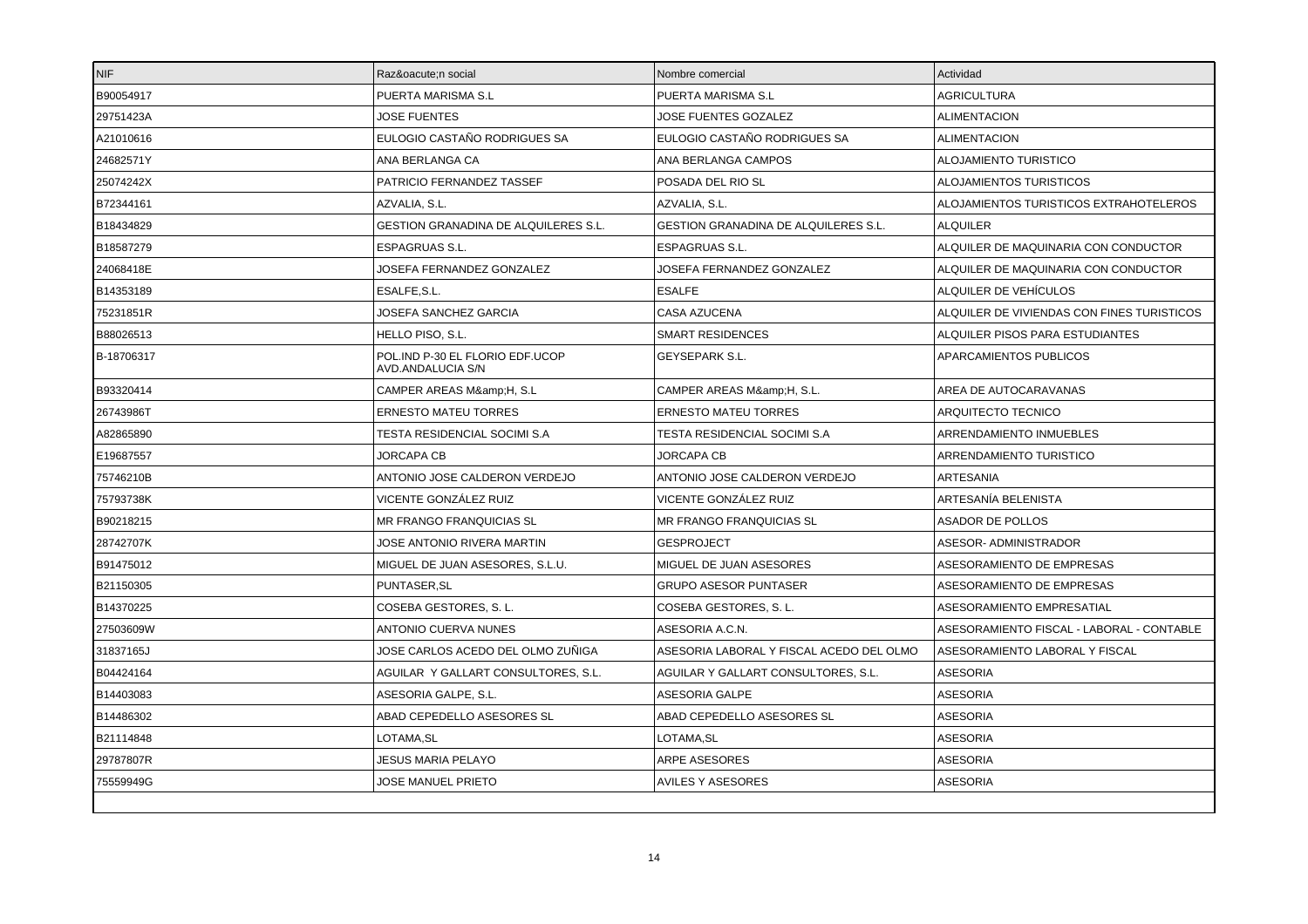| <b>NIF</b> | Razón social                                                | Nombre comercial                        | Actividad                                                              |
|------------|-------------------------------------------------------------|-----------------------------------------|------------------------------------------------------------------------|
| 31234084S  | FRANCISCO GONZALEZ RODRIGUEZ                                | LACOFIGE                                | <b>ASESORIA</b>                                                        |
| B11210689  | FERCAVE ASESORES, S.L.                                      | FERCAVE ASESORES, S.L.                  | <b>ASESORIA</b>                                                        |
| B18908194  | CONTABILIDAD GESTION Y ASES. EMP. SLP                       | <b>CONTAGEST SLP</b>                    | <b>ASESORIA</b>                                                        |
| B93600021  | <b>ENJOY YOUR BUSINESS, S.L.</b>                            | <b>ENJOY YOUR BUSINESS, S.L.</b>        | <b>ASESORIA</b>                                                        |
| J90152653  | TU ASESORIA EN LA NUBE SC                                   | TU ASESORIA EN LA NUBE                  | ASESORIA CONTABLE FISCAL Y LABORAL                                     |
| 04185152A  | DAVID SIMON GONZALEZ                                        | DAVID SIMON GONZALEZ                    | ASESORIA CONTABLE Y FISCAL                                             |
| B93012185  | TICLEGIS SOLUCIONES CORPORATIVAS SL                         | <b>TICLEGIS</b>                         | ASESORIA CONTABLE, FISCAL, MERCANTIL                                   |
| B29731973  | RUBIO Y CASARES ASESORES S.L.                               | <b>RUBIO Y CASARES ASESORES</b>         | ASESORIA DE EMPRESAS.                                                  |
| 74852017N  | JOSE MANUEL ARREBOLA VIVAS                                  | ASESORIA ALFARNATE                      | <b>ASESORIA EMPRESAS</b>                                               |
| B04267076  | ASESORIA PROFORMA S. L                                      | ASESORIA PROFORMA                       | ASESORIA FIISCAL Y LABORAL                                             |
| B21152343  | AGUSTIN SAMBOAL ASESORIA FISCAL S L                         | AGUSTIN SAMBOAL ASESORIA FISCAL         | ASESORIA FISCAL                                                        |
| 08821058Y  | <b>MATILDE GARCIA TOME</b>                                  | MATILDE GARCIA TOME RODRIGUEZ           | ASESORIA FISCAL                                                        |
| B92006840  | CEGEM MALAGA ASESORIA, S.L.                                 | <b>CEGEM</b>                            | ASESORIA FISCAL - ADMINISTRACION DE FINCAS                             |
| B18668905  | ADV GESTION MOTRILS.S.L.                                    | <b>ADV GESTION</b>                      | ASESORIA FISCAL CONTABLE LABORAL                                       |
| B11443587  | BUENDIA SOLUCIONES PARA LA GESTION<br><b>EMPRESARIAL SL</b> | ASESORIA BUENDIA                        | ASESORIA FISCAL CONTABLES Y MERCANTIL                                  |
| B93355667  | CONSULTINS EMPRESARIAL BENALMADENA S.L.                     | CONSULTING EMPRESARIAL BENALMADENA S.L. | ASESORIA FISCAL Y CONTABLE                                             |
| B91301861  | <b>MARTIN MORENO ASESORES, S.L.</b>                         | MARTIN MORENO ASESORES. S.L.            | ASESORIA FISCAL Y CONTABLE                                             |
| 52287352A  | DOLORES BARRAGAN SIERRA                                     | <b>ASINEM</b>                           | ASESORIA FISCAL, CONTABLE Y LABORAL                                    |
| 76244748R  | PABLO PRIETO VIZUETE                                        | <b>PV-ASESORES</b>                      | ASESORIA FISCAL, LABORAL Y CONTABLE                                    |
| B21189329  | ASESORAMIENTO TECNICO ONUBA,SL                              | ASETECO                                 | ASESORIA GESTORIA                                                      |
| B21179734  | ABRIO ASESORES, SL                                          | ABRIO ASESORES                          | <b>ASESORIA GESTORIA</b>                                               |
| F21318191  | GABIMER, SOC.COOP.AND.                                      | <b>GABIMER</b>                          | ASESORIA INTEGRAL DE EMPRESA                                           |
| B29645843  | ASESORIA GALLARDO LFJ. S.L.                                 | ASESORIA GALLARDO LFJ. S.L.             | ASESORIA JURIDICA, LABORAL Y CONTABLE                                  |
| B91733402  | MARTINAR CONSULTORES DE PYMES SL                            | MARTINAR CONSULTORES SL                 | ASESORIA LABORAL                                                       |
| 52488600R  | MARIA DE LA SIERRA AREVALO CASTRO                           | <b>TUGESTION</b>                        | ASESORIA LABORAL FISCAL Y CONTABLE                                     |
| B23343601  | SAMI ASESORES, S.L.P.                                       | ASESORIA SANCHEZ                        | ASESORIA LABORAL, FISCAL Y JURIDICA                                    |
| B92701903  | ASESORIA GOMEZ INFANTES, S.L.P.                             | ASESORIA GOMEZ INFANTES                 | ASESORIA LABORAL, FISCAL, CONTABLE                                     |
| B72118870  | <b>GRUPOATELA CHICLANA, SLP</b>                             | <b>GRUPOATELA CHICLANA</b>              | ASESORIA LABORAL, FISCAL, CONTABLE Y<br><b>JURIDICA</b>                |
| 74658699D  | <b>JAVIER LOPEZ GALVEZ</b>                                  | <b>J GALVEZ ASESORES</b>                | <b>ASESORIA LEGAL</b>                                                  |
| 29729628N  | MANUEL SANCHEZ                                              | <b>MSB ASESORES</b>                     | ASESORIA Y GESTORIA                                                    |
| 32858613P  | LEONOR MARIA QUINTERO SALGUERO                              | ASESORIA LEONOR QUINTERO                | ASESORIA Y MEDIACION CIVIL FAMILIAR,<br>ESCOLAR, INTERCULTURAL, SOCIAL |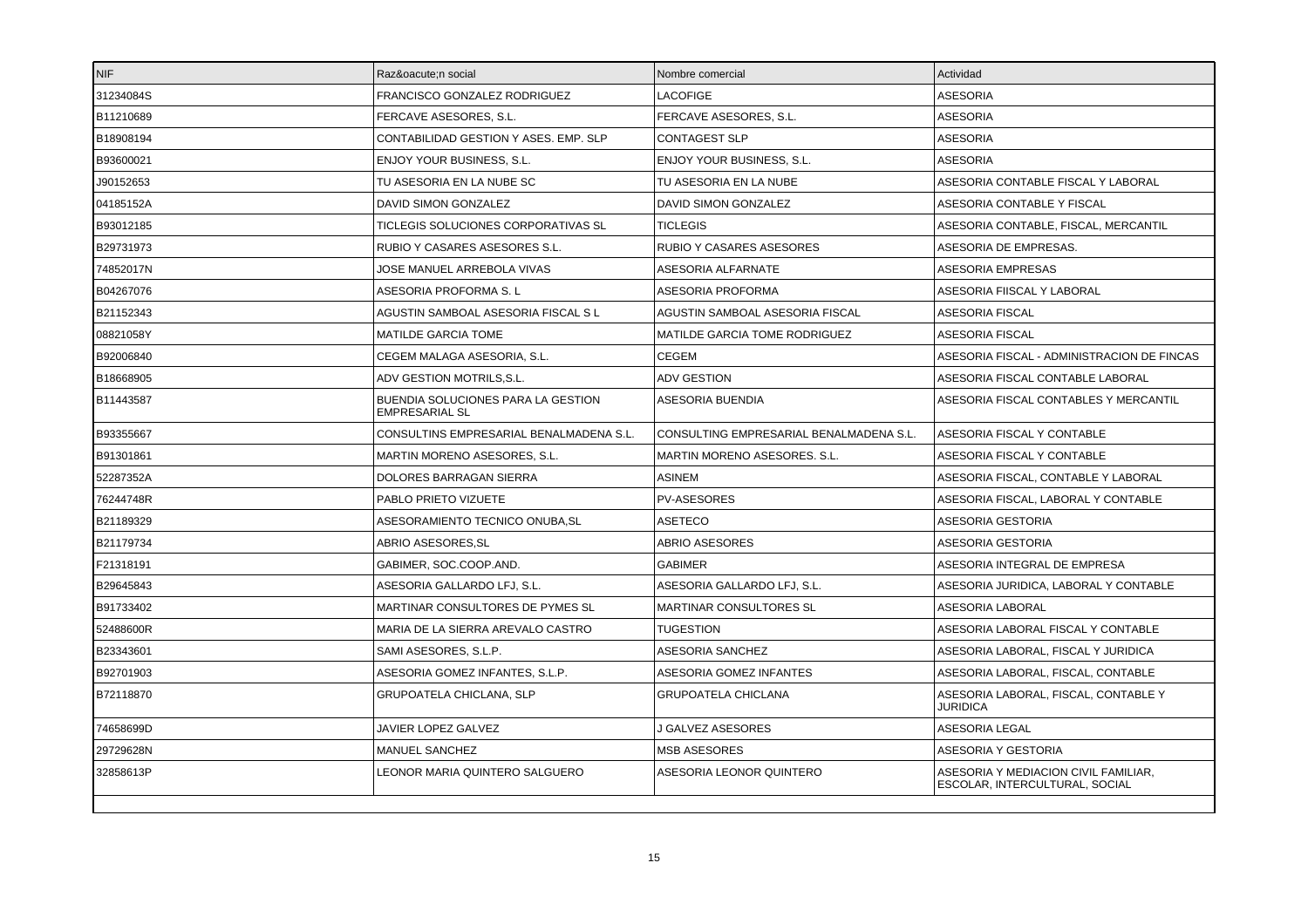| NIF       | Razón social                                                                 | Nombre comercial                                    | Actividad                                                              |
|-----------|------------------------------------------------------------------------------|-----------------------------------------------------|------------------------------------------------------------------------|
| B14821144 | GOMERA 4 GESTIONA EMPRESAS, S.L.                                             | GOMERA 4                                            | ASESORÍA                                                               |
| B18860171 | NEXUS PROFESSIONAL, SL                                                       | NEXUS PROFESSIONAL, SL                              | ASESORÍA EMPRESARIAL                                                   |
| B04490322 | ASESORIA DELFOS, S.L.                                                        | ASESORIA DELFOS, S.L.                               | ASESORÍA FISCAL, CONTABLE Y LABORAL                                    |
| B90077439 | RESIDENCIA GERIATRICA BRASIL 5, S.L.c                                        | RGB5 5, S.L.                                        | ASISTENCIA EN ESTABLECIMIENTOS<br><b>RESIDENCIALES</b>                 |
| B90077439 | RESIDENCIA GERIATRICA BRASIL 5, S.L.                                         | RGB5 5, S.L.                                        | ASISTENCIA EN ESTABLECIMIENTOS<br><b>RESIDENCIALES</b>                 |
| G21466396 | ASOCIACIÓN CÁNCER MUNICIPIOS ÁREAS CUENCA Centro ACAMACUM<br>MINERA ACAMACUM |                                                     | ASOCIATIVA SIN ÁNIMO DE LUCRO                                          |
| B21468871 | LOS TUGAS FORMACION VIAL SLL                                                 | AUTOESCUELA CONTRATACK                              | <b>AUTOESCUELA</b>                                                     |
| B23328818 | NEGOCIOS SANTA ANA S.L.                                                      | NEGOCIOS SANTA ANA S.L.                             | AUTOESCUELA Y FORMACIÓN                                                |
| A41053927 | VIUDA DE MARIANO TERRY, S.A.                                                 | VIUDA DE MARIANO TERRY, S.A.                        | <b>AUTOMOCION</b>                                                      |
| A18295931 | FAJISA AUTOMOVILES GRANADA, S.A.                                             | FAJISA AUTOMOVILES GRANADA, S.A.                    | <b>AUTOMOCION</b>                                                      |
| A14373534 | COVISA AUTOMOCIÓN S.A.                                                       | <b>COVISA</b>                                       | <b>AUTOMOCION</b>                                                      |
| A14081095 | CODISA TURISMOS S.A.                                                         | <b>COTURSA</b>                                      | AUTOMOCION                                                             |
| B21370895 | <b>JOSUCAR MOTOR S.L</b>                                                     | <b>JOSUCAR MOTOR</b>                                | <b>AUTOMOCION</b>                                                      |
| A29156106 | COMAU S.A.                                                                   | <b>COMAU</b>                                        | <b>AUTOMOCION</b>                                                      |
| B91951244 | AUXILIUM AYUDA A DOMICILIO, S.L.                                             | <b>AUXILIUM</b>                                     | AYUDA A DOMICILIO Y AGENCIA DE COLOCACION                              |
| 77456903X | Antonio José Blanquer Cabra                                                  | BLANQUERABOGADO.ES                                  | Abogacía                                                               |
| B41999236 | St. James English School, SL                                                 | St. James Language Center                           | Academia Idiomas                                                       |
| 16628449R | Aída Rodríguez Pérez                                                         | Apptual                                             | Acompañamiento digital - Asesoría informática                          |
| B72084254 | Futuna Blue España, S.L.                                                     | Futuna Blue España, S.L.                            | Acuicultura                                                            |
| A06269385 | Viajes Caja de Badajoz, S.A.                                                 | Viajes Caja de Badajoz, S.A.                        | Agencia de viajes                                                      |
| B93037984 | Desertia Travel S.L.                                                         | Desertia Travel                                     | Agencia de viajes mayorista minorista                                  |
| X3746531S | Claudia Aliandri Aliandri                                                    | Claudia Aliandri                                    | Agente Inmobiliario                                                    |
| B23502438 | Almacén de Materiales de Construcción Blázquez S.L.                          | Almacén de Materiales de Construcción Blázquez S.L. | Almacén especializado en el mercado de la construcción<br>y la reforma |
| 33995890G | JANET RIOPEDRE VILLAVEIRAN                                                   | Casa del Rio Alozaina                               | Alojamiento Rural                                                      |
| 53592396G | Miguel Angel Exposito Cardenas                                               | Behost                                              | Alojamiento Web y registro de Dominios                                 |
| B04897427 | Senderos del Parque SL                                                       | <b>Hotel Senderos</b>                               | Alojamiento en hoteles                                                 |
| 71342280Y | Juan Castro Urbiola                                                          | Apartamentos Turísticos Alhambra                    | Apartamentos Turísticos                                                |
| B91944926 | Desarrollos Network y Tecnologías de Internet, S.L.                          | López de Lemus Abogados                             | Asesoramiento legal                                                    |
| 14625423E | David García Burgos                                                          | SEDUQUERE                                           | Asesoramiento y Formación en Relaciones de Pareja                      |
| B92111897 | Contabilidades del Sur, S.L.                                                 | ContaSur                                            | Asesoria                                                               |
| B18855155 | ASEM CONSULTING, S.L.                                                        | <b>ASEM CONSULTING Asesoria Gestoria</b>            | Asesoria Juridica                                                      |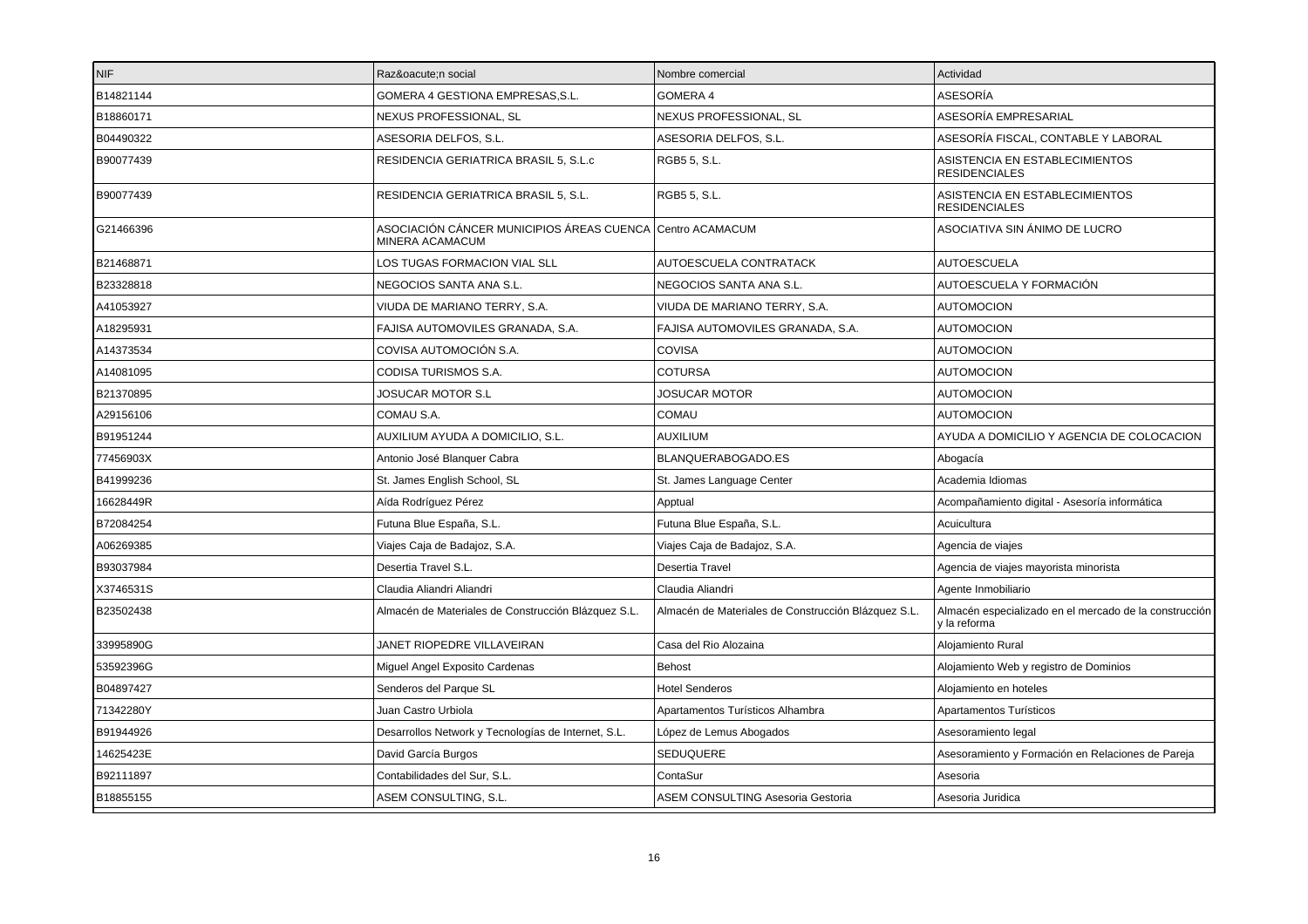| INIF.     | Razón social                                                                                   | Nombre comercial                                                 | Actividad                                                                 |
|-----------|------------------------------------------------------------------------------------------------|------------------------------------------------------------------|---------------------------------------------------------------------------|
| B19525674 | Nexo asesores de Empresa SLP                                                                   | Nexo asesores de Empresa SLP                                     | Asesoria fiscal, laboral y contable                                       |
| G18077164 | ASOCIACION ASPADISSE-EN FAVOR DE PERSONAS ASOCIACION ASPADISSE<br>CON DISCAPACIDAD INTELECTUAL |                                                                  | Atención a personas con discapacidad intelectual de la<br>Comarca de Hués |
| F04013769 | al andalus, s.c.a.                                                                             | autoescuela Al Andalus                                           | Autoescuela                                                               |
| 74882771S | FRANCISCO JOSE SANTOS GOMEZ                                                                    | <b>PUB PARAISO</b>                                               | BAR DE CATEGORIA ESPECIAL                                                 |
| B18864215 | GONZALEZ MORENO RESTAURACIÓN SRL                                                               | CAFETERIA FACULTAD CIENCIAS ECONOMICAS Y<br><b>EMPRESARIALES</b> | BAR-CAFETERIA                                                             |
| B11858941 | VICENLUC, S.L.                                                                                 | VICENLUC, S.L.                                                   | BOBINADO Y REPARACION DE MOTORES                                          |
| 29589689M | Fernando Juan Zablah Cervera                                                                   | Papa Noldo                                                       | Bar Cafetería con Cocina                                                  |
| F21609938 | next level SCA                                                                                 | loft XX                                                          | Bar-cafetería                                                             |
| 24217646A | <b>GONZALO MAROTO ENRIQUEZ</b>                                                                 | <b>GONZALO MAROTO</b>                                            | CAFE BAR                                                                  |
| B72278633 | <b>TURIN 1946, S.L.</b>                                                                        | LA GAÑANIA                                                       | <b>CAFETERIA</b>                                                          |
| B72308943 | <b>CONFITADRI SL</b>                                                                           | CAFETERIA LA PALMA                                               | <b>CAFETERIA</b>                                                          |
| F04923249 | 4º GENERACION LA MANDILA S.COOP. AND                                                           | 4º GENERACION LA MANDILA                                         | <b>CAFETERIA BAR</b>                                                      |
| 29779403S | <b>CARMEN MESA</b>                                                                             | CALZADOS CARMINA                                                 | CALZADO Y COMPLEMENTOS                                                    |
| B56002959 | DOMUS BETICAE, S.L.                                                                            | CAMPING LOS VILLARES - SIERRA DE CORDOBA                         | CAMPAMENTO VACACIONAL                                                     |
| B14507453 | VENTANAS GRADUABLES ANTIVANDALICAS. S.L.                                                       | <b>VEGRANTI</b>                                                  | <b>CARPINTERIA METALICA</b>                                               |
| B90187121 | FRANCISCO BERMEJO ACERO INOXIDABLE S.L.                                                        | FRANCISCO BERMEJO ACERO INOXIDABLE S.L.                          | CARPINTERIA METALICA                                                      |
| 74660391E | RAUL CASTELLANOS PEREZ                                                                         | CASTEDECO                                                        | CARPINTERIA Y CERRAJERIA                                                  |
| 74647524N | RAUL DE LOS REYES PASCUAL                                                                      | <b>CARPINTERIA RAUL</b>                                          | CARPINTERIA Y CERRAJERIA                                                  |
| B14117147 | PERSIANAS DE SEGURIDAD DEL SUR, S.L.                                                           | PERSESUR-ALUMINIOS SERRANO-EXPOALUMINIO                          | CARPINTERIA METALICA                                                      |
| 77796728X | SILVIA NELIDA BOSSIO D STEFANO                                                                 | <b>BEST CHOICE</b>                                               | CENTRO DE INGLES                                                          |
| 52569395C | ANTONIO DE LA ROSA CUESTA                                                                      | <b>ACADEMIA ATLANTE</b>                                          | <b>CENTRO DOCENTE</b>                                                     |
| B11769486 | <b>CLINICA MOVIL MX SL</b>                                                                     | <b>CENTRO EQUILIBRIUM</b>                                        | <b>CENTRO SANITARIO</b>                                                   |
| 53581309A | MARIA DEL PILAR RUFINO GONZALEZ                                                                | <b>FISIOANTILLA</b>                                              | <b>CENTRO SANITARIO</b>                                                   |
| B90258336 | ESPECIALISTAS EN ADICCIONES GRUPO<br>NEROS, S.L.                                               | ESPECIALISTAS EN ADICCIONES GRUPO NEROS,<br>S.L.                 | CENTRO TRATAMIENTO AMBULATORIO                                            |
| X7439051T | ANDREA SALVATORE MARTORANA                                                                     | CERAMICART                                                       | CERAMISTA, ARTESANO                                                       |
| 45713264M | JUAN ANTONIO LARA GARCIA                                                                       | CHAPA Y PINTURA NOVALICHE                                        | CHAPA Y PINTURA DE VEHICULOS                                              |
| B14843114 | ACONDICIONAMIENTO Y CLIMATIZACIONES DEL<br>SUR, S.L.L.                                         | <b>ACLISUR</b>                                                   | CLIMATIZACION                                                             |
| 74736785X | <b>JESUS CABEZAS MORENTE</b>                                                                   | TESTA. FISIOTERAPIA Y OSTEOPATIA                                 | CLINICA DE FISIOTERAPIA                                                   |
| B91911750 | ROSSELLDENT, S.L.                                                                              | CLÍNICA ROSSELLDENT                                              | CLÍNICA DENTAL                                                            |
| B21533484 | <b>UASOFT INFORMATICA SLU</b>                                                                  | <b>UASOFT INFORMATICA</b>                                        | CO. ME. MUEBLES Y MAQUINAS DE OFICINA                                     |
|           |                                                                                                |                                                                  |                                                                           |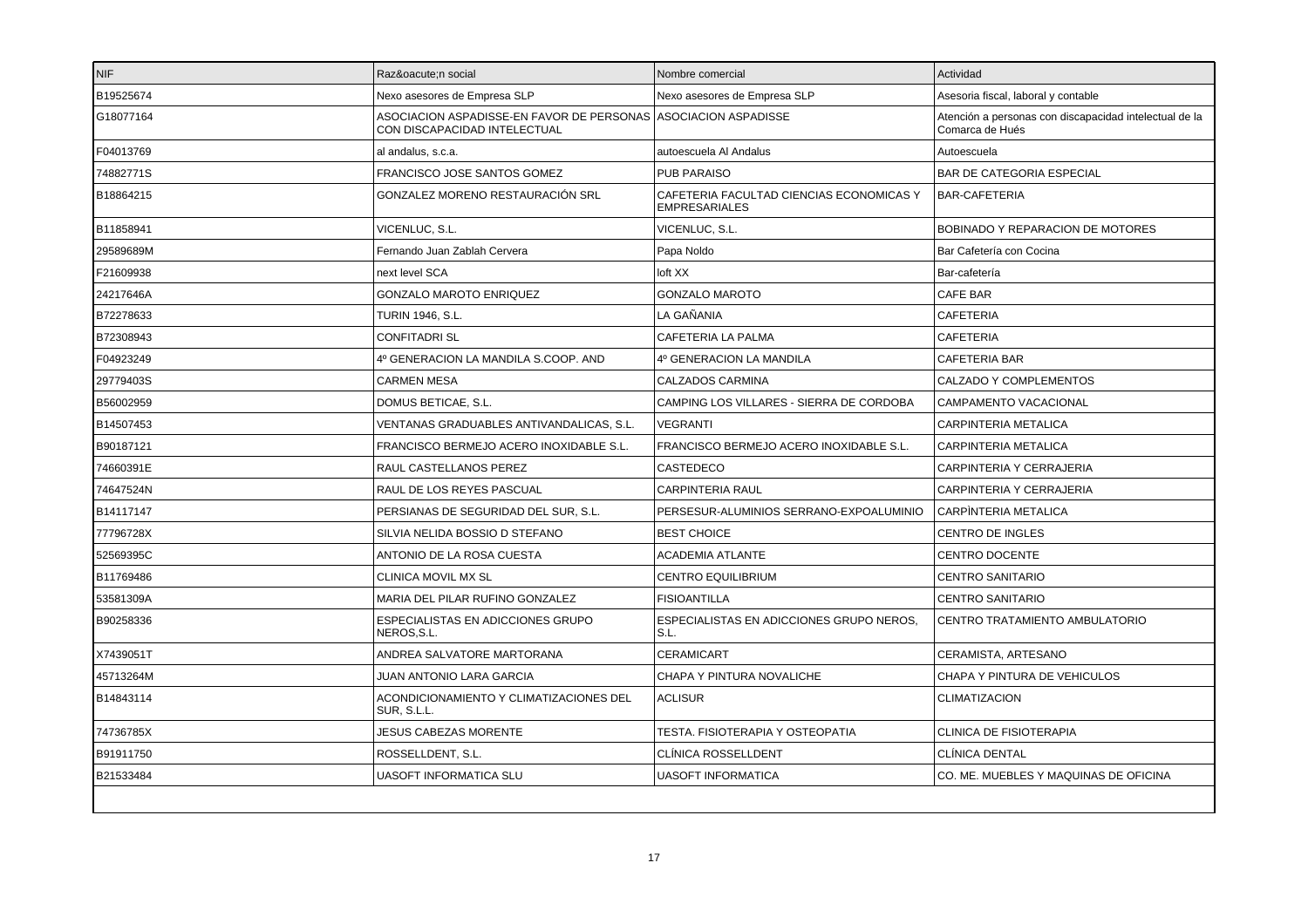| <b>NIF</b> | Razón social                                                           | Nombre comercial                                                              | Actividad                                                    |
|------------|------------------------------------------------------------------------|-------------------------------------------------------------------------------|--------------------------------------------------------------|
| Q1861001D  | COLEGIO OFICIAL DE GESTORES<br>ADMINISTRATIVOS DE GRANADA JAEN ALMERIA | <b>COLEGIO OFICIAL DE GESTORES</b><br>ADMINISTRATIVOS DE GRANADA JAEN ALMERIA | <b>COLEGIO OFICIAL</b>                                       |
| 75766401P  | MARIA ISABEL MADROÑAL JIMENEZ                                          | MARIA ISABEL MADROÑAL JIMENEZ                                                 | COM. MENOR PTOS.ALIMENTICIOS Y BEBIDAS                       |
| 24166162Q  | MIGUEL LOPEZ MARISCAL                                                  | MIGUEL LOPEZ MARISCAL                                                         | COM.MEN.ART.MENAJE,FERRETERIA,ADORNO                         |
| 77806416S  | NAMIRA DRIS CHOUKRI                                                    | NAMIRA DRIS CHOUKRI                                                           | COM.MEN.MUEBLES (EXCEPTO OFICINA)                            |
| B18785469  | MERINAT NUTRICION Y DIETETICA SL                                       | MERINAT NUTRICION Y DIETETICA SL                                              | COM.MEN.PLANTAS Y HIERBAS, HERBORARIOS                       |
| 30981767P  | JUANA CANTERO CASTRO                                                   | POLVILLO DE PEDRO ABAD                                                        | COM.MEN.PTOS.ALIMENTICIOS Y BEBIDAS                          |
| 33958516-M | <b>CARMEN BAUTISTA GALLEGO</b>                                         | CARMEN BAUTISTA GALLEGO                                                       | COM.MEN.PTOS.ALIMENTICIOS Y BEBIDAS                          |
| B11318516  | FONTANERIA Y SANEAMIENTOS PLEY, SL.                                    | <b>FONTANERIA PLEY</b>                                                        | COM.MENOR ARTICULOS DE FONTANERIA                            |
| 25580401P  | JAVIER JESUS GIL ROJAS GIL ROJAS                                       | JAVIER JESUS GIL ROJAS                                                        | COM.MENOR CARNICERIAS - SALCHICHERIAS                        |
| 76425851W  | LUZ MARIA RUBIO ZAMBRANA                                               | LUZ MARIA RUBIO ZAMBRANA                                                      | COM.MENOR LIBROS, PERIODICOS, REVISTAS                       |
| 25598437N  | RAFAEL DAVID JIMENEZ RUEDA                                             | RAFAEL DAVID JIMENEZ RUEDA                                                    | <b>COM.MENOR PESCADOS</b>                                    |
| 06234967N  | GLORIA ELENA CARDENAS ABENGOZAR                                        | GLORIA ELENA CARDENAS ABENGOZAR                                               | <b>COM.MENOR PRODUCTOS ALIMENTICIOS</b>                      |
| 33392676B  | CATALINA MARIA ARJONA                                                  | TIENDA ALMACEN LOS TRUJILLO                                                   | COM.MENOR PTOS ALIMENTICIOS MENOS 120M2                      |
| B87264610  | CONQUISTA DE MERCADOS SL                                               | CONQUISTA DE MERCADOS SL                                                      | COMERCIALIZACION JUEGOS DE LOTERIAS Y<br>APUESTAS DEL ESTADO |
| 29441809S  | BEGOÑA SERRANO CASTILLA                                                | BEGOÑA SERRANO CASTILLA ":FRUTAS<br>PIRRY"                                    | <b>COMERCIO</b>                                              |
| B21485776  | ERNES Y ANA, SL                                                        | CALZEDONIA, NO MAS VELLO                                                      | <b>COMERCIO</b>                                              |
| B14574610  | ALMACEN DE TOLDOS Y PERSIANAS SAEZ, SL                                 | ALMACEN DE TOLDOS Y PERSIANAS SAEZ.SL                                         | <b>COMERCIO</b>                                              |
| 15473425Z  | <b>JESSICA ROMERO GRANADOS</b>                                         | <b>JESSICA ROMERO GRANADOS</b>                                                | <b>COMERCIO</b>                                              |
| B92827922  | <b>FERRECONSUR</b>                                                     | FERRECONSUR, S.L.                                                             | <b>COMERCIO</b>                                              |
| F93650174  | SP BUSINESS S.C.A                                                      | <b>SPARKLE</b>                                                                | <b>COMERCIO</b>                                              |
| B93452761  | <b>SPARKLE MUB SL</b>                                                  | <b>SPARKLE</b>                                                                | <b>COMERCIO</b>                                              |
| B93263168  | SILVIA MODA GESTION, S.L.                                              | SILVIA GIL SELECCIÓN EN MODA INFANTIL                                         | <b>COMERCIO</b>                                              |
| B19653807  | CARNICAS GENIL & OLE, S.L.                                             | CARNICAS GENIL & amp; OLE, S.L.                                               | <b>COMERCIO</b>                                              |
| B18975821  | I-SERGEST GESTION DE ACTIVOS Y SERVICIOS.<br>S.L.U.                    | <b>BIOVATIO GRANADA</b>                                                       | <b>COMERCIO - OTROS SERVICIOS INDEPENDIENTES</b><br>N.C.O.P. |
| B41271206  | ALMACENES CALATAYUD, SL                                                | ALMACENES CALATAYUD, SL                                                       | COMERCIO AL MAYOR DE TEXTILES                                |
| B91823187  | LA TIENDA DE CALATAYUD, SL                                             | LA TIENDA DE CALATAYUD, SL                                                    | COMERCIO AL MENOR DE TEXTILES                                |
| B14943054  | TABARATO, S.L.                                                         | <b>EL TABARATO</b>                                                            | COMERCIO AL MENOR SOFAS Y COLCHONES                          |
| F21269907  | FRESLUCENA S.C.A.                                                      | FRESLUCENA S.C.A.                                                             | COMERCIO AL POR MAYOR DE FRUTAS Y<br><b>HORTALIZAS</b>       |
| B87135091  | MIPARAS MANAGEMENT, S.L.                                               | MIPARAS MANAGEMENT, S.L.                                                      | COMERCIO AL POR MAYOR NO ESPECIALIZADO                       |
| 74715907Q  | JORGE RUIZ RODRIGUEZ                                                   | GRANADA PASSION LA DESPENSA SELECTA                                           | COMERCIO AL POR MENOR                                        |
|            |                                                                        |                                                                               |                                                              |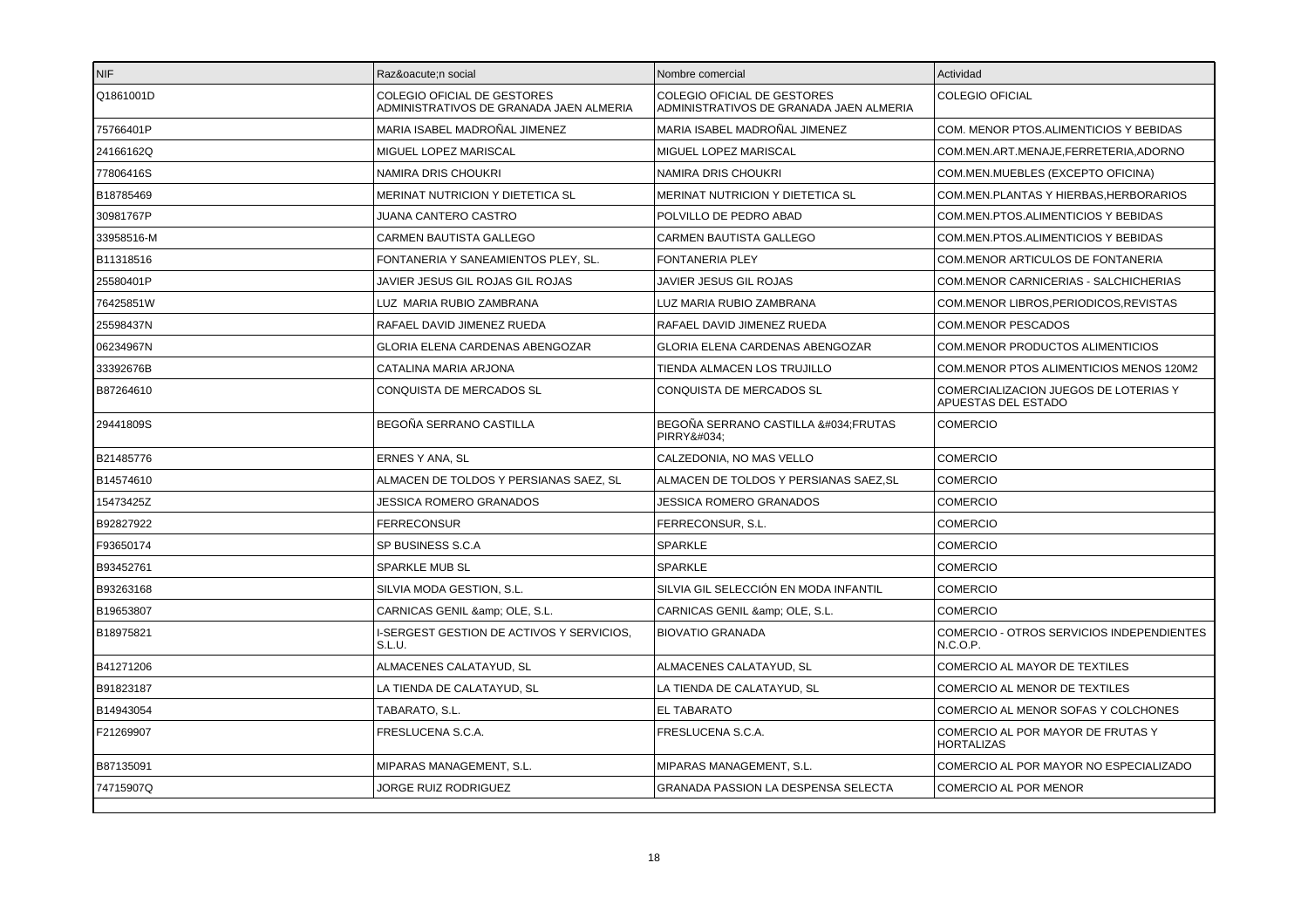| <b>NIF</b> | Razón social                          | Nombre comercial                    | Actividad                                                                 |
|------------|---------------------------------------|-------------------------------------|---------------------------------------------------------------------------|
| B23757628  | <b>JAMOMILLA S.L</b>                  | NO LO TIRE                          | COMERCIO AL POR MENOR DE BIENES USADOS Y<br><b>OTROS</b>                  |
| B90222399  | <b>IMATICA LOS PALACIOS, SL</b>       | <b>IMATICA</b>                      | COMERCIO AL POR MENOR DE ORDENADORES Y<br><b>EQUIPOS</b>                  |
| 25671617Y  | SILVIA JIMENEZ CAZORLA                | PESCADOS EL RUINA                   | COMERCIO AL POR MENOR DE PESCADOS Y<br><b>MARISCOS</b>                    |
| 33362628R  | OSCAR MOLINA CLAVERO                  | PESCADOS EL RUINA                   | COMERCIO AL POR MENOR DE PESCADOS Y<br><b>MARISCOS</b>                    |
| B92174366  | FRANCISCO DE LA FUENTE REVIRIEGO,S.L. | <b>FIORELLO</b>                     | COMERCIO AL POR MENOR DE PRENDAS DE<br><b>VESTIR</b>                      |
| B04186078  | <b>RUANO INFORMATICA S.L.</b>         | RUANO INFORMATICA S.L.              | COMERCIO AL POR MENOR DE PRODUCTOS<br><b>INFORMATICOS</b>                 |
| B23546989  | PINTURAS COLORPINT SL                 | PINTURAS COLORPINT 2005 SL          | COMERCIO AL POR MENOR DE PRODUCTOS<br>QUIMICOS Y DROGUERIA                |
| B72273717  | <b>MIRAUTO SUR SL</b>                 | mirauto sur sl                      | COMERCIO AL POR MENOR DE VEHICULOS<br>TERRESTRES Y REPARACION DE AUTOMOVI |
| B14930564  | SOFAS LAS 3B SL                       | SOFAS LAS 3B SL                     | COMERCIO AL POR MENOR MUEBLES                                             |
| 45717662X  | <b>MARIA MATEOS LOZANO</b>            | <b>BE CHIC</b>                      | COMERCIO AL POR MENOR PRENDAS VESTIR                                      |
| 45711225J  | JUAN CARLOS RODRIGUEZ CAMPOS          | ALIMENTACION CRSIVER                | COMERCIO DE ALIMENTACIÓN EN GENERAL                                       |
| 26494926F  | MARIA ANTONIA FERNANDEZ MARTINEZ      | <b>AZUR</b>                         | COMERCIO DE DROGUERIA Y PERFUMERIA                                        |
| 44293903C  | MIGUEL ORTEGA HERRERA                 | <b>MIGUEL ORTEGA</b>                | <b>COMERCIO DE LANAS</b>                                                  |
| B90042623  | SANDRO SPORT SL                       | <b>DEPORTES SEVILLA</b>             | COMERCIO DE MATERIAL , CALZADO Y ROPA<br><b>DEPORTIVA</b>                 |
| B41964081  | MOTOS MURIEL SEVILLA, S.L.            | MOTOS MURIEL SEVILLA, S.L.          | COMERCIO DE MOTOCICLETAS                                                  |
| A04022752  | MUEBLES VALLEJO. S.A.                 | MUEBLES VALLEJO                     | <b>COMERCIO DE MUEBLES</b>                                                |
| A04022760  | HIPERMUEBLE ALMERIA, S.A.             | HIPERMUEBLE ALMERIAI                | <b>COMERCIO DE MUEBLES</b>                                                |
| B97317713  | TECNOLOGIA ONLINE DEL MUEBLE SL       | TOM INTERIORES                      | <b>COMERCIO DE MUEBLES</b>                                                |
| 24268426E  | MARIA JOSE MUÑOZ DE LA CALZADA        | <b>KAROCHI</b>                      | COMERCIO DE ROPA Y COMPLEMENTEOS                                          |
| 74665136Y  | DAVID DONAIRE SÁNCHEZ                 | DAVID DONAIRE SÁNCHEZ               | COMERCIO DE TELEFONÍA MÓVIL Y ACCESORIOS                                  |
| 24247403K  | <b>MARTIN LOPEZ SOFIA</b>             | <b>EFITRON</b>                      | COMERCIO E INTALACIÓN DE APARATOS<br><b>ELECTRONICOS</b>                  |
| B93491173  | CPU GLOBAL SALES, S.L.                | TIENDA CPU                          | <b>COMERCIO ELECTRONICO</b>                                               |
| 75389004H  | FRANCISCO JAVIER PACHECO HERMOSO      | FERRETERIA CERRAJERIA LA ESCURRIURA | <b>COMERCIO FERRETERIA CERRAJERIA</b>                                     |
| B41229253  | BERNARDO GUERRA, S.L.                 | <b>BEEP</b>                         | <b>COMERCIO INFORMÁTICA</b>                                               |
| B72246424  | AZULEJOS HNOS GARCIA 2014, SL         | <b>GAMMA HNOS GARCIA</b>            | COMERCIO MATERIAL CONSTRUCCION                                            |
| 24297391F  | <b>JESUS FERNANDEZ CUERPO</b>         | <b>JESUS FERNANDEZ CUERPO</b>       | <b>COMERCIO MAYOR PRENDAS EXT VESTIR</b>                                  |
| J85205045  | QQRETO SC                             | YOGURT YOCAKE                       | COMERCIO MEN PAN, PASTELES, CONFITERIA Y<br><b>HELADOS</b>                |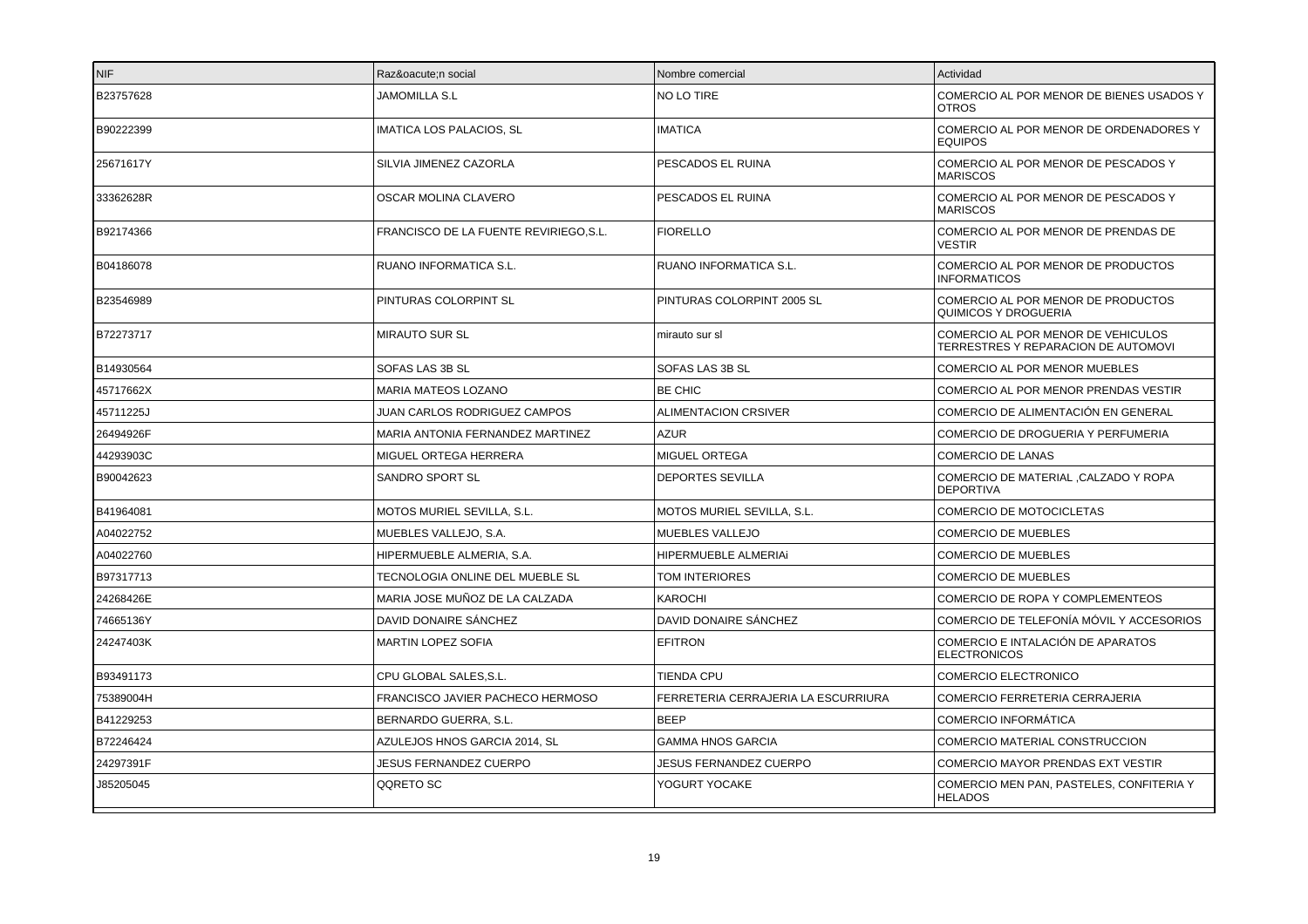| 75113188H<br>MARIA DOLORES CARRASCOSA BAILEN<br>CARRASCOSA BAILEN MARIA DOLORES<br>28494437J<br>MARIA AUXILIADORA MARTIN GAMONOSO<br>LA VARITA MAGICA<br>E14549588<br>FRUTAS HERMANOS CASTAÑO, C.B.<br>FRUTAS HERMANOS CASTAÑO, C.B.<br>52296139G<br><b>ISABEL DIAZ MELLADO</b><br><b>ISABEL DIAZ MELLADO</b><br>B91295105<br>URVA FLUIDOS INDUSTRIALES, S.L.<br>URVA FLUIDOS INDUSTRIALES<br>MIGUEL DAVID DUEÑAS DOÑA<br>74853326X<br>ELECTROMUEBLES DUEÑAS | COMERCIO MENOR ALIMENTOS Y BEBIDAS<br><b>ESTABLECIMIENTO</b><br>COMERCIO MENOR ARTICULOS DE REGALO<br>COMERCIO MENOR DE ALIMENTACION<br>COMERCIO MENOR DE FLORES Y PLANTAS<br>COMERCIO MENOR DE MATERIAL INDUSTRIAL<br>COMERCIO MENOR DE MUEBLES Y APARATOS DE<br><b>USO DOMESTICO</b><br>COMERCIO MENOR DE PERSIANAS VENTANAS Y |
|--------------------------------------------------------------------------------------------------------------------------------------------------------------------------------------------------------------------------------------------------------------------------------------------------------------------------------------------------------------------------------------------------------------------------------------------------------------|----------------------------------------------------------------------------------------------------------------------------------------------------------------------------------------------------------------------------------------------------------------------------------------------------------------------------------|
|                                                                                                                                                                                                                                                                                                                                                                                                                                                              |                                                                                                                                                                                                                                                                                                                                  |
|                                                                                                                                                                                                                                                                                                                                                                                                                                                              |                                                                                                                                                                                                                                                                                                                                  |
|                                                                                                                                                                                                                                                                                                                                                                                                                                                              |                                                                                                                                                                                                                                                                                                                                  |
|                                                                                                                                                                                                                                                                                                                                                                                                                                                              |                                                                                                                                                                                                                                                                                                                                  |
|                                                                                                                                                                                                                                                                                                                                                                                                                                                              |                                                                                                                                                                                                                                                                                                                                  |
|                                                                                                                                                                                                                                                                                                                                                                                                                                                              |                                                                                                                                                                                                                                                                                                                                  |
| <b>GREGORIO HERNANDEZ MARTINEAZ</b><br>PERSIANAS GRHEMA<br>27242226Z                                                                                                                                                                                                                                                                                                                                                                                         | <b>TOLDOS</b>                                                                                                                                                                                                                                                                                                                    |
| 33399414X<br>PANADERIA ZAMBRANA<br>FRANCISCO ZAMBRANA VAZQUEZ                                                                                                                                                                                                                                                                                                                                                                                                | COMERCIO MENOR DE PRODUCTOS ALIMENTICIOS<br>Y BEBIDAS                                                                                                                                                                                                                                                                            |
| PAPELERIA EL PASEO<br>77458604D<br>BIENVENIDO RUIZ SEPULVEDA                                                                                                                                                                                                                                                                                                                                                                                                 | COMERCIO MENOR DE TODA CLASE DE<br><b>ARTICULOS</b>                                                                                                                                                                                                                                                                              |
| 26502650A<br>MOHAMMED BARTIT LEMANE<br><b>BAZAR CANARIAS</b>                                                                                                                                                                                                                                                                                                                                                                                                 | COMERCIO MENOR DE TODO TIPO DE ARTICULOS                                                                                                                                                                                                                                                                                         |
| B91030890<br>ELETROINSTALACIONES PEREA SL<br>ELECTROINSTALACIOES PEREA SL                                                                                                                                                                                                                                                                                                                                                                                    | COMERCIO MENOR ELECTRODOMESTICOS                                                                                                                                                                                                                                                                                                 |
| ELETROINSTALACIONES PEREA SL<br>ELECTROINSTALACIONES PEREA SL<br>B91030890                                                                                                                                                                                                                                                                                                                                                                                   | COMERCIO MENOR ELECTRODOMESTICOS                                                                                                                                                                                                                                                                                                 |
| B14853592<br>SOFAS NUEVAS TENDENCIAS SL<br>SOFAS NUEVAS TENDENCIAS SL                                                                                                                                                                                                                                                                                                                                                                                        | <b>COMERCIO MENOR MUEBLES</b>                                                                                                                                                                                                                                                                                                    |
| B60838455<br><b>TIME ROAD</b><br>TIME ROAD SL                                                                                                                                                                                                                                                                                                                                                                                                                | COMERCIO MENOR RELOJERIA JOYERIA<br><b>BISUTERIA</b>                                                                                                                                                                                                                                                                             |
| TRINIDAD DOÑA SIBAJAS<br>TRINIDAD DOÑA SIBAJAS<br>25057611P                                                                                                                                                                                                                                                                                                                                                                                                  | COMERCIO MENOR TODA CLASE ARTICULOS                                                                                                                                                                                                                                                                                              |
| 75133650X<br>FRANCISCO JOSE RODRIGUEZ ORTIZ<br>GAS G.R. GARAGE                                                                                                                                                                                                                                                                                                                                                                                               | COMERCIO MENOR VEHICULOD                                                                                                                                                                                                                                                                                                         |
| CHUCHES EL BUHO<br>49072754T<br>SILVIA BELIZON MARTINEZ                                                                                                                                                                                                                                                                                                                                                                                                      | COMERCIO MENOR, PAN, BOLLERIA, CHUCHERIAS                                                                                                                                                                                                                                                                                        |
| 28490291F<br>FRANCISCO JOSE GENIZ FERRERA<br>FRANCISCO JOSE GENIZ FERRERA                                                                                                                                                                                                                                                                                                                                                                                    | COMERCIO POR MAYOR Y MENOR ARTICULOS DE<br><b>MERCERIA</b>                                                                                                                                                                                                                                                                       |
| 44580325T<br>RAUL GARCIA GONZALEZ<br>RECYCLING CORDOBA                                                                                                                                                                                                                                                                                                                                                                                                       | COMERCIO POR MENOR DE BICICLETAS DE<br><b>SEGUNDA MANO</b>                                                                                                                                                                                                                                                                       |
| <b>TECNITEL S.L</b><br>B18219568<br><b>TECNITEL SL</b>                                                                                                                                                                                                                                                                                                                                                                                                       | <b>COMERCIO POR MENRO</b>                                                                                                                                                                                                                                                                                                        |
| <b>SERVITEC</b><br>B21481346<br>SERVITEC HUELVA, S.L.                                                                                                                                                                                                                                                                                                                                                                                                        | COMERCIO Y REPARACION MAQ OFICINA Y<br><b>TELEFONIA</b>                                                                                                                                                                                                                                                                          |
| B41405101<br>SONICOLOR SEVILLA, S.L.<br>SONICOLOR SEVILLA, S.L.                                                                                                                                                                                                                                                                                                                                                                                              | COMERVIO ELECTRONICO                                                                                                                                                                                                                                                                                                             |
| PIZZERIA MALENI<br>52560445V<br>MAGDALENA NAVARRO ZAMBRANA                                                                                                                                                                                                                                                                                                                                                                                                   | COMIDA PARA LLEVAR - PIZZERIA                                                                                                                                                                                                                                                                                                    |
| <b>BAYO EXPERTOS INMOBILIARIOS SLU</b><br><b>BAYO EXPERTOS INMOBILIARIO SLU</b><br>B21231543                                                                                                                                                                                                                                                                                                                                                                 | COMPRA VENTA DE INMUEBLES                                                                                                                                                                                                                                                                                                        |
| A19613900<br>MICA MOTOR 2020, SAU<br><b>MICA MOTOR</b>                                                                                                                                                                                                                                                                                                                                                                                                       | COMPRA VENTA Y REPARACION DE VEHICULOS A<br><b>MOTOR</b>                                                                                                                                                                                                                                                                         |
| B92997170<br>VILLAFRANCA AUTOMOCION S.L.<br>VILLAFRANCA AUTOMOCION                                                                                                                                                                                                                                                                                                                                                                                           | COMPRA Y VENTA DE VEHICULOS                                                                                                                                                                                                                                                                                                      |
| B90454414<br>AUTOSOLUCIONES SEVILLA 1985. SL<br>AUTOSOLUCIONES SEVILLLA 1985. S.L.                                                                                                                                                                                                                                                                                                                                                                           | COMPRAVENTA DE VEHÍCULO                                                                                                                                                                                                                                                                                                          |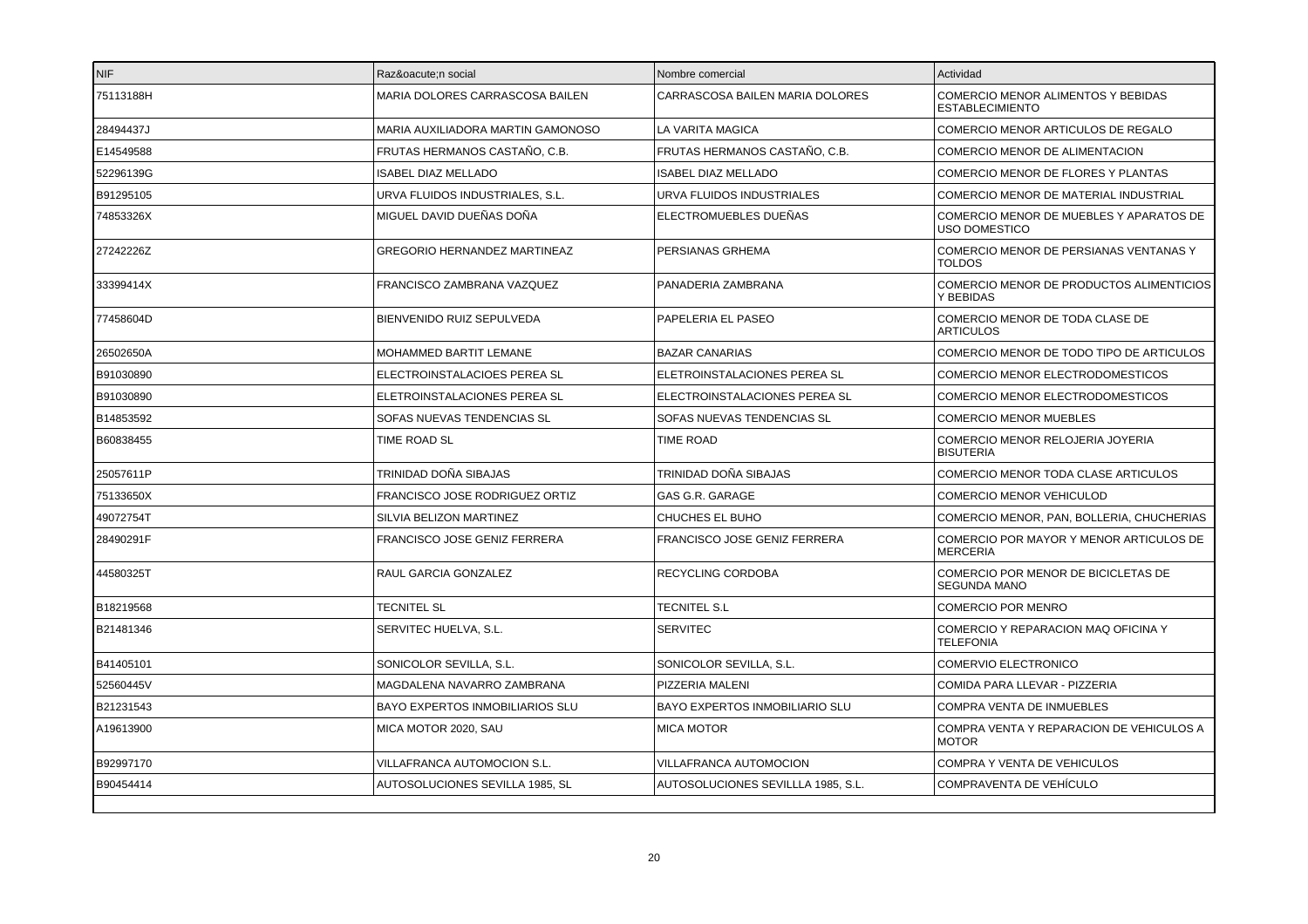| <b>NIF</b> | Razón social                                                              | Nombre comercial                                                          | Actividad                                                                 |
|------------|---------------------------------------------------------------------------|---------------------------------------------------------------------------|---------------------------------------------------------------------------|
| H04040770  | COM. PROP. LOS ARENALES                                                   | COM. PROP. LOS ARENALES                                                   | <b>COMUNIDAD DE PROPIETARIOS</b>                                          |
| A18439364  | VIAMOSA MOTOR, S.A                                                        | VIAMOSA MOTOR,S.A                                                         | CONCESIONARIO DE VEHICULOS TOYOTA                                         |
| B18617720  | VIALEX GRANADA, S.L                                                       | VIALEX GRANADA,S.L                                                        | CONCESIONARIO OFICIAL LEXUS                                               |
| B18306779  | J.J. EXPO-MOTO, S.L.                                                      | J.J. EXPO-MOTO                                                            | CONCESIONARIO VEHICULOS                                                   |
| B11945672  | <b>BOMBAS CENTRIFUGAS Y MOTORES SL</b>                                    | <b>BCM SL</b>                                                             | CONST MAQUINARIA MANUPULACION FLUIDOS                                     |
| B21352323  | DOSFUENTES, SLU                                                           | <b>DOSFUENTES</b>                                                         | <b>CONSTRUCCION</b>                                                       |
| B93412377  | DOSUL GESTION, S.L.                                                       | <b>DOSUL</b>                                                              | CONSTRUCCION COMPLETA, MANTENIMIENTO Y<br><b>EXPLOTACION DE VIVIENDAS</b> |
| B19560630  | VRP BUILDING 2014 S.L                                                     | VRP BUILDING 2014 S.L                                                     | CONSTRUCCIÓN EN GENERAL                                                   |
| A04017307  | GOCAL S.A.                                                                | GOCAL S.A.                                                                | <b>CONSTRUCTORA</b>                                                       |
| 79192990B  | MARIA JOSE RODRIGUEZ ARIZA                                                | CLINICA PODOLOGICA MARIA JOSE RODRIGUEZ                                   | CONSULTA DE PODOLOGIA                                                     |
| 28564947M  | JOSE MARIA BARRERA CABAÑAS                                                | JOSE MARIA BARRERA CABAÑAS                                                | CONSULTA DE PSICOLOGÍA                                                    |
| 48984729L  | <b>MARIA LUISA VEGA CASTILLO</b>                                          | <b>CLINICA CASTILLO</b>                                                   | <b>CONSULTA MÉDICA</b>                                                    |
| B93376325  | LIFECARE MEDICAL SERVICE SL                                               | LIFECARE DENTAL                                                           | CONSULTAS CLINICAS ESTOMAT. Y ODONTOLOG.                                  |
| 30954724J  | FRANCISCO JAVIER GARRIDO SIRVENT                                          | INFORMATICA GARRIDO                                                       | <b>CONSULTOR INFORMÁTICO</b>                                              |
| B18531517  | ANDAL NET S.L.U                                                           | ANDALNET CONSULTING                                                       | CONSULTORIA INFORMATICA                                                   |
| B93079804  | PROINNOVACION CONSULTORÍA Y FORMACIÓN,<br>S.L                             | PROINNOVACION                                                             | CONSULTORÍA Y FORMACIÓN                                                   |
| B91502112  | ÁLGIDA SOLER REGLI, S.L.                                                  | ÁLGIDA, S.L.                                                              | CONSULTORÍA Y FORMACIÓN                                                   |
| B91421487  | ASESORES Y GESTORES LA ISLA, S.L.                                         | ASESORES Y GESTORES LA ISLA, S.L.                                         | CONTABILIDAD                                                              |
| B21194634  | ASESORAMIENTOS ASEMAR SL                                                  | ASESORAMIENTO ASEMAR SL                                                   | CONTABILIDAD Y FINANZAS                                                   |
| B19602523  | GIMASUR AMBIENTAL, S.L.                                                   | <b>GIMASUR</b>                                                            | CONTROL DE PLAGAS Y SANIDAD AMBIENTAL                                     |
| B91695593  | JOSE MANUEL RODRIGUEZ OTERO                                               | LIBRERIA PAPELERIA LA CRUZ                                                | COPISTERIA, PAPELERIA                                                     |
| 75133618R  | David Ortega López                                                        | Surcamper                                                                 | Camperización de furgonetas                                               |
| B04689980  | Centro de formación de conductores A más P, S.L.                          | CEFOCO A+P                                                                | Centro de Formación                                                       |
| B11933918  | Autoescuela Ntra Sra de las Montañas S.L.                                 | AUTOESCUELA NTRA SRA DE LAS MONTAÑAS S.L                                  | Centro de formación (Autoescuela)                                         |
| B19696608  | <b>Ghorchi Medical Services SL</b>                                        | <b>Ghorchi Medical Services</b>                                           | Clinica estética                                                          |
| 31716298B  | Almudena Oca Caro                                                         | Almudena Oca Caro                                                         | Clínica Podológica                                                        |
| Q2900497E  | Colegio Profesional de Ingenieros Técnicos en<br>Informática de Andalucía | Colegio Profesional de Ingenieros Técnicos en<br>Informática de Andalucía | Colegio Profesional                                                       |
| B91243683  | DNA SOLUTIONS S.L.                                                        | <b>DNA SOLUTIONS</b>                                                      | Comercialización de análisis de ADN                                       |
| 37269689Y  | Lidia Mir Martínez                                                        | DADA complementos                                                         | Comercio                                                                  |
| G41994419  | Asociación Andaluza de Comercio Electrónico                               | ANDCE                                                                     | Comercio Electrónico                                                      |
| 25583445Q  | MARIA ISABEL CHAVES PEREZ                                                 | <b>MODAS ISABEL</b>                                                       | Comercio Menor de Prendas de vestir y tocado                              |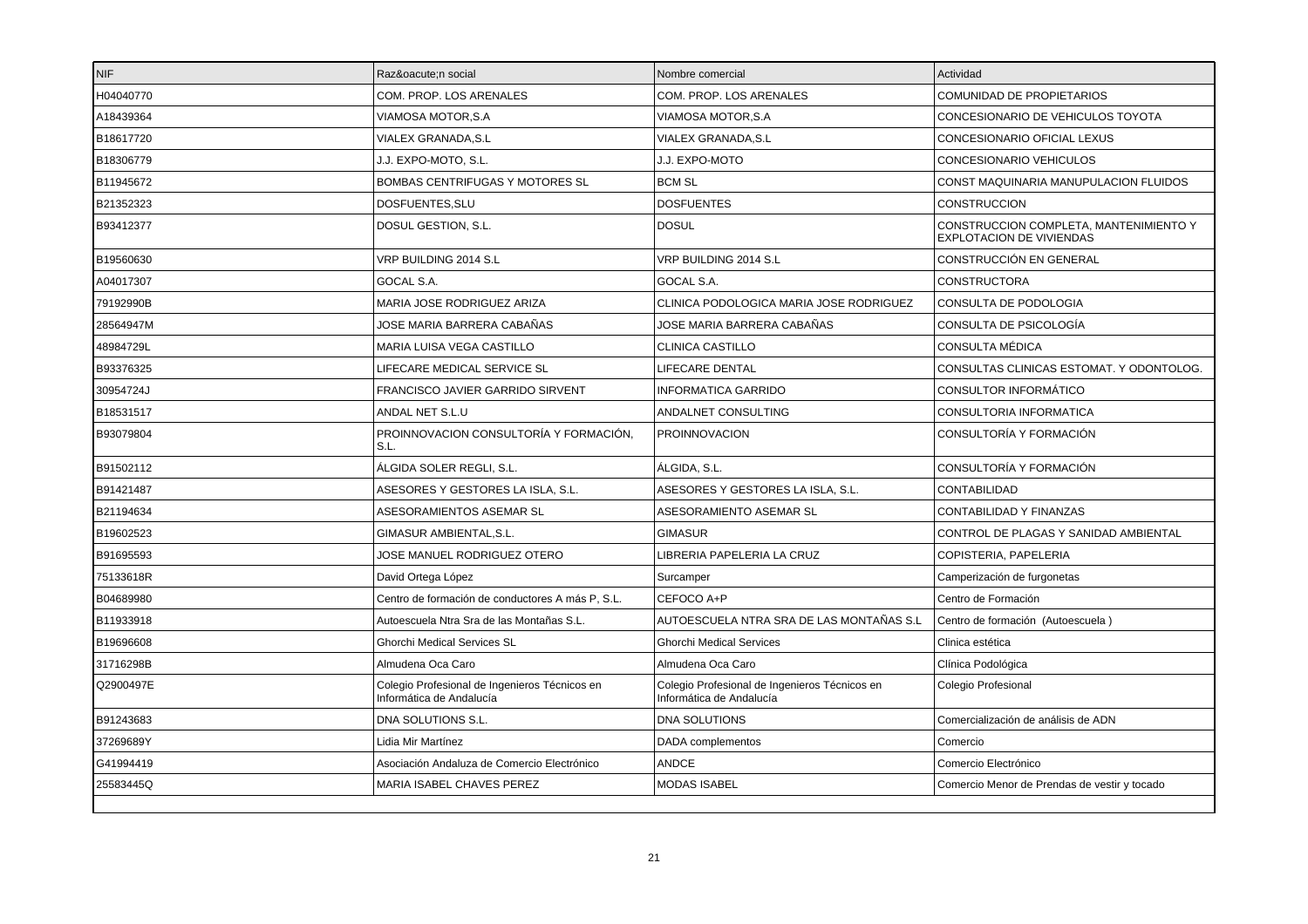| <b>NIF</b> | Razón social                                                             | Nombre comercial                                                         | Actividad                                                                 |
|------------|--------------------------------------------------------------------------|--------------------------------------------------------------------------|---------------------------------------------------------------------------|
| B04817136  | VALERO GONZALEZ JUAN 012508855Z S.L.N.E.                                 | SUPERMERCADO ANABEL                                                      | Comercio Menor de Productos Alimentación y Bebidas<br>Sup. menor 120 m2   |
| A18357616  | VV Motors SA                                                             | <b>VVMotors SA</b>                                                       | Comercio Menor de Vehiculos terrestres                                    |
| 77446271G  | Ariel Rodríguez González                                                 | Ariel Rodríguez González                                                 | Comercio Minorista Plantas, Hierbas, Herbolarios                          |
| B93072536  | Grupo Equisnet Iberia, S.L.                                              | Grupo Equisnet Iberia, S.L.                                              | Comercio Online                                                           |
| B90417791  | FINDING LIFE PROJECT, S.L.                                               | Finding                                                                  | Comercio Web                                                              |
| B21534276  | MOVIATICOS, S.L.                                                         | MOVIATICOS, S.L.                                                         | Comercio al menor de otros productos                                      |
| B92296029  | HERMANOS PEDROZA, S.L.                                                   | <b>ESPECIAS PEDROZA</b>                                                  | Comercio al por mayor de productos alimenticios,<br>bebidas y tabaco.     |
| B93247575  | Social Vinum, S.L.                                                       | Social Vinum                                                             | Comercio al por menor                                                     |
| B91731273  | REPÚBLICA GRÁFICA, S.L.                                                  | <b>PAMPLING</b>                                                          | Comercio al por menor de prendas de vestir, calzado y<br>acces (651.2)    |
| B04036430  | Copysur Nuevas Tecnologias S.L.                                          | Copysur                                                                  | Comercio al por menor de productos ofimaticos                             |
| 24208704P  | ANA MARIA LEAL ANGUITA                                                   | Ana Leal Patchwork                                                       | Comercio electrónico minorista                                            |
| B90089350  | Crowdence SL                                                             | Crowdence                                                                | Comercio electrónico y consultoría                                        |
| B04538369  | AUTOMOVILES EMILIO SOLER S.L.                                            | Automoviles Emilio Soler S.L.                                            | Compra venta vehiculos nuevos y usados                                    |
| 31000873R  | Juan Carlos Ropero Rodriguez                                             | <b>CYWE</b>                                                              | Comunicación y web                                                        |
| B14378590  | Construcciones Alinga SL                                                 | Construcciones Alinga SL                                                 | Construccion                                                              |
| B91335018  | Soluciones de Ingenieria Desarrollo y Medio Ambiente<br>S.L.             | SIDMA S.L.                                                               | Consultora de Ingeniería y Medio Ambiente                                 |
| F93310613  | <b>APDC MArketing SCA</b>                                                | <b>SALVADOR MORET</b>                                                    | Consultoria                                                               |
| B92334531  | Sfera Proyecto Ambiental SL                                              | Sfera Proyecto Ambiental SL                                              | Consultoria ambiental y formación                                         |
| B93121309  | NFormación Consultora de Formación S.L.                                  | NFormacion                                                               | Consultoria de formación                                                  |
| F93157717  | ZENCER, S. COOP. AND.                                                    | <b>ZENCER</b>                                                            | Cooperativa de Consumidores                                               |
| G18017392  | ASOCIACION GREMIAL DEL TAXI GRANADA                                      | ASOCIACION GREMIAL DEL TAXI GRANADA                                      | DEFENSA AUTONOMOS DEL TAXI GRANADA                                        |
| F23315997  | FUMIRREL S.COOP. ANDALUZA                                                | <b>FUMIRREL</b>                                                          | DESINSECTACION, DESINFECCION,<br>DESRATIZACION, LABORATORIO DE AGUAS Y AC |
| 77457186V  | MARIA JOSE BRENES OLIVA                                                  | <b>OROBROY</b>                                                           | DISEÑO Y COMERCIALIZACION DE ARTICULOS DE<br><b>MODA</b>                  |
| 77457186V  | MARIA JOSE BRENES OLIVA                                                  | OROBROY                                                                  | DISEÑO Y COMERCIALIZACION DE ARTICULOS DE<br><b>MODA</b>                  |
| 30820192P  | ANTONIO POLO GAVILÁN                                                     | LA BOCA 2011, SLU                                                        | DISEÑO, EDICIÓN VIDEOS. SERIGRAFÍA EN<br><b>CUALQUIER SOPORTE.</b>        |
| R4100192F  | CENTRO UNIVERSITARIO DE ENFERMERIA SAN<br>JUAN DE DIOS-HOSPITAL SAN JUAN | CAMPUS DOCENTE Y DE INVESTIGACION EN<br>CIENCIAS DE LA SALUD SAN JUAN DE | DOCENCIA UNIVERSITARIA, FORMACION<br>PROFESIONAL Y POSGRADOS              |
| 24202652M  | <b>DEMETRIO CANO MOLERO</b>                                              | <b>CANO MOLERO DEMETRIO</b>                                              | DOCENCIA Y DIVULGACION                                                    |
| 49113061B  | Manuel Jesús González Rodríguez                                          | Infortone Studio                                                         | Diseñador gráfico                                                         |
|            |                                                                          |                                                                          |                                                                           |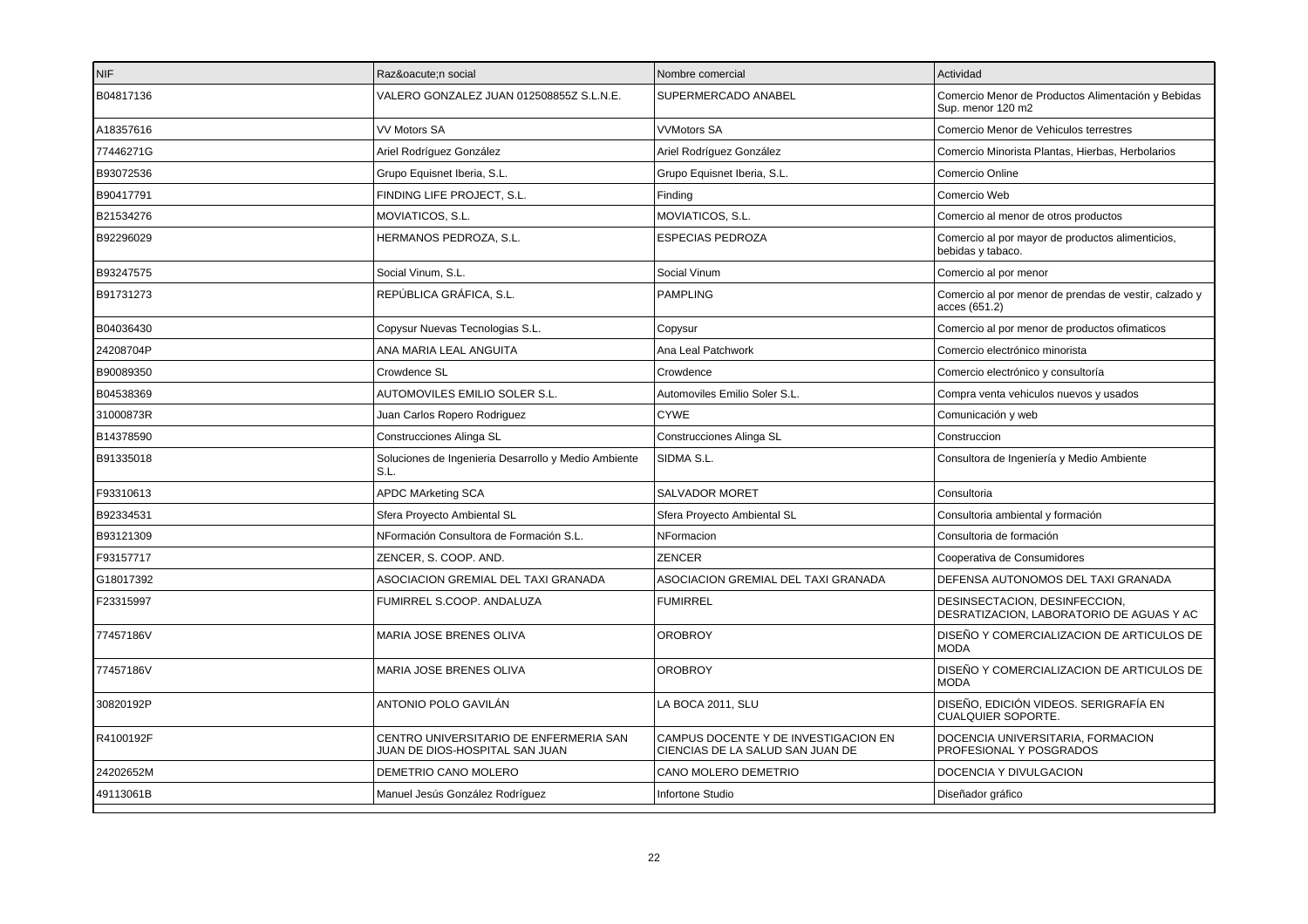| INIF.     | Razón social                                                                     | Nombre comercial                                                         | Actividad                                                           |
|-----------|----------------------------------------------------------------------------------|--------------------------------------------------------------------------|---------------------------------------------------------------------|
| B93672749 | <b>GUBBINS INTERIOR DESIGN SL</b>                                                | <b>GUBBINS INTERIOR DESIGN SL</b>                                        | Diseño de interiores                                                |
| 26018727T | ANA MARIA RODRIGUEZ MOLINO                                                       | ANA MARIA RODRIGUEZ MOLINO                                               | <b>ECONOMISTA</b>                                                   |
| B04775656 | ATRAMENTA TECNICA.S.L.                                                           | ATRAMENTA TECNICA.S.L.                                                   | EDICION DE LIBROS, OTROS SERVICIOS<br><b>INDEPENDIENTES</b>         |
| A21339627 | DINTEL DOMUS S.A.                                                                | DINTEL DOMUS S.A.                                                        | EDIFICACION DE TERRENOS Y EDIDFICIOS POR<br><b>CUENTA PROPIA</b>    |
| F21299656 | AUTOESCUELA ONUBA TARTESSOS, SCA                                                 | AUTOESCUELA ONUBA TARTESSOS                                              | <b>EDUCACION FORMACION</b>                                          |
| B21455696 | AUTOEESCUELA TOBOSO SL                                                           | AUTOESCUELA TOBOSO.CENTRO DE FORMACION<br>VIAL                           | <b>EDUCACION VIAL</b>                                               |
| B18374785 | EUROSEPER, S.L.                                                                  | EUROSEPER, S.L.                                                          | <b>EDUCACIÓN</b>                                                    |
| B18955914 | INSTITUTO DE DESARROLLO PERSONAL,<br>INNOVACIÓN Y DEL CONOCIMIENTO, S.L.         | INSTITUTO DE DESARROLLO PERSONAL,<br>INNOVACIÓN Y DEL CONOCIMIENTO, S.L. | <b>EDUCACIÓN</b>                                                    |
| B19591445 | ALWAYS MOVING SL                                                                 | <b>IML LA ZUBIA</b>                                                      | <b>EDUCACIÓN</b>                                                    |
| F41028630 | LA PURISIMA DE HERRERA, S.C.A.                                                   | LA PURISIMA DE HERRERA, S.C.A.                                           | ELABORACION Y VENTA DE ACEITE DE OLIVA<br><b>VIRGEN EXTRA</b>       |
| B11657624 | JOSEFRANS, S.L.                                                                  | JOSEFRANS, S.L.                                                          | <b>EMPRESA DE SERVICIOS</b>                                         |
| F21102892 | AUTOESCUELA RABIDA SCA                                                           | <b>AUTOESCUELA RABIDA</b>                                                | <b>ENSEÑANZA</b>                                                    |
| F18694836 | UNISEX GONZÁLEZ&:#180:S PELUQUEROS S. C. UNISEX GONZÁLEZ&:#180:S PELUQEROS<br>А. |                                                                          | ENSEÑANZA                                                           |
| B92086867 | JOSE ANTONIO SANCHEZ COZAR, S.L.                                                 | <b>CODE SPACE</b>                                                        | ENSEÑANZA                                                           |
| B29378148 | INFORMATICA TRON S.L.                                                            | <b>ACADEMIA TRON</b>                                                     | ENSEÑANZA                                                           |
| 48868309W | ANTONIA GUZMAN SOME                                                              | AUTOESCUELA JULIO                                                        | ENSEÑANZA CONDUCCION DE VEHICULOS                                   |
| 45585081R | MANUEL VALENTIN MONTESINOS GARCIA                                                | CENTRO DE FORMACION VIAL CAPITAL                                         | ENSEÑANZA DE LA CONDUCCION / OTRAS<br><b>ENSEÑANZAS</b>             |
| B90101296 | <b>NEXTU FORMACION SL</b>                                                        | NEXTU FORMACION S.L.                                                     | ENSEÑANZA FORMACION                                                 |
| B04376935 | <b>RUANO FORMACION S.L.</b>                                                      | RUANO FORMACION S.L.                                                     | ENSEÑANZA NO REGLADA                                                |
| B14741037 | ACADEMIA MARTÍNEZ GARCÍA. SL                                                     | CENTRO DE FORMACIÓN MARTÍNEZ GARCIA                                      | ENSEÑANZA PRIVADA                                                   |
| 30482776W | ANTONIO TORO CABALLERO                                                           | CENTRO DE FORMACION SAE                                                  | ENSEÑANZA PRIVADA NO REGLADA                                        |
| B93089530 | <b>COMUNIX GROUP SL</b>                                                          | <b>COMUNIX GROUP SL</b>                                                  | ENSEÑANZA REGLADA Y NO REGLADA                                      |
| B04816609 | HELLO ENGLISH EDUCACION, S.L.                                                    | <b>HELLO ENGLISH</b>                                                     | ENSEÑANZA Y DOCENCIA DE IDIOMAS Y OTRAS<br>DISCIPLINAS DE FORMACIÓN |
| B18080804 | CARRANZA HOSTELERIA S.L.                                                         | CARRANZA HOSTELERIA                                                      | EQUIPAMIENTO DE HOSTELERIA                                          |
| B18080804 | CARRANZA HOSTELERIA S.L.                                                         | <b>CARRANZA HOSTELERIA</b>                                               | <b>EQUIPAMIENTOS DE HOSTELERIA</b>                                  |
| B90154055 | AVDA.REPUBLICA ARGENTINA 27B-1ªPTA-41011<br><b>SEVILL</b>                        | ESCUELA DE DIOMAS CARLOS V SL                                            | <b>ESCUELA DE IDIOMAS</b>                                           |
| X8231118Q | <b>CHANDRA SINA</b>                                                              | KITE BOARDING CLUB                                                       | ESCUELAS Y SERV. PERFECC. DEL DEPORTE                               |
| B92939537 | HOSTELERIA Y RESTAURACION BELLVER S.L.                                           | <b>BELLVER</b>                                                           | <b>ESDTABLECIMIENTO DE BEBIDAS</b>                                  |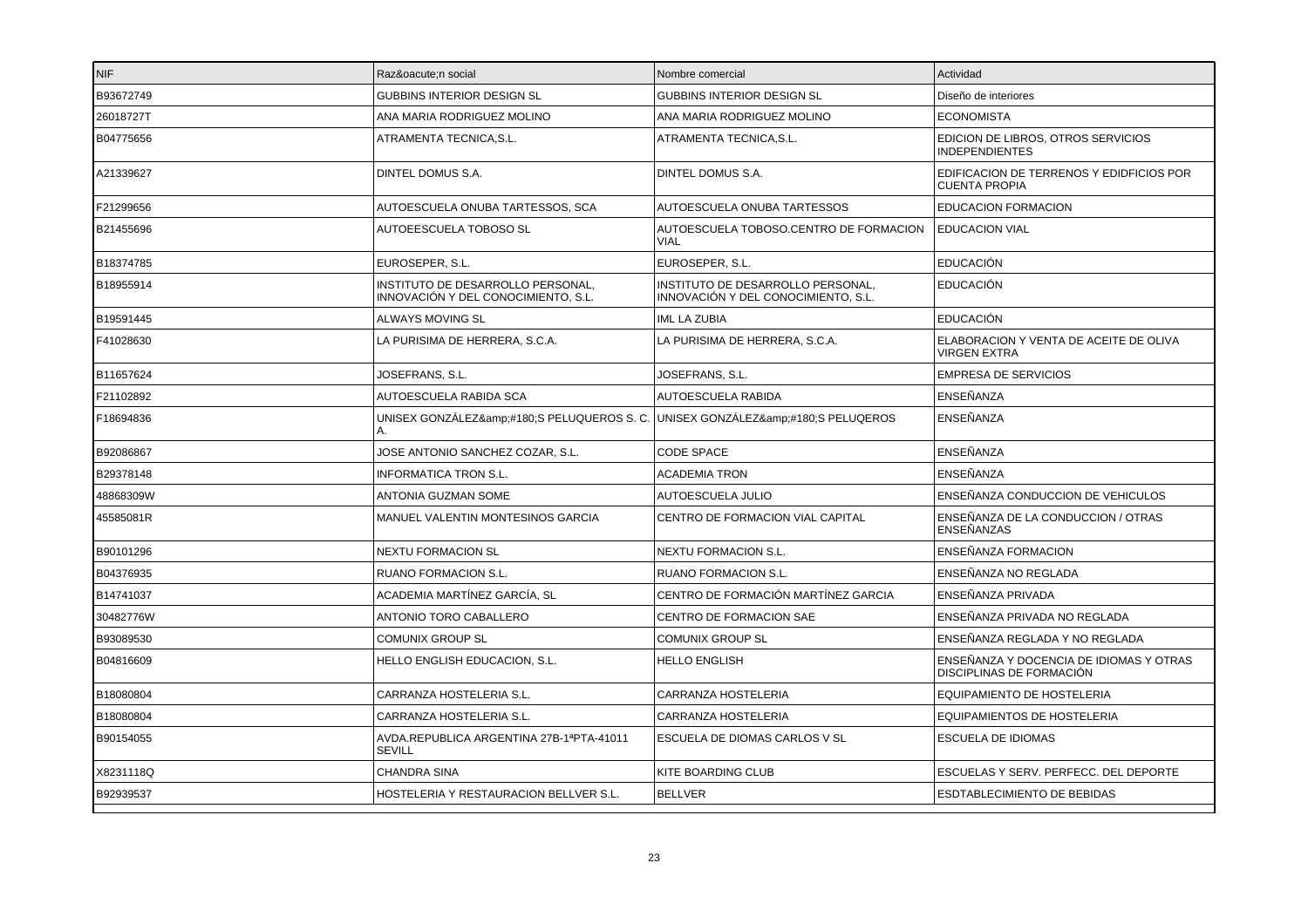| <b>NIF</b> | Razón social                                   | Nombre comercial                  | Actividad                                                                 |
|------------|------------------------------------------------|-----------------------------------|---------------------------------------------------------------------------|
| 25706617T  | <b>MARI CARMEN fFLORES GARCIA</b>              | ZONA DE TAPEO                     | <b>ESTABLECIMIENTO DE BEBIDAS</b>                                         |
| 33368137J  | PEDRO LUIS MARTINEZ MOLINA                     | <b>BAR 97 SUPER</b>               | <b>ESTABLECIMIENTO DE BEBIDAS</b>                                         |
| B29663713  | FRANK NOLTING Y OTROS.S.L.                     | ZZ PUB                            | <b>ESTABLECIMIENTO DE BEBIDAS</b>                                         |
| 49114850Y  | MIGUEL ANGEL GOMEZ RODRIGUEZ                   | <b>BAR LA PARADA</b>              | ESTABLECIMIENTO DE BEBIDAS                                                |
| 76419653Z  | XIMENA LASAGABASTER                            | XIMENA LASAGABASTER NAVEIRA       | ESTABLECIMIENTO DE COMIDAS Y BEBIDAS                                      |
| 76640210R  | MARIA JOSE GONZALEZ DOMINGUEZ                  | <b>ESTETICA MARIA JOSE</b>        | ESTETICISTA Y MAQUILLADORA                                                |
| 34852217H  | ROBERTO BERNARDO MORALES GONZÁLEZ              | <b>ABEDIFICACION</b>              | ESTUDIO DE ARQUITECTURA E INGENIERÍA                                      |
| F41261884  | SAT 7960 EL RECREO                             | EL RECREO                         | <b>EXPLOTACION AGRICOLA</b>                                               |
| B21295084  | ONUBA TECHNOLOGY, S.L.U.                       | OnuTech                           | EXPLOTACION ELECTRONICA POR TERCEROS                                      |
| A18031724  | PROMOCIONES CONDOR SA                          | PROMOCIONES CONDOR S.A.           | <b>EXPLOTACION HOTELERA</b>                                               |
| B11913597  | OIL FISHING S.L.                               | ESTACIÓN DE SERVICIO LA LONJA     | EXPLOTACIÓN DE ESTACIONES DE SERVICIO                                     |
| A04020509  | TODO-BA S.A.                                   | TODO-BA                           | Electrodomésticos                                                         |
| G18856369  | Asoc. de Centros Priv. de F.P.E. (Pel. y Est.) | <b>CEPRIPE</b>                    | Enseñanaza                                                                |
| 75776130P  | Jorge Eduardo Duarte Valentti                  | Jorge Eduardo                     | Enseñanza de Idiomas                                                      |
| B14873921  | Ceifor Estudios S.L.                           | Ceifor Estudios                   | Enseñanza no reglada                                                      |
| 52698716N  | María Josefa Silva Burdallo                    | Autoescuela OUTLET                | Escuela Particular de Formación Vial (Autoescuela)                        |
| B92349620  | <b>FEDEMETAL</b>                               | FEDEMETAL, S.L.                   | <b>FABRICACION Y DISTRIBUCION MATERIALES DE</b><br><b>METAL</b>           |
| F14012223  | S.C.A. NTRA SRA DEL CARMEN DE ALMEDINILLA      | <b>OLIBRACANA</b>                 | FABRICACION Y ENVASADO ACEITE DE OLIVA Y<br>VENTA DE OTROS ARTICULOS RELA |
| B14456479  | MANUEL MOLINA MUÑOZ E HIJOS, .S.L.             | MANUEL MOLINA MUÑOZ E HIJOS, S.L. | FABRICACION Y ENVASADO DE ACEITE DE OLIVA                                 |
| 28736059C  | LUIS MIGUEL OSSORIO LEON                       | LUIS MIGUEL OSSORIO LEON          | FABRICACION, DISEÑO, VENTA Y FRANQUICIAS DE<br><b>COMPLEMENTOS</b>        |
| 29238990X  | <b>CONSUELO WILKE</b>                          | <b>FARMACIA CONSUELO WILKE</b>    | <b>FARMACIA</b>                                                           |
| 29795527Q  | M <sup>a</sup> TERESA BORRERO                  | FARMACIA Mª TERESA BORRERO ROMERO | <b>FARMACIA</b>                                                           |
| J21444039  | <b>FARMACIA LOS ROSALES SC</b>                 | <b>FARMACIA LOS ROSALES SC</b>    | <b>FARMACIA</b>                                                           |
| 44034451P  | ANA BELEN PEREZ GARCIA                         | FARMACIA LA PLAZA                 | <b>FARMACIA</b>                                                           |
| 30544258M  | MARIA ANGELES JEREZ RODRIGUEZ                  | <b>FARMACIA JEREZ</b>             | <b>FARMACIA</b>                                                           |
| G41195363  | FEDERACIÓN ANDALUZA DE NATACIÓN                | FEDERACIÓN ANDALUZA DE NATACIÓN   | FEDERACIÓN DEPORTIVA                                                      |
| 14317790Z  | ANA ISABEL HUESO PEREZ                         | ANA HUESO FISIOTERAPIA            | <b>FISIOTERAPIA</b>                                                       |
| B29646593  | <b>MEPLANAR SLP</b>                            | CLINICA PLAZA-NARBONA             | FISIOTERAPIA - PODOLOGIA                                                  |
| 48977430B  | JUAN ADRIÁN LUNA ZAPATA                        | <b>READY: SALUD EN MOVIMIENTO</b> | FISIOTERAPIA, READAPTACIÓN FÍSICO-DEPORTIVA<br>Y ENTRENAMIENTO            |
| B92847920  | TELEROSA SPAIN S.L.                            | <b>TELEROSA</b>                   | <b>FLORISTERIA</b>                                                        |
| B21452883  | NATURFORES, S.L.                               | <b>NATURFORES</b>                 | <b>FORESTAL</b>                                                           |
|            |                                                |                                   |                                                                           |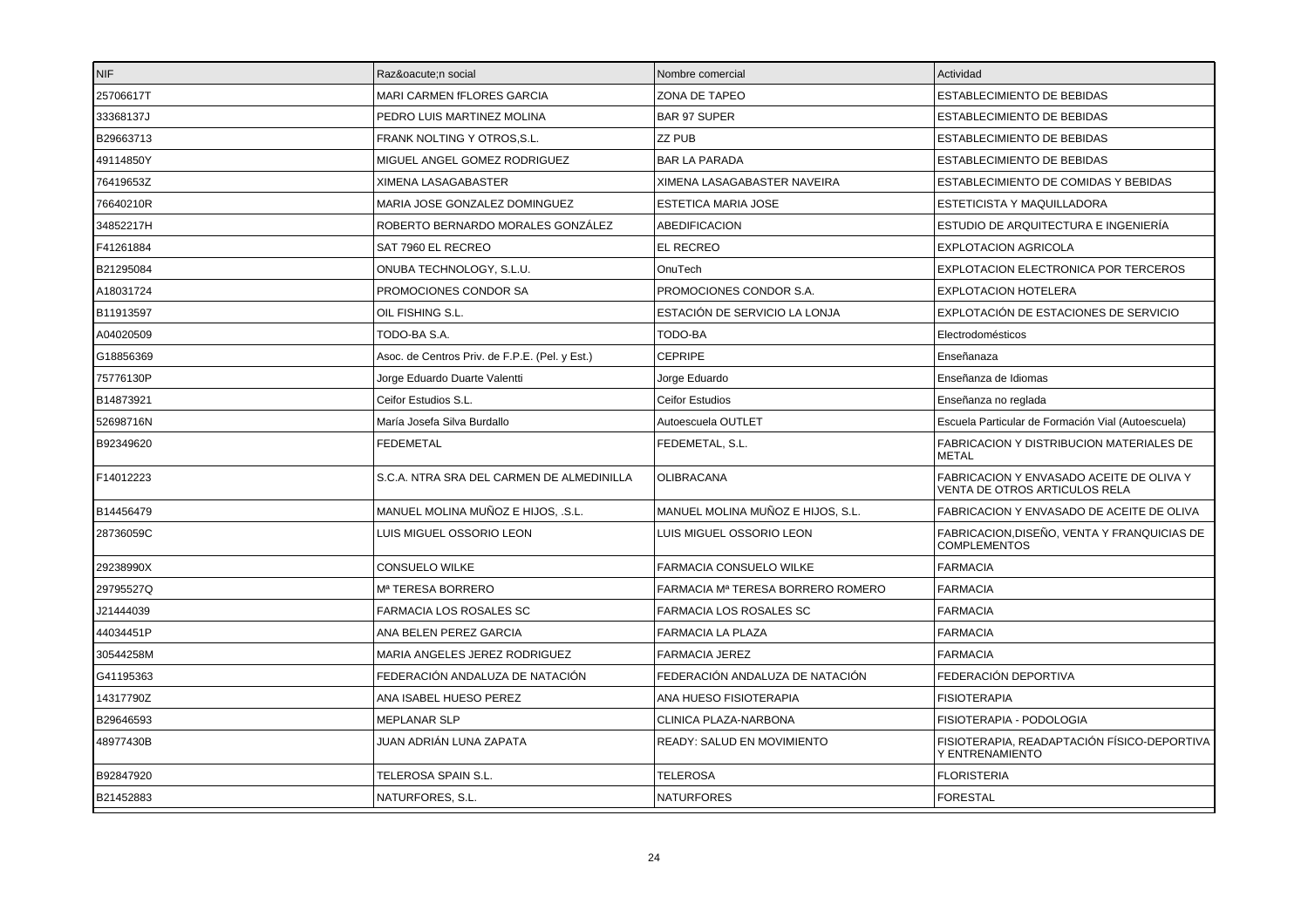| NIF        | Razón social                                                              | Nombre comercial                                                   | Actividad                                                           |
|------------|---------------------------------------------------------------------------|--------------------------------------------------------------------|---------------------------------------------------------------------|
| B92972124  | CORPORACION VERTICE 1979, S.L.                                            | <b>ACADEMIA ONLINE</b>                                             | <b>FORMACION</b>                                                    |
| F19647387  | ALQUIMIA CONSULTORIA Y FORMACION<br>AVANZADA, S.COOP.AND.                 | <b>ALQUIMIA</b>                                                    | FORMACION AVANZADA, CONSULTORIA                                     |
| B91702035  | CENTRO INTEGRADO DE FORMACION<br>PROFESIONAL, S.L.                        | C.I.F.P.                                                           | FORMACION NO REGLADA                                                |
| B91719583  | ACADEMIA DE ENSEÑANZA CIENCIAS SL                                         | <b>ACADEMIA CIENCIAS</b>                                           | FORMACION NO REGLADA Y FPE                                          |
| B21501614  | GESCOPREN FORMACIÓN, S.L.                                                 | GESCOPREN FORMACIÓN, S.L.                                          | FORMACIÓN NO REGLADA                                                |
| B93284206  | YBEA INNOVACIÓN Y DESARROLLO S.L.                                         | YBEA INNOVACIÓN Y DESARROLLO S.L.                                  | FORMACIÓN Y CONSULTORIA                                             |
| B18634477  | RUBE SERVICIOS PEDAGÓGICOS, SLL                                           | RUBE SERVICIOS PEDAGÓGICOS, SLL                                    | FORMACIÓN, ACTIVIDADES ESCOLARES, OCIO Y<br><b>TIEMPO LIBRE</b>     |
| B90089731  | FORMACIÓN Y OCIO SL                                                       | FORMACIÓN Y OCIO                                                   | FORMACIÓN, CAMPAMENTOS DE VERANO, VIAJES<br>PROGRAMADOS             |
| 29720663V  | FRANCISCO CORRALEJO                                                       | FOTOLUZ ESTUDIO                                                    | <b>FOTOGRAFIA</b>                                                   |
| G18745877  | FAGA. FUNDACION ANDALUZA DE LOS GESTORES<br><b>ADMINISTRATIVOS</b>        | FAGA. FUNDACION ANDALUZA DE LOS GESTORES<br><b>ADMINISTRATIVOS</b> | <b>FUNDACION</b>                                                    |
| 48902428N  | CRISTINA AMORES ACOSTA                                                    | ALMA Flores & Eventos                                              | Floristería                                                         |
| B19655489  | InnoTest IBERICA S.L:                                                     | InnoTest                                                           | Formacion No Reglada                                                |
| G91598953  | Asociación de Abogados Especialistas en Nuevas<br>Tecnologías de Andalucí | <b>AENTA</b>                                                       | Formación                                                           |
| B23802564  | <b>ISEU ESTUDIOS SUPERIORES SL</b>                                        | <b>ISEU Business School</b>                                        | Formación Terciaria no Universitaria                                |
| B93284206  | SEVEN ESTRATEGIAS GLOBALES S.L.                                           | Seven                                                              | Formación y Consultoria                                             |
| 53280015D  | José Manuel Vela                                                          | José Manuel Vela Jiménez                                           | Fotografía, Diseño, Vídeo                                           |
| B-91832402 | <b>DIAJU 15, S.L.</b>                                                     | <b>BIOTHECARE</b>                                                  | <b>GABINETE DE ESTÉTICA</b>                                         |
| B21262522  | COMBUSTIBLES Y LUBRICANTES LA NICOBA SL                                   | <b>ES LA NICOBA</b>                                                | <b>GASOLINERA</b>                                                   |
| B21369517  | MEGAFINCAS HUELVA SL                                                      | MEGAFINCAS HUELVA SL                                               | <b>GESTION DE PATRIMONIO</b>                                        |
| F90040569  | DOGESPORT SCA                                                             | DOGESPORT SCA                                                      | <b>GESTIÓN Y COMERCIALIZACIÓN DE SERVICIOS</b><br><b>DEPORTIVOS</b> |
| B91405274  | ZADY GESTORE SL                                                           | <b>ZADY GESTORES SL</b>                                            | <b>GESTORIA</b>                                                     |
| B21263975  | GESTORIA CAMPOS ASESORIA SL                                               | <b>GESTORIA CAMPOS</b>                                             | <b>GESTORIA</b>                                                     |
| B21493945  | GESTORIA ESPINOSA VILLARAN,SL                                             | GESTORIA ESPINOSA VILLARAN, SL                                     | <b>GESTORIA</b>                                                     |
| E21501739  | <b>GESTORIA DEL ODIEL C.B</b>                                             | <b>GESTORIA DEL ODIEL C.B</b>                                      | <b>GESTORIA</b>                                                     |
| B21497474  | <b>GESTORIA GB HUELVA, SLU</b>                                            | <b>GESTORIA GB HUELVA</b>                                          | <b>GESTORIA</b>                                                     |
| 35111821K  | BCNDATA SCP BCNDATA SCP                                                   | <b>BCNDATA SCP</b>                                                 | <b>GESTORIA</b>                                                     |
| 52511771B  | MARIA ANGELES SEGURA ROBLES                                               | MARIA ANGELES SEGURA ROBLES                                        | <b>GESTORIA ADMINISTRATIVA</b>                                      |
| 27338111N  | DOLORES COTOS GUERRERO                                                    | DOLORES COTOS GUERRERO                                             | <b>GESTORIA ADMINISTRATIVA</b>                                      |
| B04325254  | GESTORIA CASASOLA, S.L.                                                   | <b>GESTORIA CASASOLA SL</b>                                        | <b>GESTORIA ADMINISTRATIVA</b>                                      |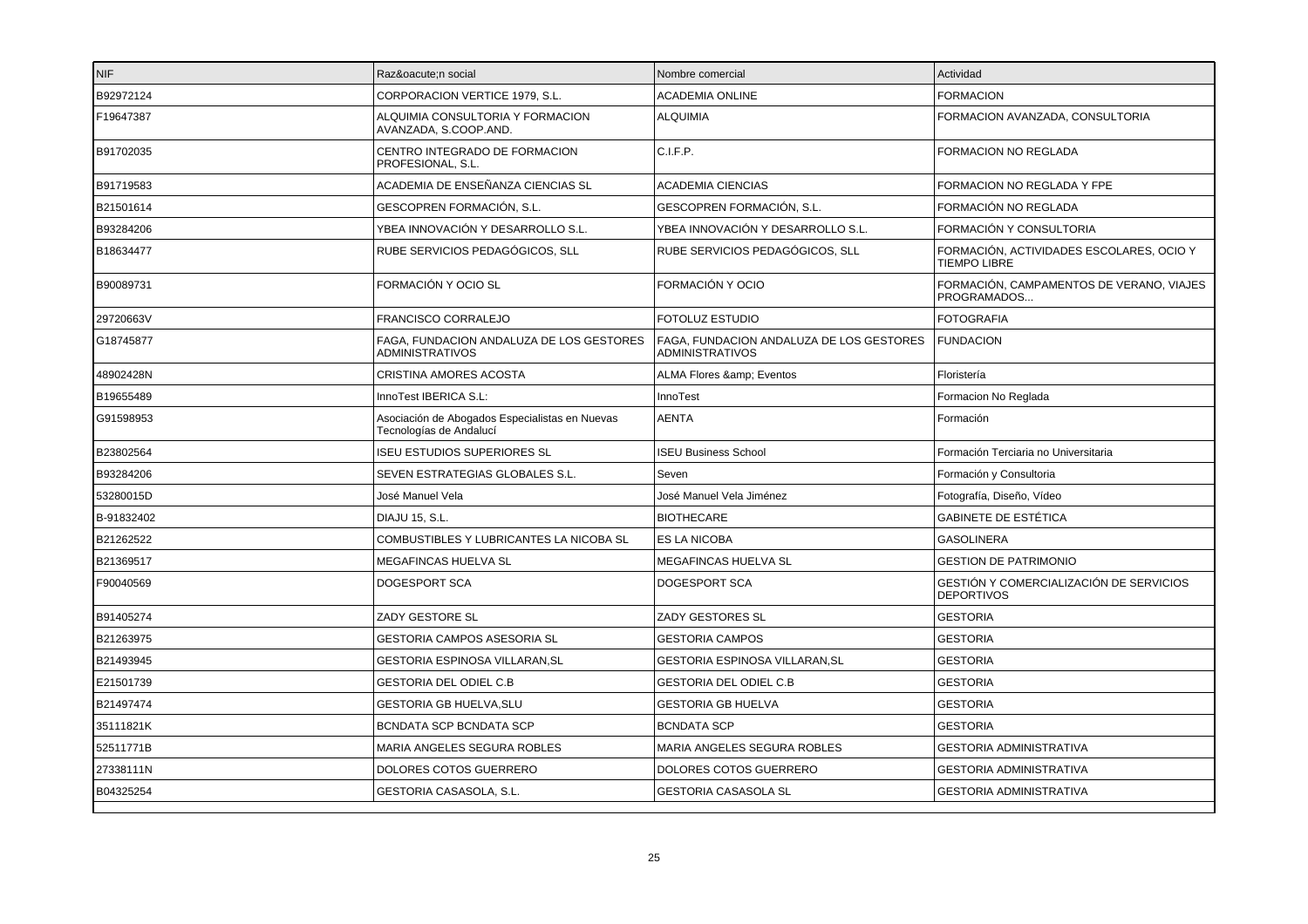| <b>NIF</b> | Razón social                                                              | Nombre comercial                                                                 | Actividad                          |
|------------|---------------------------------------------------------------------------|----------------------------------------------------------------------------------|------------------------------------|
| B04261152  | <b>GESTORIA CANTON, S.LP</b>                                              | <b>GESTORIA CANTON, S.L.P</b>                                                    | <b>GESTORIA ADMINISTRATIVA</b>     |
| B21345962  | GESTION HUELVA ASESORAMIENTO JURIDICO Y<br>TECNICO DE EMPRESAS, SL        | <b>GESTION HUELVA</b>                                                            | <b>GESTORIA ASESORIA</b>           |
| B90352600  | VASKIA FITNESS SL                                                         | <b>VASKIA CROSSFIT</b>                                                           | <b>GIMNASIO DEPORTIVO</b>          |
| 23798856C  | FRANCISCO JOSE GONZALEZ MONTORO                                           | GONZALEZ MONTORO ASESORIA                                                        | GRADUADO SOCIAL COLEGIADO          |
| 78038603V  | MARIA DOLORES MANZANO PELEGRINA                                           | <b>MI PRIMER COLE</b>                                                            | <b>GUARDERIA INFANTIL</b>          |
| F90198276  | COMETAS SCA DE INTERES SOCIAL                                             | COMETAS SCA DE INTERES SOCIAL                                                    | Gabinete Psicologico               |
| B93354462  | Burnplanet S.L.                                                           | Transferencia24                                                                  | Gestiones online                   |
| 30800968N  | Francisca Lopera                                                          | Gestoria Lopera Arias                                                            | Gestoria                           |
| B18983536  | <b>Gestisal Consulting slp</b>                                            | <b>Gestisal Consulting</b>                                                       | Gestoría Administrativa            |
| 24061686Y  | Emilio Bueso Montero                                                      | Gestoría Emilio Bueso Montero                                                    | Gestoría administrativa            |
| 74829755Z  | Jaime Cruz                                                                | Jaime Cruz Bautista                                                              | Guía turístico                     |
| 76051422J  | LORENZO PEDRO BLANCO VERDU                                                | D':LORENZO GELATO                                                                | <b>HELADERIA</b>                   |
| 27513130R  | FRANCISCO MARTINEZ MUÑOZ                                                  | CAFE DON PACO                                                                    | <b>HIOSTELERIA</b>                 |
| A18011882  | CLINICA INMACULADA CONCEPCION S.A.U.                                      | CLINICA INMACULADA CONCEPCION S.A.U                                              | <b>HOSPITALARIA</b>                |
| B92762368  | APOYO A LA HOSTELERIA DOSTILA SL                                          | LATIDOS                                                                          | HOSTAL Y SALA DE FIESTAS           |
| B92962869  | LA TORRE DE CARPEDIEM S.L.                                                | LA TORRE DE CARPEDIEM                                                            | HOSTALES, CAFES Y BARES ESPECIALES |
| B21297965  | PUNTA EUROPA HOTELES SLU                                                  | HOTEL EUROSTARSTARTESSOS                                                         | <b>HOSTELERIA</b>                  |
| E21443593  | CAFETERIA AGMANIR CB                                                      | CAFETERIA AGMANIR                                                                | <b>HOSTELERIA</b>                  |
| 77806043X  | ANTONIO MOLERO SORIANO                                                    | <b>BAR GRANA Y ORO</b>                                                           | <b>HOSTELERIA</b>                  |
| B18405522  | CL PAREDILLAS S/N, LA ZUBIA 18140 GRANADA                                 | ASADERO DUQUELAS S.L.                                                            | <b>HOSTELERIA</b>                  |
| B91642009  | SIMPLY GREEN S.L.                                                         | 100 MONTADITOS SEVILLA FASHION OUTLET                                            | <b>HOSTELERIA</b>                  |
| B91841585  | SOCIEDAD HISPANO BRASILEÑA PARA LA<br>INVERSION, INDUSTRIA Y COMERCIO S.L | SOCIEDAD HISPANO BRASILEÑA PARA LA<br><b>INVERSION, INDUSTRIA Y COMERCIO S.L</b> | <b>HOSTELERIA</b>                  |
| B04745345  | HOTELES OLIVENCIA, S.L.                                                   | HOTELES OLIVENCIA                                                                | <b>HOSTELERIA</b>                  |
| 44033418X  | INMACULADA PLANA FALCON                                                   | LA NUEVA DEHESA                                                                  | <b>HOSTELERIA</b>                  |
| B23008931  | HOTEL ZODIACO LIBRA SL                                                    | <b>HOTEL ZODIACO</b>                                                             | <b>HOSTELERIA</b>                  |
| B72076417  | <b>SOLCAISUR SL</b>                                                       | MARAMBAY                                                                         | <b>HOSTELERIA</b>                  |
| B90097718  | EVA MARIA GONZALEZ PUERTO                                                 | EVA MARIA GONZALEZ PUERTO                                                        | <b>HOSTELERIA</b>                  |
| B23563547  | CATERING DELICIAS DE LA LOMA S L                                          | RESTAURANTE ERMITA MADRE DE DIOS                                                 | <b>HOSTELERIA</b>                  |
| B41028341  | HOTEL R. CORREGIDOR S.L                                                   | HOTEL H10 CORREGIDOR                                                             | <b>HOSTELERIA</b>                  |
| B41028341  | HOTEL R. CORREGIDOR S.L                                                   | HOTEL H10 CASA DE LA PLATA                                                       | <b>HOSTELERIA</b>                  |
| B93688661  | GENAL EXPERIENCE, S.L.                                                    | HOSTEL BENARRABA                                                                 | HOSTELERIA ALOJAMIENTOS HOSTAL     |
| B-78935640 | HOTELES CENTER S.L.U.                                                     | <b>HOTEL GRANADA CENTER</b>                                                      | <b>HOSTELERÍA</b>                  |
|            |                                                                           |                                                                                  |                                    |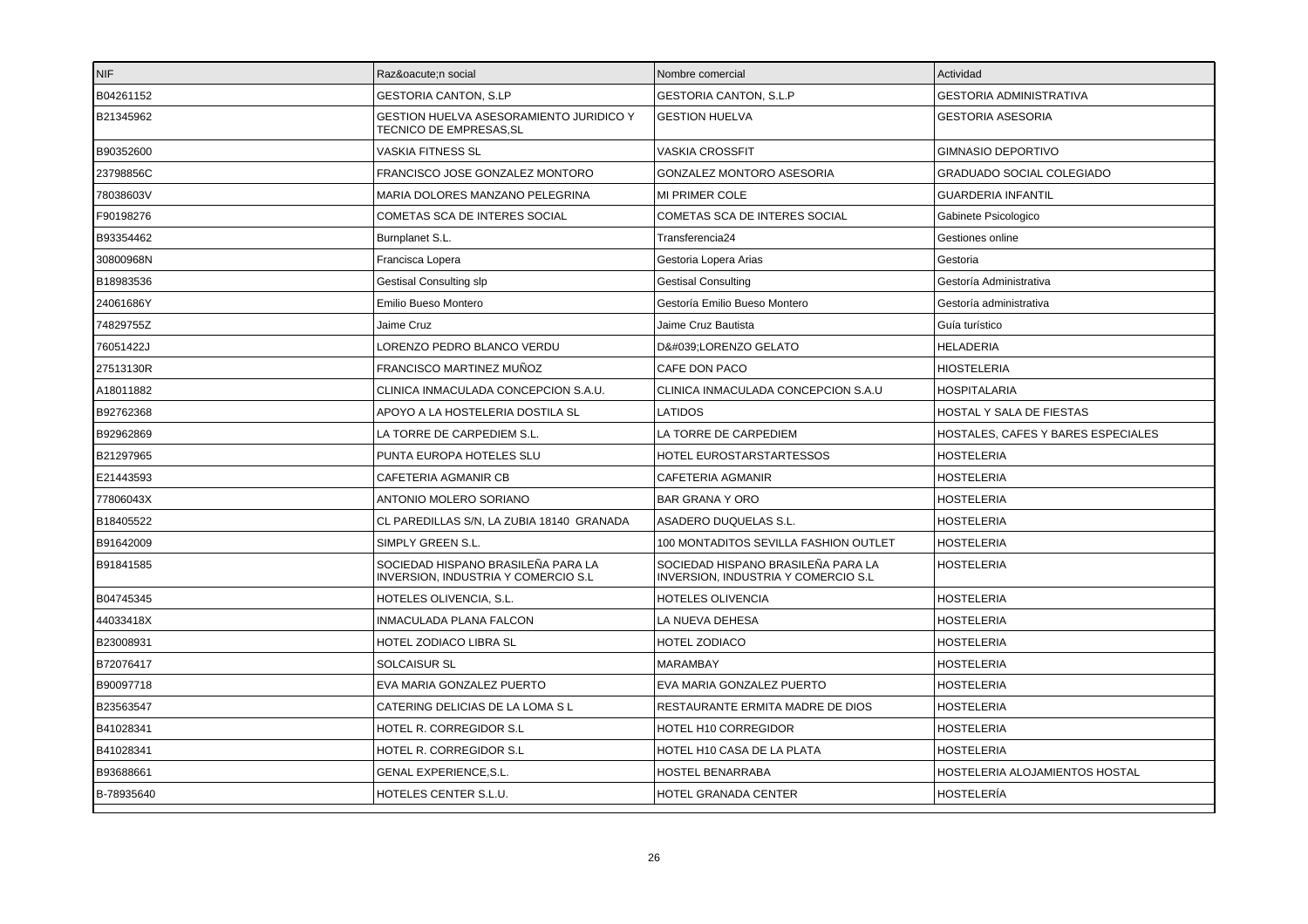| <b>NIF</b> | Razón social                                                        | Nombre comercial                                  | Actividad                                                              |
|------------|---------------------------------------------------------------------|---------------------------------------------------|------------------------------------------------------------------------|
| B-91021816 | HOTEL SEVILLA CENTER S.L.U.                                         | HOTEL SEVILLA CENTER                              | <b>HOSTELERÍA</b>                                                      |
| B-14582977 | HOTEL CORDOBA CENTER S.L.U.                                         | HOTEL CÓRDOBA CENTER                              | <b>HOSTELERÍA</b>                                                      |
| B18361030  | GESTIÓN LOGÍSTICA DE ALIMENTOS EN FRÍO S.L.                         | CAFETERIA PASTELERÍA PUERTA BERNINA               | <b>HOSTELERÍA</b>                                                      |
| B29875036  | ATLANTA SOLUTIONS S.L.                                              | HOTEL NH CALIFA                                   | HOTEL, CAFETERIA                                                       |
| B14444970  | HOTEL MEZQUITA, S.L.                                                | HOTEL MEZQUITA                                    | <b>HOTELERA</b>                                                        |
| 77172920P  | CARLOS MANUEL VARELA VARGAS                                         | HOTEL VILLA AZALEA                                | <b>HOTELERA</b>                                                        |
| A41351644  | HOTELES BELLAVISTA SA                                               | HOTEL BELLAVISTA SEVILLA                          | <b>HOTELERIA</b>                                                       |
| B92870179  | IMPRESION COMPOSITE ED, S.L.                                        | MAKEIT 3D                                         | <b>IMPRESION Y EDICION EN TRES DIMENSIONES</b>                         |
| 25696993J  | ISABEL MARIA ALMAGRO CHAVES ALMAGRO                                 | PANADERIA MESON                                   | INDUSTRIA DEL PAN Y BOLLERIA                                           |
| B90026600  | PANAMBI COLLECTION, S.L.                                            | PANAMBI COLLECTION, S.L.                          | INDUSTRIAS MANUFACTURERAS Y TEXTILES Y<br>COMERCIO AL POR MAY/MEN ROPA |
| B90026600  | PANAMBI COLLECTION, S.L.                                            | PANAMBI COLLECTION, S.L.                          | INDUSTRIAS MANUFACTURERAS Y TEXTILES Y<br>COMERCIO AL POR MAY/MEN ROPA |
| B21502554  | <b>INFORCAR ONUBA, SLU</b>                                          | PC ONLINE.NET                                     | <b>INFORMATICA</b>                                                     |
| B21366901  | <b>ONUSEININ SL</b>                                                 | <b>SEININ</b>                                     | <b>INFORMATICA</b>                                                     |
| F21236922  | PHASE INFORMATICA, S.C.A                                            | PHASE INFORMATICA, S.C.A.                         | <b>INFORMATICA</b>                                                     |
| B21344098  | <b>COMPU HUELVA.SL</b>                                              | <b>COMPU HUELVA.SL</b>                            | <b>INFORMATICA</b>                                                     |
| B90090358  | SERVICIO Y DISTRIBUCION SANCHEZ GRANADOS,<br>S.L.                   | SERVICIO Y DISTRIBUCION SANCHEZ GRANADOS,<br>S.L. | <b>INFORMATICA</b>                                                     |
| B14747000  | ROBLES GALLEGO S.L.                                                 | ROBLES GALLEGO S.L.                               | INGENIERIA                                                             |
| E72073042  | EOSOLARSUR, S.C.                                                    | EOSOLARSUR, S.C.                                  | <b>INGENIERIA Y ENERGIAS RENOVABLES</b>                                |
| B90280454  | PROMATEC SERVICIOS INTEGRALES, S.L.U.                               | <b>PROMATEC</b>                                   | INGENIERIA, VENTAS EN PAGINAS WEB, CONTRA<br><b>INCENDIOS Y OBRAS</b>  |
| B91702068  | GESTION INTEGRAL DE INST. INMUEBLES<br>MANTENIMIENTO Y SERVICIOS SL | GEISER, S.L.                                      | INGENIERIA-OBRAS-MANTENIMIENTO                                         |
| B18559823  | CARABANSAR, S.L.                                                    | CARABANSAR., S.L. (COMPRARCASA)                   | <b>INMOBILIARIA</b>                                                    |
| B14908651  | <b>GRUPO INMOBILIARIO RAYA.S.L.</b>                                 | <b>CASA BANK</b>                                  | <b>INMOBILIARIA</b>                                                    |
| 25164442G  | JUAN PORTILLO GONZÁLEZ                                              | REALCASAS.COM                                     | <b>INMOBILIARIA</b>                                                    |
| B23745920  | CROSSFIT JAEN S.L.                                                  | CROSSFIT SANTO REINO                              | <b>INSTALACION DEPORTIVA</b>                                           |
| B90124520  | COAXIAL                                                             | COAXIAL INSTALACION ENERGIA SLNE                  | <b>INSTALACION ELECTRICA</b>                                           |
| B91704759  | BORRALLO INSTLACIONES SL                                            | BORRALLO INSTALACIONES SL                         | INSTALACION, MANTENIMIENTO Y REPARACION DE<br>FONTANERIA EN GENERAL    |
| B18920942  | OCEAN <sub>i</sub> S SOLUCIONES ENERGETICAS S.L.                    | OCEAN <sub>i</sub> S SOLUCIONES ENERGETICAS S.L.  | INSTALACIONES DE AGUA Y TERMICAS EN<br><b>EDIFICIOS</b>                |
| 15474671H  | <b>ISIDRO BUENDIA RUIZ</b>                                          | ISIDRO BUENDIA RUIZ                               | <b>INSTALACIONES EN GENERAL</b>                                        |
| 00788898K  | <b>MARIANO BEY FRANCO</b>                                           | <b>BEYSA</b>                                      | INSTALACIONES FRIO, CALOR Y CLIMATIZACION                              |
|            |                                                                     |                                                   |                                                                        |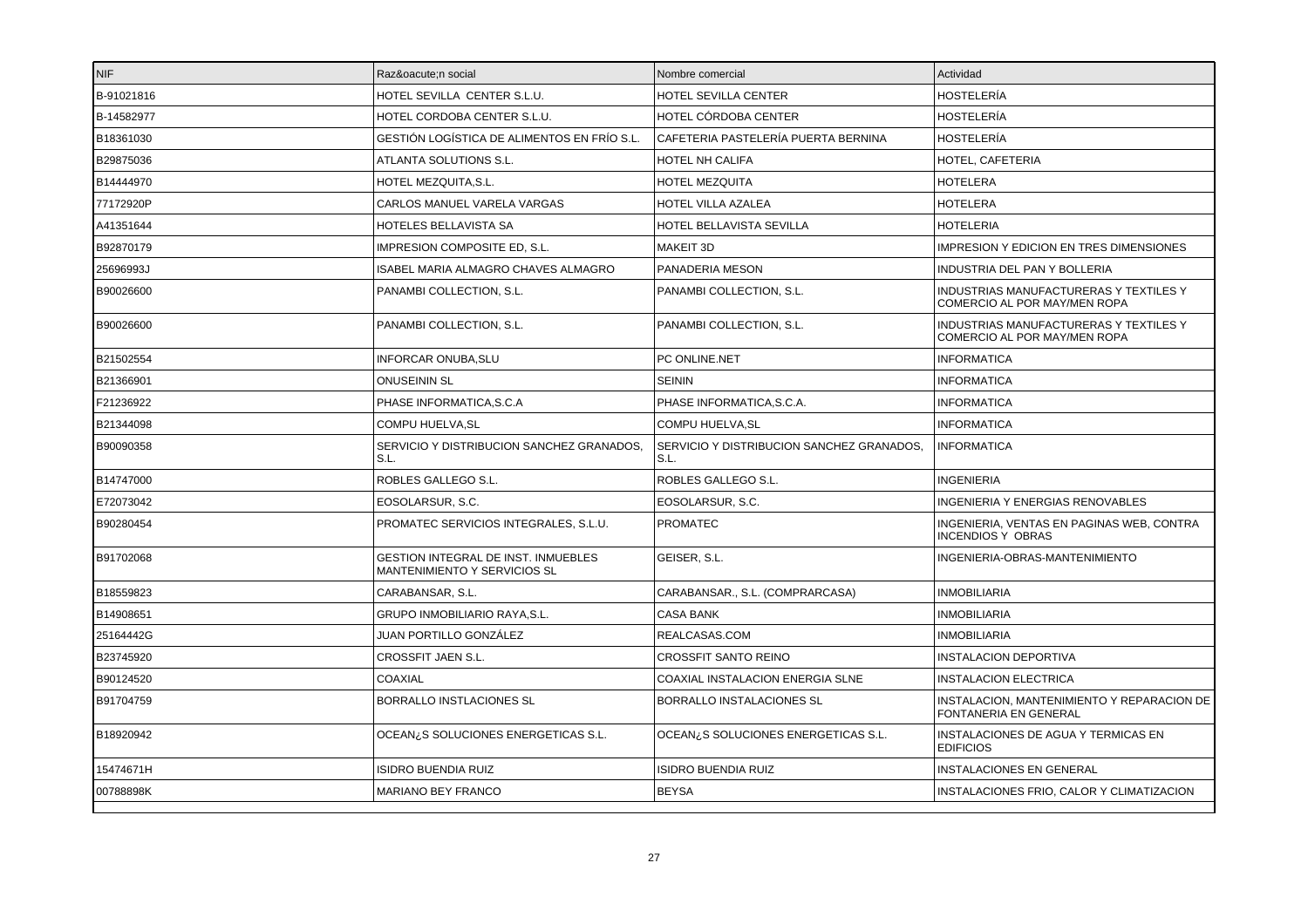| <b>NIF</b> | Razón social                                                     | Nombre comercial                       | Actividad                                                                 |
|------------|------------------------------------------------------------------|----------------------------------------|---------------------------------------------------------------------------|
| B11793585  | SONOLECTRIC, SL.                                                 | SONOLECTRIC, SL.                       | INSTALACIONES TELEFONICAS, ANTENAS, ETC                                   |
| B04695383  | MT BROKERS, S.L.                                                 | MT BROKERS.SL.                         | <b>INTERMEDIACION COMERCIAL</b>                                           |
| B04462768  | FINCAS ALBATROS, S.L.                                            | <b>ALBATROS</b>                        | INTERMEDIACION INMOBILIARIA.                                              |
| F19660174  | APRUEBA GESTIÓN INMOBILIARIA SCA                                 | APRUEBA GESTIÓN INMOBILIARIA SCA       | INTERMEDIACIÓN INMOBILIARIA                                               |
| X2100111G  | <b>MATTIAS GORAN BYH</b>                                         | <b>MATTIAS BYH</b>                     | <b>INTERMEDIARIOS PROMOCION EDIFICACIONES</b>                             |
| B18418970  | CorcoByte S.L.                                                   | CorcoByte                              | Informatica                                                               |
| 14635069P  | Isaac Saldaña Palomero                                           | Dakis                                  | Informatica                                                               |
| 34049136M  | Antonio Lamela Nuñez                                             | Antonio Lamela Nuñez                   | Informatica                                                               |
| 74888843S  | Eleazar Florido Cobos                                            | PROCAD Estudio                         | Ingeniería y Formación técnica                                            |
| B90125774  | Moreno Borrego S.L                                               | Moreno borrego SL                      | Intermediacion del comercio, combustible                                  |
| 23768700V  | <b>ANTONIO MARTIN GARCIA</b>                                     | ANTONIO MARTIN GARCIA                  | <b>JARDINERIA</b>                                                         |
| B11887395  | DESABECO 2011, S.L.U.                                            | <b>DESABECO</b>                        | LIMPIEZA INDUSTRIAL CON EQUIPOS DE PRESION,<br>REHABILITACION DE TUBERIAS |
| 30826152B  | <b>BEATRIZ RUIZ LUNA</b>                                         | LOGOPEDIA ALJARAFE                     | LOGOPEDIA Y PSICOLOGÍA                                                    |
| B18412346  | INGENIERIA DE ASCENSORES Y AUTOMATISMOS<br>IASA, S.L.            | <b>ASCENSORES IASA</b>                 | MANTENIMIENTO, REPARACIÓN Y MONTAJE DE<br>ASCENSORES Y PLATAFORMAS ELEVAD |
| B41924887  | MULTIGRAPHIC EQUIPAMIENTOS, SL                                   | MULTIGRAPHIC EQUIPAMIENTOS, SL         | MAQUINARIAS DE IMPRENTA                                                   |
| 34015539B  | MARIA SIERRA MANCHADO ROPERO                                     | <b>INTERCESSIO</b>                     | MEDIACIÓN Y PROCURADORA DE LOS<br><b>TRIBUNALES</b>                       |
| 31716363F  | SALVADOR LOPEZ CARDENAS                                          | SALVADOR LOPEZ CARDENAS                | <b>MEDICO ESPECIALISTA</b>                                                |
| 31732861Z  | MARIA VICTORIA LECHUGA FLORES                                    | MARIA VICTORIA LECHUGA FLORES          | <b>MEDICO ESPECIALISTA</b>                                                |
| 31250027L  | <b>AGUSTIN FERNANDEZ RUIZ</b>                                    | <b>AGUSTIN FERNANDEZ RUIZ</b>          | MEDICOS ESPECIALISTAS                                                     |
| 44050663M  | OLIVA MERA GALLARDO                                              | OLIVA MERA GALLARDO                    | <b>MEDICOS ESPECIALISTAS</b>                                              |
| 48929910D  | ARANTZAZU SANCHEZ                                                | <b>DECOBB</b>                          | <b>MOBILIARIO Y DECORACION INFANTIL</b>                                   |
| 48818156N  | RAFAEL LUQUE PAVON                                               | RAFAEL LUQUE PAVON ( SERVIMET)         | MONTAJE E INSTALACIÓN DE CARPINTERIA<br><b>METALICA</b>                   |
| B21499348  | PRISMA EXTERNA S.L.                                              | PRISMA EXTERNA S.L.                    | <b>MONTAJES</b>                                                           |
| B92907666  | ARTE Y ESTILISMO LE CADEAU S.L.                                  | LE CADEAU                              | MUEBLES.APARAT.ILUMIN. ARTICULOS DEL HOGAR                                |
| B18014167  | OFICINA TECNICA DE CLIMATIZACIÓN                                 | OFICINA TECNICA DE CLIMATIZACIÓN, S.L. | Mantenimiento e Instalación de Calefacciones                              |
| B14731350  | NEUMATICOS GALFRES, S.L.                                         | NEUMATICOS GALFRES, S.L.               | NEUMATICOS MECANICA RAPIDA                                                |
| 23250897J  | MARIA VICTORIA RECHE CAÑABATE                                    | CLINICA DENTAL RECHE                   | <b>ODONTOLOGIA</b>                                                        |
| B14505044  | CLININCA DE IMPLANTOLOGIA DENTAL Y<br>ODONTOLOGICA COMPUTERIZADA | CLINICA C.I.D                          | ODONTOLOGIA E IMPLANTOLOGIA                                               |
| 34052365Z  | JOAQUÍN CABALLERO AGUILAR                                        | JOAQUÍN CABALLERO AGUILAR              | ODONTOLOGÍA                                                               |
| B72265085  | TARASSACO SLU                                                    | CLINICA DENTAL TARASSACO               | ODONTOLOGÍA                                                               |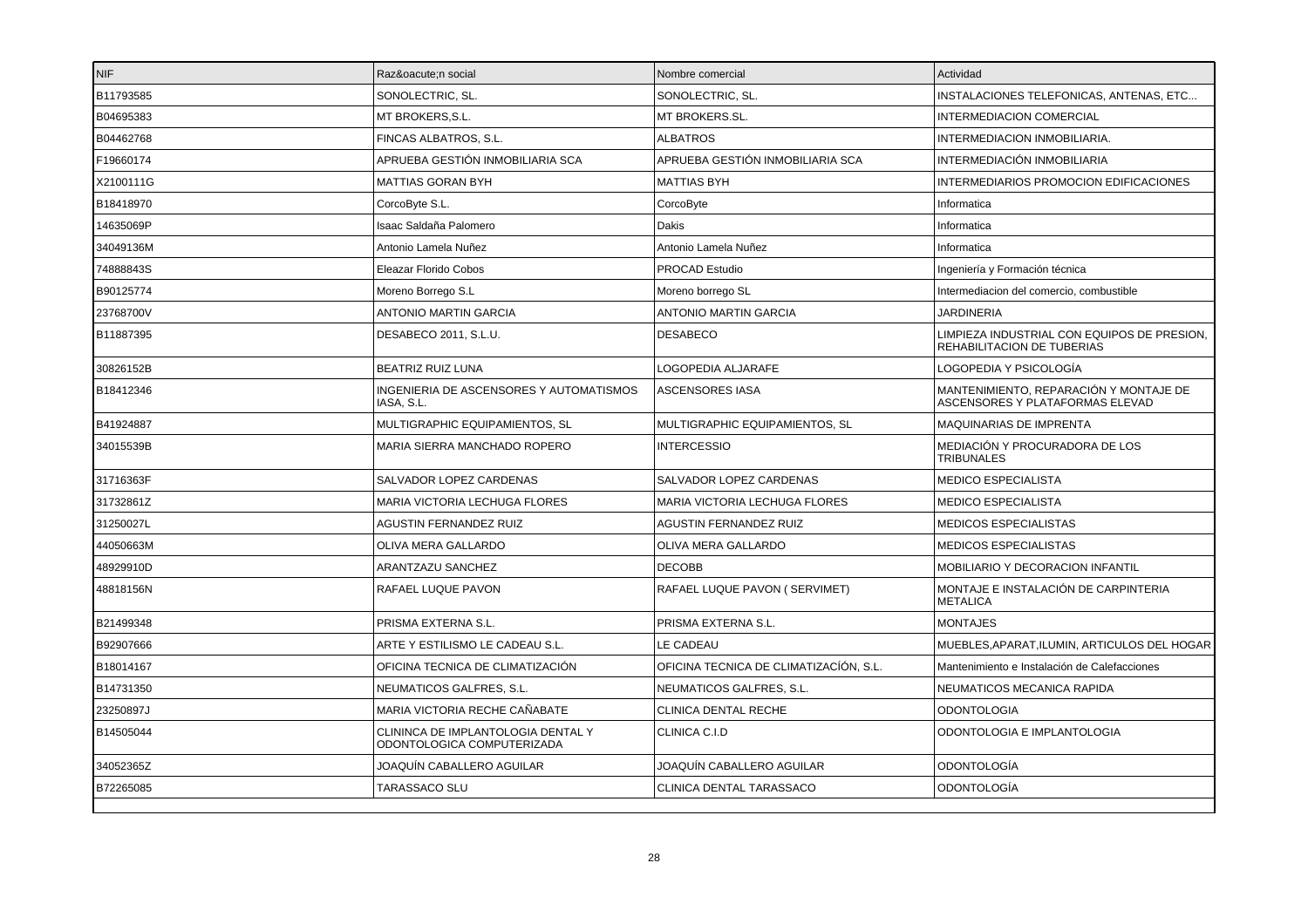| <b>NIF</b> | Razón social                           | Nombre comercial               | Actividad                                                 |
|------------|----------------------------------------|--------------------------------|-----------------------------------------------------------|
| B29772183  | <b>CATHERINE ANNE</b>                  | GIBRO ABOGADOS, S.L.           | OFICINAS Y DESPACHOS                                      |
| B04437083  | MULTICOR SOLARIS S.L.                  | OPTICA JAVIER SANZ             | <b>OPTICA</b>                                             |
| 77802721T  | <b>CARLOS MEDINA</b>                   | <b>VISTA OPTICA</b>            | <b>OPTICA</b>                                             |
| 29714225L  | M <sup>a</sup> ANGELES MACIAS          | CENTRO OPTICO MACIAS           | <b>OPTICA</b>                                             |
| 75141282Y  | MARIA JESUS REDONDO RUIZ DE AREVALO    | <b>OPTICALIA</b>               | <b>OPTICA</b>                                             |
| 30258220H  | ASNA EL ACHRAFI GARCIA                 | FEDEROPTICOS TECNOVISIÓN       | <b>OPTICA</b>                                             |
| B93068484  | SOUL EVENTS GROUP SL                   | ROMANCE BODAS- SOUL EVENTS     | ORGANIZACION DE EVENTOS Y ESPECTACULOS                    |
| B90421652  | ORTOGLOBAL, S.L.                       | ORTOGLOBAL                     | <b>ORTOPEDIA</b>                                          |
| B92905728  | IBSIDEM CENTRO DE ESTUDIO S.L.         | <b>IBSIDEM</b>                 | OTRAS ACTIVIDADES DE ENSEÑANZA                            |
| B92998194  | TRANSMISIONES AIRE Y SERVICIOS S.L.    | TRANSMISIONES AIRE Y SERVICIOS | OTRAS REPARACIONES NCOP                                   |
| B92012061  | ANDALUZA DE HOSTELERIA Y COMERCIO S.L. | <b>BAR LOPEZ</b>               | <b>OTROS CAFES BARES</b>                                  |
| 25693671A  | ANA ROSA GIL FLORES                    | <b>BAR NUEVO</b>               | OTROS CAFES Y BARES                                       |
| 24814034R  | <b>MARIA CARMEN BERMUDEZ TRUJILLO</b>  | <b>BAR PAPA MIGUEL</b>         | OTROS CAFES Y BARES                                       |
| B87151973  | LIP GESTION, S.L                       | LA IBERICA DE POSTAS           | OTROS CAFES Y BARES                                       |
| 44046186J  | JESUS GASTARDI ALONSO                  | <b>CHIRINGUITO KATANGA</b>     | OTROS CAFES Y BARES                                       |
| 74938969R  | ADRIAN PERALTA MACIAS                  | <b>BAR ANDALUCIA</b>           | OTROS CAFES Y BARES                                       |
| 53700832H  | JOSE ANTONIO GUERRA SOTO               | <b>BAR PISCINA</b>             | OTROS CAFES Y BARES                                       |
| 74841088P  | MARIA DEL CARMEN SANCHEZ VERA          | <b>BAR MANCILLA</b>            | OTROS CAFES Y BARES                                       |
| 30970551Q  | ANGEL ARENAS RIOS                      | EL FOGON DEL GRILLO            | OTROS CAFES Y BARES                                       |
| 52560950Q  | <b>TOMAS CAMPOS</b>                    | <b>BAR DEL JUBILADO</b>        | OTROS CAFES Y BARES                                       |
| 52560740J  | ROCIO SOTO GIL SOTO GIL                | ROCIO SOTO GIL                 | OTROS CAFES Y BARES                                       |
| 44201788C  | MARIA DOLORES REAL GOMEZ               | MARIA DOLORES REAL GOMEZ       | OTROS CAFES Y BARES                                       |
| 53372575V  | NIEVES CARMONA GONZÁLEZ                | NIEVES CARMONA GONZALEZ        | OTROS PROFESIONALES DE LA ACTIVIDAD<br><b>FINANCIERA</b>  |
| 74841865A  | ANA BELEN BRAVO TRUJILLO               | ANA BELEN BRAVO TRUJILLO       | OTROS SERV ALIMENTACION - RESTAURACION                    |
| 48973900T  | MARIA DEL CARMEN MORENO CASAL          | MARIA DEL CARMEN MORENO CASAL  | OTROS SERV. ALIMENTACION RESTAURACION                     |
| 30788957F  | MIGUEL VIOQUE PAREDES                  | LA GRANJA DE MIGUEL            | OTROS SERVICIOS ALIMENTACION Y<br><b>RESTAURACION</b>     |
| 25712092R  | MARIA ESTHER FLORIDO DEL RIO           | LA ALHACENA DEL DUENDE         | OTROS SERVICIOS ALIMENTACION-<br><b>RESTAURACION</b>      |
| B72271547  | ALECOM TECHNOLOGY, SL.                 | <b>ALECOM</b>                  | OTROS SERVICIOS DE TELECOMUNICACION                       |
| B72044787  | ASISTENCIA DIVERSOS, SL.               | ASISTENCIA DIVERSOS            | OTROS SERVICIOS INDEPENDIENTES NCOP                       |
| B14641450  | NAVEGACOR NETWORKS SL                  | NAVEGACOR NETWORKS SL          | OTROS SERVICIOS RELACIONADOS CON LA<br><b>INFORMATICA</b> |
| 44351048X  | <b>JESUS CORDOBA MARTINEZ</b>          | WORLD WIDE OUTSOURCING         | <b>OUTSOURCING PARA EMPRESAS</b>                          |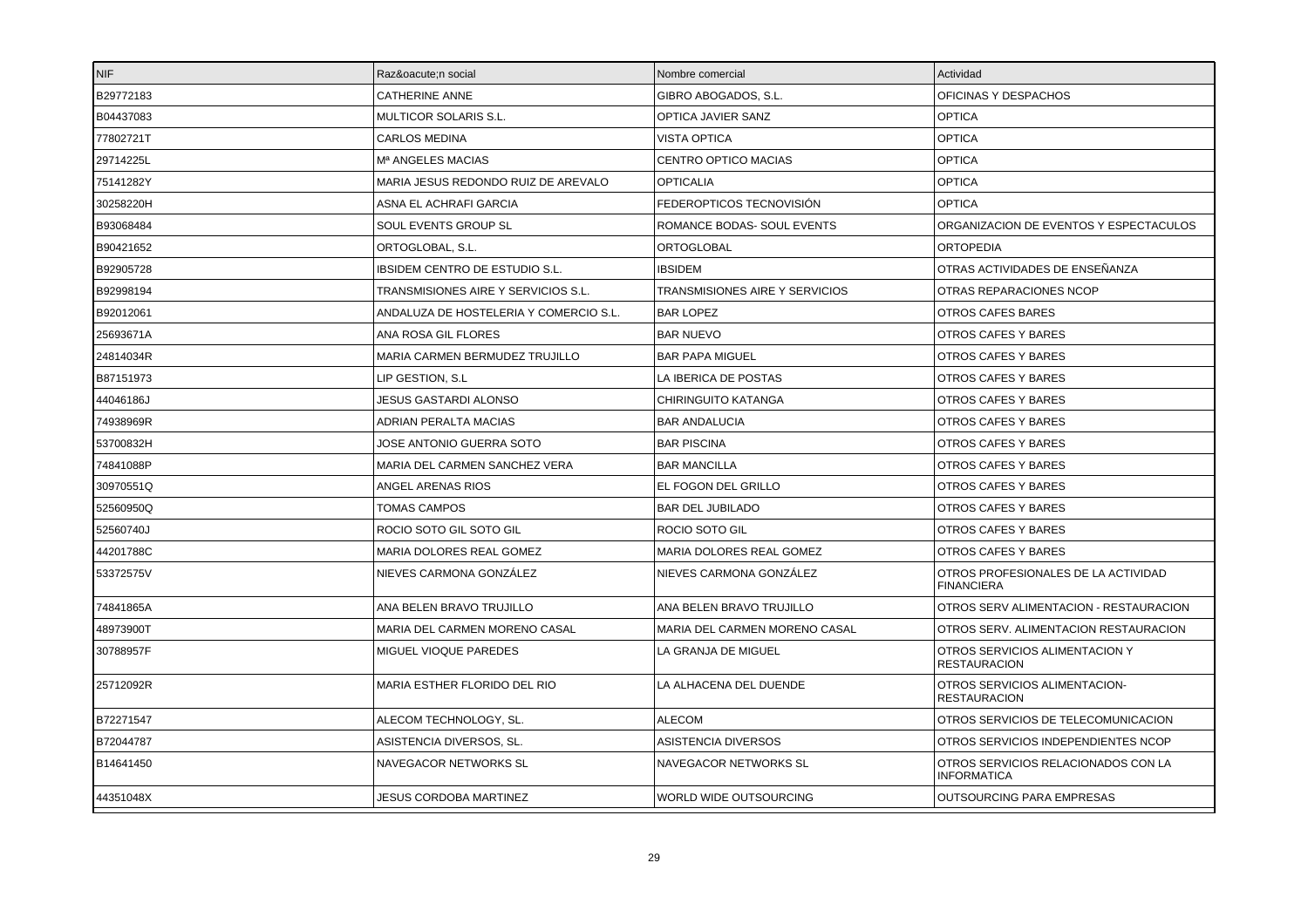| <b>NIF</b> | Razón social                         | Nombre comercial                     | Actividad                                                                |
|------------|--------------------------------------|--------------------------------------|--------------------------------------------------------------------------|
| 28763331Z  | Montserrat Morillo Gandullo          | Montserrat Morillo Gandullo          | Odontóloga                                                               |
| B91859926  | <b>DOSATIC SL</b>                    | <b>DOSATIC SL</b>                    | Otro comercio al por menor no realizado ni en<br>establecimientos, ni en |
| 00679261W  | JOSE JAVIER CUENCA ROJANO            | <b>BAR PISCINA</b>                   | Otros cafes y bares                                                      |
| 25585087W  | Montserrat Madroñal Camacho          | El Asturiano                         | Otros cafés y bares                                                      |
| B90337593  | EZEJALIA, S. L.                      | <b>GRANIER</b>                       | PANADERIA - CAFETERIA                                                    |
| 28919323C  | JOSE LUIS GELO BEJARANO              | PARAFARMACIA LDO. JOSE LUIS GELO     | PARAFARMACIA                                                             |
| 30548283M  | MANUEL LUQUE SALAS                   | <b>CLINICA DE PEDIATRIA</b>          | <b>PEDIATRIA</b>                                                         |
| E04802237  | OH MY HAIR C.B                       | OH MY HAIR C.B                       | PELUQUERIA                                                               |
| 76640211W  | ELENA GONZALEZ DOMINGUEZ             | PELUQUERIA ELENA                     | PELUQUERIA                                                               |
| 75756539J  | MARGARITA DENIS RODRIGUEZ            | MARGARITA DENIS RODRIGUEZ            | PELUQUERIA CANINA                                                        |
| 33370426W  | JOSE MARIA MUÑOZ MARTINEZ            | <b>GAME OVER BARBERIA</b>            | PELUQUERIA DE CABALLEROS                                                 |
| 31720229D  | TELLEZ QUIÑONES MARIO                | <b>MARIO AND ELI</b>                 | PELUQUERIA Y ESTETICA                                                    |
| 48973698M  | NURIA MORENO VIDES                   | Peluqueria y estetica Yanira         | PELUQUERIA Y OTROS TRATAMIENTOS DE<br><b>BELLEZA</b>                     |
| 44222403G  | ROCÍO DE LA LUZ GONZALEZ             | PELUQUERÍA ROCÍO DE LA LUZ           | PELUQUERIA Y OTROS TRATAMIENTOS DE<br><b>BELLEZA</b>                     |
| 28986626W  | RODE QUINTERO ROJAS                  | EL BARBERO DE LA HABANA              | PELUQUERÍA CABALLEROS                                                    |
| B04838041  | PENSION OCAÑA MUÑOZ, S.L.            | PENSION ALMOHADA                     | <b>PENSION</b>                                                           |
| 74929452Y  | <b>MARIA TERESA MATEOS SANTOS</b>    | <b>MARIA TERESA MATEOS SANTOS</b>    | <b>PESCAERIA</b>                                                         |
| B92959360  | CENTRO DE ESTUDIOS OPOSWEB SL        | <b>OPOSWEB</b>                       | PREPARACIÓN DE OPOSICIONES                                               |
| B72305881  | EDIFICARTE EVENTOS, S.L.             | EDIFICARTE EVENTOS, S.L.             | PRODUCCIÓN EVENTOS                                                       |
| 52578007F  | GILBERTO TOBOSO BERMUDEZ             | TOBOSO.NET SOLUCIONES INFORMATICAS   | PROGRAMADORES Y ANALISTAS INFORMATICA                                    |
| A11602844  | URBANIZADORA SANTA CLARA S.A.        | URBANIZADORA SANTA CLARA S.A.        | <b>PROMOCION</b>                                                         |
| A04019675  | PROMOCIONES CRUZ DE CARAVACA, S.A.   | CRUZCASA                             | PROMOCION DE EDIFICACIONES                                               |
| B04462776  | CRUZCASA GESTION, S.L.               | CRUZCASA                             | PROMOCION DE EDIFICACIONES                                               |
| A21319058  | POLIGONO INDUSTRIAL DEL ODIEL S.A.   | POLIGONO INDUSTRIAL DEL ODIEL S.A.   | PROMOCION DE TERRENOS Y EDIFICACIONES<br>POR CUENTA PROPIA               |
| A18012658  | CONSTRUCCIONES GRANADA-HOGAR, S.A.   | CONGRA-HOGAR, S.A.                   | PROMOCION INMOBILIARIA                                                   |
| B18456640  | GRUPO INVERSOR GRALUSA, S.L.         | GRUPO INVERSOR GRALUSA, S.L.         | PROMOCION INMOBILIARIA                                                   |
| B18657528  | FRAI DESARROLLOS INMOBILIARIOS, S.L. | FRAI DESARROLLOS INMOBILIARIOS, S.L. | PROMOCION INMOBILIARIA                                                   |
| B18299537  | <b>GRUPO INMOBILIARIO LUVA SL</b>    | <b>GRUPO INMOBILIARIO LUVA SL</b>    | PROMOCION INMOBILIARIA                                                   |
| A04047700  | STAIG, S.A.                          | STAIG, S.A.                          | PROMOCION INMOBILIARIA                                                   |
| B04447827  | PROMOCIONES INTELVIL SL              | PROMOCIONES INTELVIL SL              | PROMOCION INMOBILIARIA                                                   |
|            |                                      |                                      |                                                                          |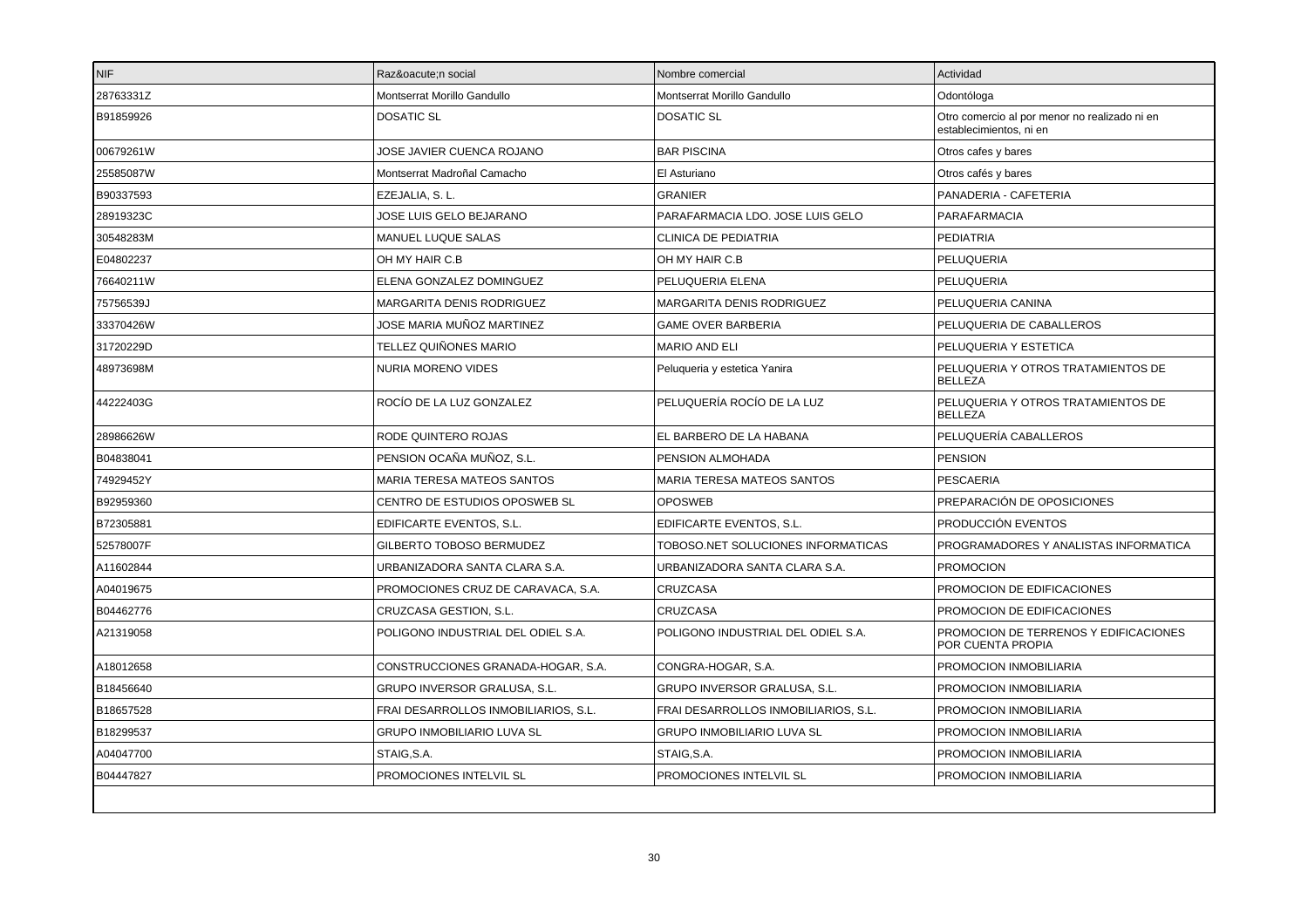| <b>NIF</b> | Razón social                                                         | Nombre comercial                                                   | Actividad                              |
|------------|----------------------------------------------------------------------|--------------------------------------------------------------------|----------------------------------------|
| B82730482  | <b>INMOLINE PROYECTOS Y SERVICIOS</b><br><b>INMOBILIARIOS S.L.</b>   | <b>INMOLINE PROYECTOS Y SERVICIOS</b><br><b>INMOBILIARIOS S.L.</b> | PROMOCION Y COMERCIALIZACION VIVIENDAS |
| A18349290  | INMOBILIARIA Y CONSTRUCTORA AVILA ROJAS<br>S.A.                      | INMOBILIARIA Y CONSTRUCTORA AVILA ROJAS<br>S.A.                    | PROMOCION Y CONSTRUCCION               |
| A04054797  | JOIGCA, S.A.                                                         | JOIGCA, S.A.                                                       | PROMOCION Y CONSTRUCCION DE VIVIENDAS  |
| B04055976  | <b>GARCIA TORRES GESTION, S.L.</b>                                   | <b>GARCIA TORRES GESTION, S.L.</b>                                 | PROMOCION Y CONSTRUCCION DE VIVIENDAS  |
| B92112697  | NAVIRO INMOBILIARIA 2000 S.L.                                        | NAVIRO INMOBILIARIA 2000 S.L.                                      | PROMOCION Y CONSTRUCCION DE VIVIENDAS  |
| A29233681  | EMPRESA MUNICIPAL DE INIC. Y ACTIVID.<br>EMPRESARIALES DE MALAGA S.A | PROMALAGA                                                          | PROMOCIÓN EMPRESARIAL                  |
| B41014242  | FERRO GRUPO INMOBILIARIO, S.L.                                       | FERRO GRUPO INMOBILIARIO, S.L.                                     | PROMOCIÓN INMOBILIARIA                 |
| B04209359  | HILL-CREST.S.L.                                                      | HILL-CREST.S.L.                                                    | PROMOTOR INMOBILIARIA                  |
| B04210316  | CANDI, S.L.                                                          | CANDI                                                              | PROMOTOR INMOBILIARIO                  |
| B04197455  | RESIDENCIAL MAR Y TIERRA, S.L.                                       | RESIDENCIAL MAR Y TIERRA, S.L.                                     | PROMOTOR INMOBILIARIO                  |
| B04340493  | KALAR ALMERIA, S.L.                                                  | KALAR ALMERIA, S.L.                                                | PROMOTOR INMOBILIARIO                  |
| B04488888  | ALAMAR TOURS, S.L.                                                   | RESIDENCIAL ALAMAR                                                 | PROMOTOR INMOBILIARIO                  |
| B80752348  | <b>BOCHAPO S.L.</b>                                                  | <b>BOCHAPO S.L.</b>                                                | <b>PROMOTORA</b>                       |
| B04330585  | ROSAMAR DE ALMERIA S.L.                                              | ROSAMAR DE ALMERIA S.L.                                            | <b>PROMOTORA</b>                       |
| B04272605  | VALLEALCORA S.L.                                                     | VALLEALCORA S.L.                                                   | <b>PROMOTORA</b>                       |
| B14489074  | PROMOCAS 9000,S.L.                                                   | <b>PROMOCAS</b>                                                    | <b>PROMOTORA</b>                       |
| B21117817  | NUEVA ESPARTA INMOBILIARIA SLU                                       | NUEVA ESPARTA INMOBILIARIA SLU                                     | PROMOTORA DE INMUEBLES                 |
| B92224187  | GESTION PROMOCIONAL TURISTICA, S.L.                                  | <b>GESTION PROMOCIONAL TURISTICA, S.L.</b>                         | PROMOTORA INMOBILIARIA                 |
| B18646679  | GT AND CANTORREAL PROMOCIONES, S.L.                                  | GT AND CANTORREAL PROMOCIONES, S.L.                                | PROMOTORA INMOBILIARIA                 |
| B04298964  | FUENTEVICTORIA S.L.                                                  | <b>FUENTEVICTORIA S.L.</b>                                         | PROMOTORA INMOBILIARIA                 |
| B04280855  | PROMOVELEZ S.L.                                                      | PROMOVELEZ S.L.                                                    | PROMOTORA INMOBILIARIA                 |
| B04330031  | <b>FUENTERAMBLA S.L.</b>                                             | FUENTERAMBLA S.L.                                                  | PROMOTORA INMOBILIARIA                 |
| B04330577  | RICKY PERUGINA S.L.                                                  | RICKY PERUGINA S.L.                                                | PROMOTORA INMOBILIARIA                 |
| B04228482  | FLUVIAL DE ALMERIA S.L.                                              | FLUVIAL DE ALMERIA S.L.                                            | PROMOTORA INMOBILIARIA                 |
| B04669420  | GARGOMSA S.L.                                                        | GARGOMSA S.L.                                                      | PROMOTORA INMOBILIARIA                 |
| B04325189  | HARPO SHIP SUPPLIERS, S.L.                                           | <b>HARPO SHIP SUPPLIERS</b>                                        | PROVISIONISTA DE BUQUES                |
| 75109943Q  | JOSE CUADROS GONZALEZ                                                | PUB GUZZI ROCK AND ROLL                                            | <b>PUB</b>                             |
| B90009697  | ADICTOS A LA PUBLICIDAD, S.L.                                        | ADICTOS A LA PUBLICIDAD, S.L.                                      | <b>PUBLICIDAD</b>                      |
| B14926885  | LA BOCA 2011 SLU                                                     | LA BOCA PUBLICIDAD                                                 | PUBLICIDAD. DISEÑO Y SERIGRAFIA        |
| 30967921P  | BEATRIZ BALSERA ROLDAN                                               | APEGO DE BEBE                                                      | PUERICULTURA NATURAL                   |
| B14994347  | INTEGRACION DE SISTEMAS DE AHORRO S.L.U.                             | <b>INSISA</b>                                                      | PUNTO DE SERVICIO ENDESA               |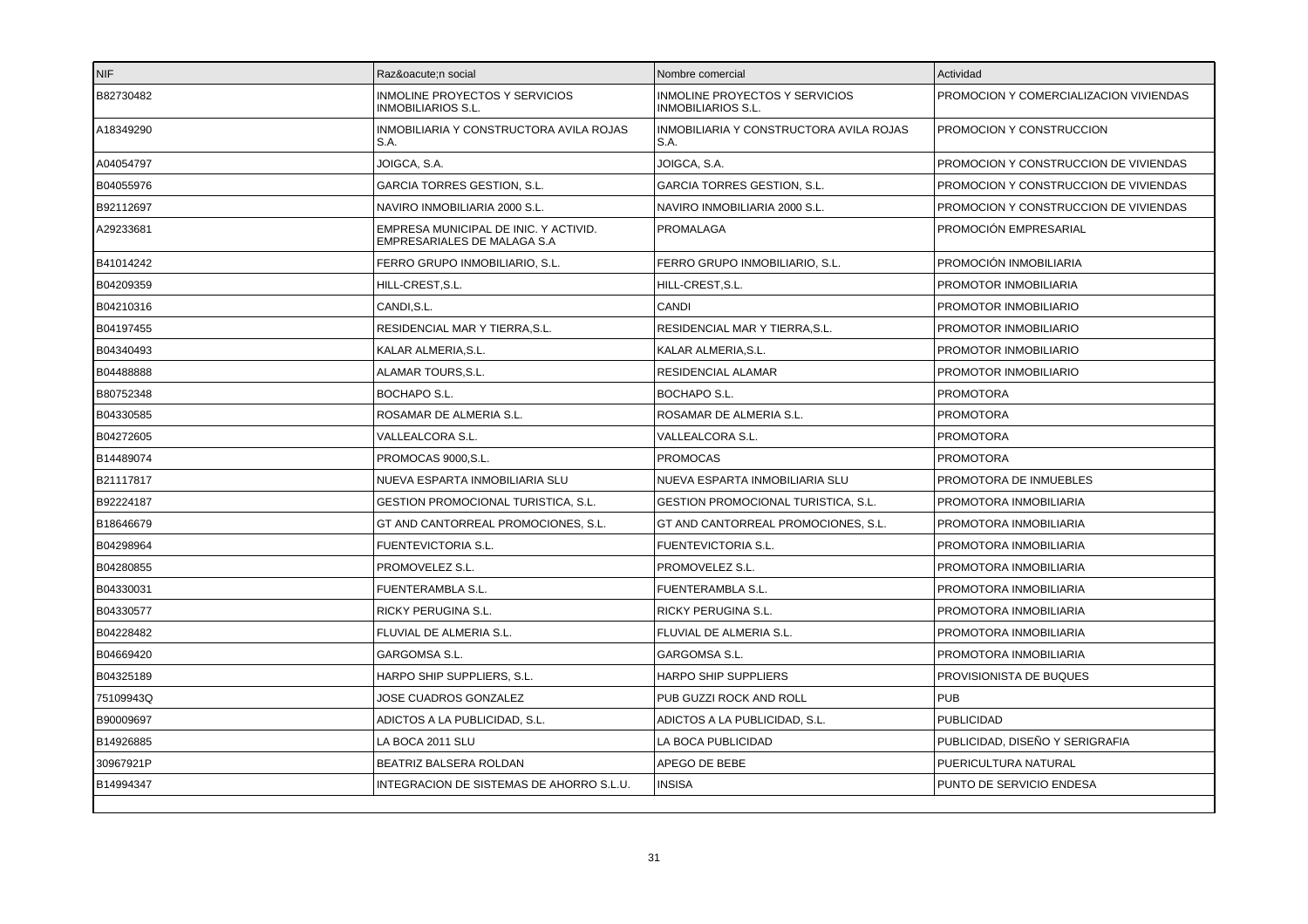| INIF.     | Razón social                                              | Nombre comercial                             | Actividad                                                             |
|-----------|-----------------------------------------------------------|----------------------------------------------|-----------------------------------------------------------------------|
| A18023705 | Visogsa.SA                                                | Visogsa.SA                                   | Promotor inmobiliario                                                 |
| B91176750 | Centro de Asesoramiento Psicológico CAPS SLP              | Centro de Asesoramiento Psicológico CAPS SLP | Psicología Clínica y Sanitaria                                        |
| 44214330G | Jana Mélida                                               | Exagerarte, estudio gráfico                  | Publicidad                                                            |
| B11939683 | RADIODENT 3D, S.L.                                        | RADIODENT 3D                                 | <b>RADIODIAGNOSTICO</b>                                               |
| B29382660 | AV. OBISPO HERRERA ORIA, 18                               | TELEMALAGA SLU                               | REPARACION APARATOS ELECTRONICOS                                      |
| 77458798L | ANTONIO MANUEL RUEDA BELLIDO                              | REPARACIONES ANTONIO MANUEL                  | REPARACION AUTOMOVILES Y BICICLETAS                                   |
| 74875243P | FRANCISCO JAVIER CUETO BERMUDEZ                           | TALLERES ALOZAINA                            | REPARACION DE AUTOMOVILES Y BICICLETAS                                |
| B21374996 | <b>LUZYPROSP SLL</b>                                      | <b>EL TITAN</b>                              | REPARACION DE ELECTRODOMESTICOS                                       |
| 79251266M | TEODORO GARCIA GARCIA                                     | <b>AUTO TALLER TEO</b>                       | <b>REPARACION DE VEHICULOS</b>                                        |
| B21324249 | <b>JOSE MANUEL</b>                                        | <b>CLIMAGAS ONUBENSE</b>                     | REPARACION E INSTALACION DE APARATOS DE<br><b>GAS, CLIMATIZACION</b>  |
| 52314442E | JOAQUIN INFANTE MACIAS                                    | ELECTRONICA INFANTE                          | REPARACION E INSTALACION DE DISPOSITIVOS<br>ELECTRICOS Y ELECTRONICOS |
| 52925603G | VICENTE MANUEL RODRIGUEZ BERMUDEZ                         | <b>CONIL REPARA</b>                          | REPARACION Y VENTA DE ELECTRODOMESTICOS<br>Y ELECTRONICA              |
| 44258592Z | JAIME SANCHEZ BUSTOS                                      | 27 MEGAS INFORMATICA                         | REPARACION Y VENTA DE EQUIPOS<br><b>INFORMATICOS</b>                  |
| B18415695 | AUTOMOVILES VALDIIVESO SL                                 | AUTOMOVILES VALDIVIESO                       | REPARACION Y VENTA DE VEHÍCULOS                                       |
| B18571919 | SATGENIL, S.L.                                            | SATGENIL, S.L.                               | REPARACIÓN DE ELECTRODOMESTICOS                                       |
| B14325138 | SERVICIO TECNICO EL ALEMÁN                                | EL ALEMA¿N                                   | REPARACIÓN DE ELECTRODOMÉSTICOS                                       |
| B41490616 | TRANSMIAUTO DOS, S.L.                                     | TRANSMIAUTO DOS, S.L.                        | REPARACIÓN PIEZAS AUTOMÓVILES                                         |
| B21179619 | LA CAMARA ONUBENSE SL                                     | <b>UNIPOST</b>                               | REPARTO DE CORRESPONDENCIA                                            |
| B72282601 | ALFA BUS SERVICES SL                                      | <b>ALFA BUS SERVICES</b>                     | RESERVAS DE TRANSPORTE Y ASISTENCIA A<br><b>PASAJEROS</b>             |
| B90325473 | <b>GOURMET POPULAR SL</b>                                 | <b>GOURMET POPULAR SL</b>                    | <b>RESTAURACION</b>                                                   |
| 44274353C | SERGIO SANCHEZ CARRILLO                                   | EL PITI                                      | <b>RESTAURANTE 1 TENEDOR</b>                                          |
| 74800753S | DIEGO BARQUERO OLIVARES                                   | venta los nogales                            | <b>RESTAURANTES</b>                                                   |
| J42946129 | GRANA'PIZZA, S.C.                                         | GRANA':PIZZA, S.C.                           | RESTAURANTES Y PUESTOS DE COMIDA                                      |
| B04738340 | Restauradores Malacci, SL                                 | EL Pescaito y La Consentida                  | REestauración                                                         |
| 79019077R | Juan Miguel Castillo De Luyck                             | <b>NetGoos Solutions</b>                     | Reparaciones de equipos informáticos y desarrollo web                 |
| 45598641Z | Fernando Guevara Tamayo                                   | Fernando Guevara Tamayo                      | Reparación y Mantenimiento Informático                                |
| 75889304E | JUSTO CASTAÑO MIJOLER                                     | <b>GRILLAERA</b>                             | Restauracion y puestos de Comidas.                                    |
| 15431531A | Berta Pérez Domínguez                                     | AguaViento WaterWind                         | Restauración, Foodtruck                                               |
| B90090747 | ROCKNROLLA PRODUCCIONES Y EVENTOS<br><b>CULTURALES SL</b> | <b>SALA X SEVILLA</b>                        | SALA DE ESPECTACULOS                                                  |
| B91545350 | <b>ENTERTAINMENT HISPALIS SL</b>                          | <b>BOX CARTUJA</b>                           | SALA ESPECTACULOS Y EVENTOS                                           |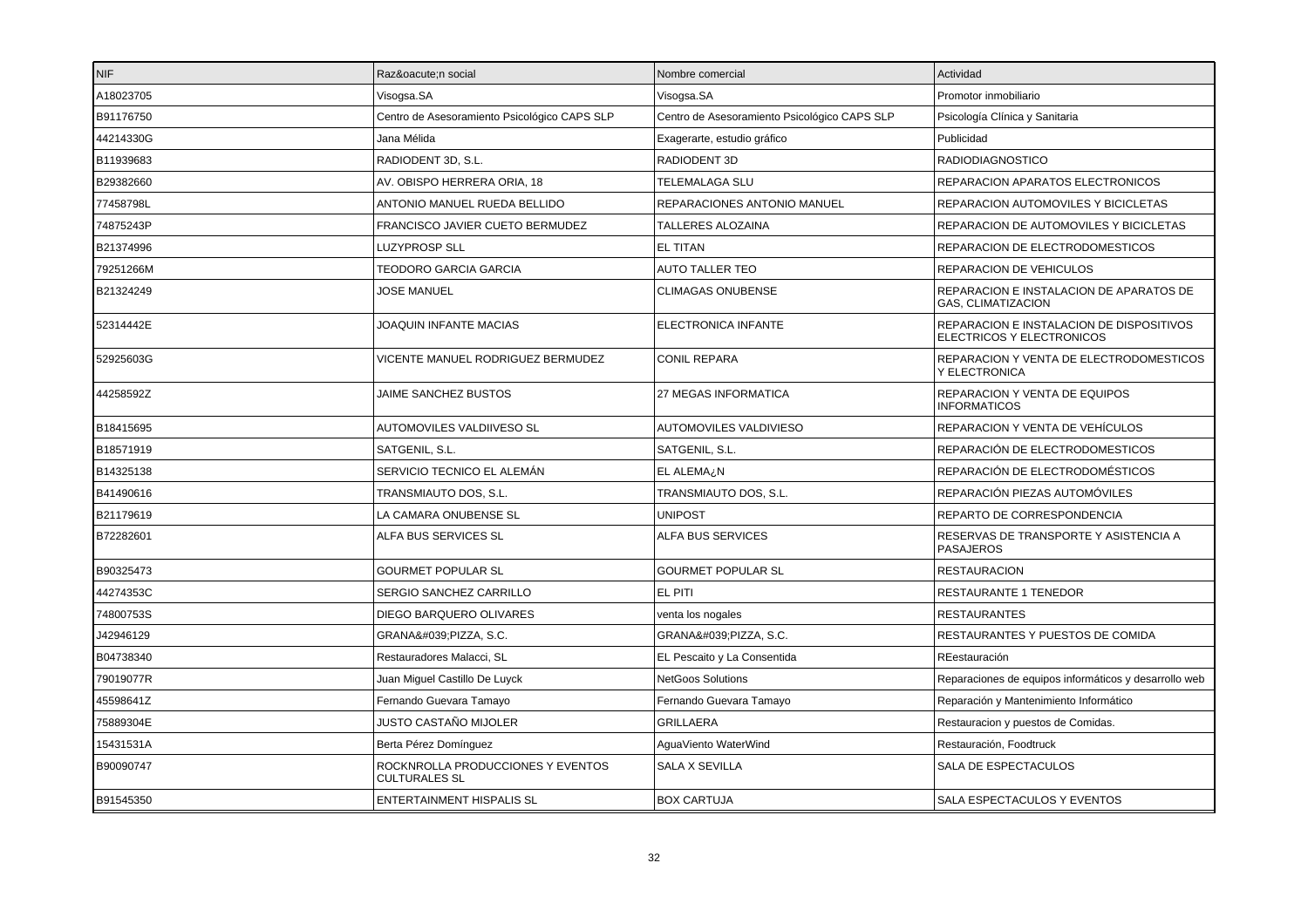| <b>NIF</b> | Razón social                                           | Nombre comercial                                       | Actividad                                                                 |
|------------|--------------------------------------------------------|--------------------------------------------------------|---------------------------------------------------------------------------|
| 75133996B  | YASMINA CARRILLO                                       | <b>BESTHETIC</b>                                       | SALONES E INSTITUTOS DE BELLEZA                                           |
| 25582180Q  | <b>MARIA DOLORES RUBIO RUEDA</b>                       | PELUQUERIA MARIA DOLORES                               | SALONES E INSTITUTOS DE BELLEZA                                           |
| B18646588  | <b>BODY LASER S.L.</b>                                 | <b>BODY LASER S.L.</b>                                 | SANIDAD                                                                   |
| B21116348  | <b>CEDICO SL</b>                                       | CEDICO SL                                              | SANITARIA                                                                 |
| B92568989  | NOVOGAR SALUD, S.L.                                    | CENTRO MEDICO SAN JUAN DE LA CRUZ                      | SANITARIA                                                                 |
| 23796622V  | JUAN CARLOS FERNANDEZ MARQUEZ                          | JUAN CARLOS FERNANDEZ MARQUEZ                          | <b>SEGUROS</b>                                                            |
| B21146501  | RAIMA GESTIONES Y TRAMITACIONES SL                     | RAIMA GESTIONES Y TRAMITACIONES SL                     | <b>SEGUROS</b>                                                            |
| B23656010  | PADILLA GRANADA MEDIADORES DE SEGUROS<br>S.L.P.        | PADILLA GRANADA MEDIADORES DE SEGUROS                  | <b>SEGUROS</b>                                                            |
| B23694771  | SUEZA HERAS SEGUROS SL                                 | SUHE SEGUROS                                           | <b>SEGUROS GENERALES</b>                                                  |
| 45584160T  | PATROCINIO DIAZ MOLINA                                 | APARTHOCASA                                            | <b>SERTOR INMOBILIARIO</b>                                                |
| 28736761D  | Maria Angeles Villar Frias                             | Peluqueria y belleza Marian Villlar                    | SERV. PELUQUERIA SEÑORAS Y CABALLEROS                                     |
| B93521110  | ANROSPAIN BUSINESS SL                                  | <b>ANROSPAIN BUSINESS</b>                              | SERV. PROPIEDAD INMOBILIARIA E INDUSTRIA                                  |
| B93578466  | <b>BYH SPAIN HOUSE SL</b>                              | <b>BYH SPAIN HOUSE</b>                                 | SERV. PROPIEDAD INMOBILIARIA E INDUSTRIA                                  |
| B92463116  | ALLEE GESTION INMOBILIARIA SL                          | ALLEE GESTION INMOBILIARIA SL                          | SERV. PROPIEDAD INMOBILIARIA E INDUSTRIA                                  |
| 25670214Y  | SILVIA PEREZ CARRION                                   | <b>SILVIA PEREZ CARRION</b>                            | SERV.NATUPARIA, ACUPUNTURA, PARANIT.                                      |
| B92769413  | ESTUDIO DE ARQUITECTURA QUINTANA Y<br>ASOCIADOS S.L.   | ESTUDIO DE ARUITECTURA QUINTANA                        | SERVC.TECN.DE ARQUITECT.E INGEN. Y OTRAS<br><b>ACTIVIDADES</b>            |
| B21494299  | PACO Y DEBO, SL                                        | <b>LIPO CERO</b>                                       | <b>SERVICIO</b>                                                           |
| B02960029  | PALATO RESTAURACION MALAGA S.L.                        | LA MAFIA SE SIENTA A LA MESA                           | SERVICIO DE COMIDAS Y BEBIDAS                                             |
| B04572939  | THE CLEANER 2006, SL                                   | THE CLEANER                                            | SERVICIO DE LIMPIEZA                                                      |
| B72130594  | MIAMI COURIER, SL                                      | <b>NACEX</b>                                           | SERVICIO DE MENSAJERIA, RECADERIA Y<br>REPARTO Y MANIPULACION DE CORRESPO |
| B72130594  | <b>MIAMI COURIER, SL</b>                               | <b>NACEX</b>                                           | SERVICIO DE MENSAJERIA, RECADERIA Y<br>REPARTO Y MANIPULACION DE CORRESPO |
| B11572476  | MUGAT SPRL S.L.                                        | <b>MUGAT</b>                                           | SERVICIO DE PREVENCION DE RIESGOS<br><b>LABORALES</b>                     |
| 30804436F  | PILAR BARBUDO REGALON                                  | PELUQUERIA MARI-PILI                                   | SERVICIO PELUQUERIA                                                       |
| E14639413  | NAVARRO JURADO, CB                                     | FUNERARIA NAVARRO JURADO, CB                           | SERVICIO POMPAS FUNEBRES                                                  |
| B18689026  | NATURALEZA CLIMATICA S.L.                              | <b>NATURCLIMA</b>                                      | SERVICIO TECNICO CALDERAS                                                 |
| B21473228  | ALVES GESTION EMPRESARIAL, S.L.L.                      | ALVES GESTION EMPRESARIAL, S.L.L.                      | SERVICIOS ADMINISTRATIVOS                                                 |
| B18418145  | TORRES LARA ASESORES, S.L.                             | <b>TORRES LARA ASESORES</b>                            | SERVICIOS ADMINISTRATIVOS A EMPRESAS                                      |
| B14659007  | FEPAMIC SERVICIOS DE ASISTENCIA S.L.U.                 | FEPAMIC SERVICIOS DE ASISTENCIA S.L.U.                 | SERVICIOS ASISTENCIA                                                      |
| B14728877  | FEPAMIC SERVICIOS PARA PERSONAS<br>DEPENDIENTES S.L.U. | FEPAMIC SERVICIOS PARA PERSONAS<br>DEPENDIENTES S.L.U. | SERVICIOS DE ASISTENCIA                                                   |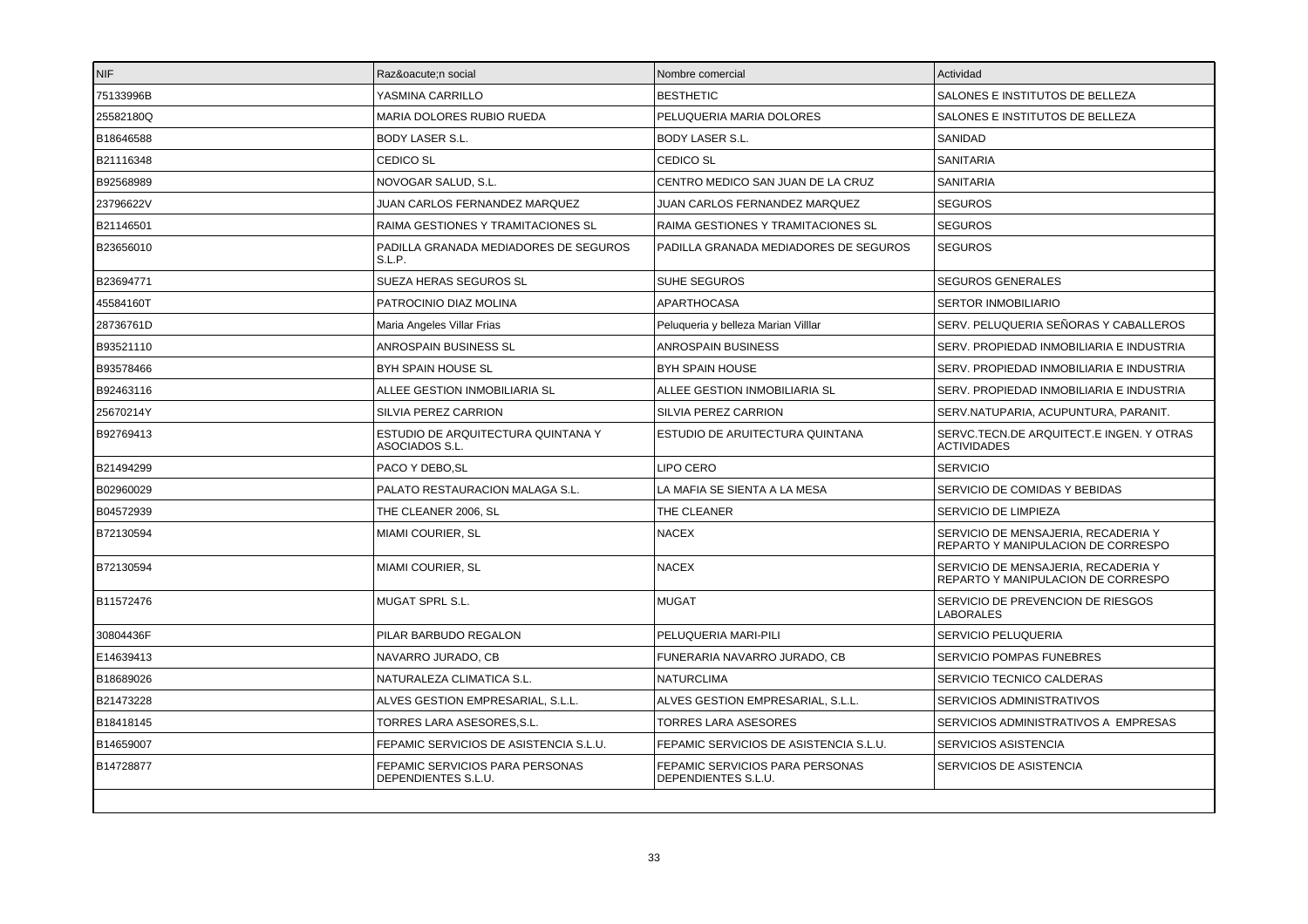| NIF        | Razón social                                                      | Nombre comercial                                                  | Actividad                                                                  |
|------------|-------------------------------------------------------------------|-------------------------------------------------------------------|----------------------------------------------------------------------------|
| B14690960  | FEPAMIC SERVICIOS PUBLICOS COLECTIVOS<br>S.L.U.                   | FEPAMIC SERVICIOS PUBLICOS COLECTIVOS<br>S.L.U.                   | SERVICIOS DE ASISTENCIA                                                    |
| B14885651  | FEPAMIC ACCESIBILIDAD UNIVERSAL S.L.U.                            | FEPAMIC ACCESIBILIDAD UNIVERSAL S.L.U.                            | SERVICIOS DE ASISTENCIA                                                    |
| B21509518  | INNTELIA SOLUCIONES TECNOLOGICAS S.L                              | <b>INNTELIA</b>                                                   | SERVICIOS DE INGENIERIA                                                    |
| B21295159  | <b>INPROHUELVA S.L</b>                                            | IPH                                                               | <b>SERVICIOS DE INGENIERIA</b>                                             |
| B14506315  | C.E.E. FEPAMIC S.L.                                               | C.E.E. FEPAMIC S.L.                                               | SERVICIOS DE LIMPIEZA                                                      |
| B14589808  | AUTOGESTION DE CORDOBA, S.L.                                      | <b>AGESCOR BANK</b>                                               | SERVICIOS FINANCIEROS E INMOBILIARIOS,<br>GESTORIAS ADMINISTRATIVAS        |
| 76089743Q  | JOSE ANTONIO DOMINGUEZ ALTAMIRANO                                 | <b>GADEIRA SERVICIOS INMOBILIARIOS</b>                            | <b>SERVICIOS INMOBILIARIOS</b>                                             |
| B11798006  | ROMERO ARAUZ Y ASOCIADOS, SL                                      | ROMERO ARAUZ Y ASOCIADOS, SL                                      | SERVICIOS JURIDICOS-FISCAL                                                 |
| B93562775  | NOVUM OBRA NUEVA SL                                               | miguel@alleespain.com                                             | SERVICIOS PUBLICIDAD, RELACIONES PUBLIC                                    |
| B93484764  | MEDIKAL KINE FISIOQUIROS S.L.                                     | MEDIKAL KINE FISIOQUIROS S.L.                                     | <b>SERVICIOS SANITARIOS</b>                                                |
| G04014064  | ASOCIACIÓN PROVINCIAL DE PERSONAS CON<br>DISCAPACIDAD VERDIBLANCA | ASOCIACIÓN PROVINCIAL DE PERSONAS CON<br>DISCAPACIDAD VERDIBLANCA | SERVICIOS SOCIALES Y LIMPIEZA                                              |
| B91287672  | <b>GRUPO OVERLIMIT</b>                                            | <b>OVER LIMIT AVENTURA SLL</b>                                    | SERVICIOS TURÍSTICOS, RECREATIVOS, OCIO,<br>CULTURALES, DEPORTIVOS Y DOCEN |
| B93342848  | BADELCLINIC S.L.P.                                                | <b>BADELCLINIC VETERINARIOS</b>                                   | SERVICIOS VETERINARIOS                                                     |
| B21378278  | LTYM AUDITORES Y ASERORES,SL                                      | LTYM AUDITORES Y ASESORES, SL                                     | SERVOCIOS FINANCIEROS Y CONTABLES                                          |
| Q2866001G  | RESIDENCIA DE ANCIANOS CRUZ ROJA ESPAÑOLA                         | RESIDENCIA DE ANCIANOS CRUZ ROJA ESPAÑOLA                         | <b>SOCIOSANITARIA</b>                                                      |
| B14223184  | SANEAMIENTOS CRUZ, S.L.                                           | SANEAMIENTOS CRUZ                                                 | SUMINISTROS DE FONTANERIA                                                  |
| B-72222060 | TOLIMPS SERVICIOS AERONAUTICOS SL                                 | TOLIMPS SERVICIOS AERONAUTICOS SL                                 | SUMINISTROS INDUSTRIALES Y AERONAUTICOS,<br>ENVASADO Y DISTRIBUCIÓN QUIMI  |
| B21109467  | JOSE GARCIA E HIJOS DE LEPE SL                                    | JOSE GARCIA E HIJOS DE LEPE SL                                    | SUMINISTROS INDUSTRIALES-FERRETERIA                                        |
| 25580761T  | MIGUEL SEPULVEDA TRUJILLO                                         | SUPERMERCADO MIGUEL                                               | <b>SUPERMERCADO</b>                                                        |
| 25580819N  | ROSA MARIA MATEOS TOLEDO                                          | SUPERMERCADO ROSA                                                 | <b>SUPERMERCADO</b>                                                        |
| P6808902H  | Organismo Autonomo Local Patronato Municipal de<br>Deportes       | Patronato Municipal de Deportes de Granada                        | Servicio Deportivo                                                         |
| F18956649  | Servex S.C.A.                                                     | Servex Sociedad Cooperativa Andaluza                              | Servicios Externos Personalizados                                          |
| 25673094B  | Daniel Aparicio Olmo                                              | Daniel Aparicio olmo                                              | Servicios asistenciales a domicilio                                        |
| F11591286  | CELERIS S. COOP. AND.                                             | CELERIS S. COOP. AND.                                             | Servicios de intermediación financiera                                     |
| 31700879W  | Jose Maria Garcia Molina                                          | Garmen Servicios Integrales                                       | Servicios de limpieza                                                      |
| B19511914  | Prestalmport, S.Coop.And.                                         | Prestalmport                                                      | Servicios informáticos                                                     |
| 75145489G  | Antonio Folgoso Olmo                                              | Antonio Folgoso Olmo - Abogado                                    | Servicios jurídicos                                                        |
| F14862577  | MNM Ingeniería, S. Coop. And.                                     | MNM Ingeniería, S. Coop. And.                                     | Soluciones                                                                 |
| A18360883  | VALVAUTO SAU                                                      | <b>VALVAUTO SAU</b>                                               | TALLER DE AUTOMOVILES                                                      |
| B41022807  | TALLERES MECANICOS LA CONCEPCION, S.L.                            | TALLERES MECANICOS LA CONCEPCION, C.L.                            | TALLER DE REPARACION DE VEHICULOS                                          |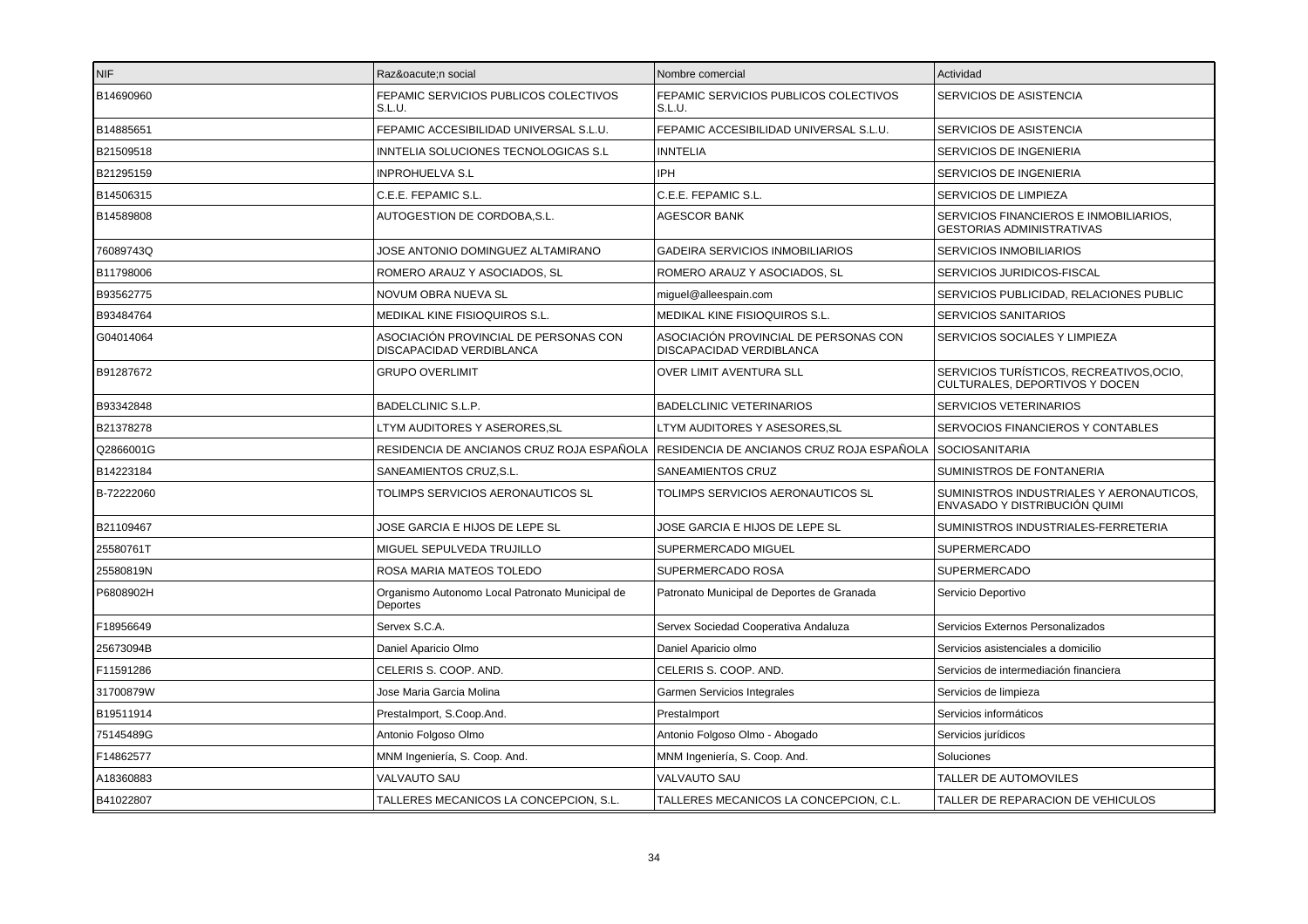| <b>NIF</b> | Razón social                                               | Nombre comercial                        | Actividad                                                |
|------------|------------------------------------------------------------|-----------------------------------------|----------------------------------------------------------|
| 25317553G  | FRANCISCO GARCIA GONZALEZ                                  | <b>TALLERES PACO</b>                    | TALLER DE REPARACION DE VEHICULOS                        |
| 31708682P  | JOSE MARIA RUIZ RODRIGUEZ                                  | JOSE MARIA RUIZ RODRIGUEZ               | <b>TALLER MECANICO</b>                                   |
| 77337090G  | SEBASTIAN LOPEZ QUESADA                                    | MOTOCENTER JAEN                         | TALLER MECANICO DE MOTOCICLETAS                          |
| B21282272  | FUCARAUTO HUELVA SL                                        | <b>FUCARAUTO</b>                        | TALLER REPARACION MECANICA                               |
| B92642438  | CHAPISALAS MALAGA S.L.                                     | <b>CHAPISALAS</b>                       | TALLER REPARACION VEHICULOS                              |
| B19644335  | TALLERES Y GRUAS RAMOS SUR S.L.                            | TALLERES Y GRUAS RAMOS SUR S.L.         | <b>TALLERES Y GRUAS</b>                                  |
| 27290567D  | RAFAEL RODRIGUEZ MATEO                                     | RAFAEL RODRIGUEZ MATEO                  | <b>TAXI</b>                                              |
| B18466409  | RETEVGRAN S.L                                              | <b>MOVILCENTER</b>                      | <b>TELECOMUNICACIONES</b>                                |
| B18424606  | TELECOMUNICACIONES AFERSA S.L.                             | TELECOMUNICACIONES AFERSA S.L.          | <b>TELECOMUNICACIONES</b>                                |
| B91051508  | CASTALLA TELECOMUNICACIONES, S.L.                          | dCom                                    | TELECOMUNICACIONES                                       |
| B21053939  | VIDEO CADENA SUR, SL                                       | VIDEO CADENA SUR                        | <b>TELECOMUNICACIONES</b>                                |
| B21226972  | TELEJARA, SL                                               | TELEJARA, SL                            | <b>TELECOMUNICACIONES</b>                                |
| B14222012  | ETER COMUNICACIONES S.L.                                   | ETER COMUNICACIONES S.L.                | <b>TELECOMUNICACIONES</b>                                |
| B19501295  | <b>UBUNET TELECOM S.L</b>                                  | <b>UBUNET TELECOM</b>                   | <b>TELECOMUNICACIONES</b>                                |
| B18201541  | WIVA TELECOM, S.L.                                         | WIVA TALECOM, S.L.                      | <b>TELECOMUNICACIONES</b>                                |
| B23738412  | SOLUCIONES EN TELECOMUNICACION Y<br><b>ELECTRICIDAD SL</b> | <b>SOTELECC</b>                         | TELECOMUNICACIONES Y EELECTRICIDAD                       |
| 76669758V  | ALICIA RODRIGUEZ MORALES                                   | ALICIA MODA Y HOGAR                     | <b>TEXIL Y HOGAR</b>                                     |
| B21460100  | FUENTES Y CARRANZA INVERSIONES SL                          | TINTORETO,SINTESIS, CAFETERIA EL CORNER | <b>TEXTIL</b>                                            |
| 29782165V  | ROSA MARIA ROMERO                                          | <b>INTIMA LADY</b>                      | <b>TEXTIL</b>                                            |
| 48860951G  | SILVIA SUAREZ GARCIA                                       | DISFRUTA EL SILENCIO                    | <b>TIENDA EROTICA</b>                                    |
| 76087171C  | MARIA JESUS ZUBIELA FERRANDO                               | MARIA JESUS ZUBIELA FERRANDO            | TRABAJOS A DOMICILIO DE ENFERMERIA                       |
| B04577904  | FRATORCA SURESTE DE DISTRIBUCIONES, SLU                    | <b>FRATORCA DISTRIBUCIONES</b>          | TRANSPORTE DE MERCANCIAS POR CARRETERA                   |
| A21003744  | EMPRESA MUNICIPAL DE TRANSPORTES<br>URBANOS SA             | <b>EMTUSA HUELVA</b>                    | TRANSPORTE DE VIAJEROS                                   |
| B04468443  | TRANSBULL ALMERIA S.L.                                     | TRANSBULL ALMERIA S.L.                  | TRANSPORTE MARÍTIMO                                      |
| B11802295  | GIBCARGO ESPAÑA. S.L.U.                                    | GIBCARGO ESPAÑA. S.L.U.                 | <b>TRANSPORTE POR CARRETERA</b>                          |
| B04249413  | AMBULANCIAS M. QUEVEDO S.L.                                | AMBULANCIAS M. QUEVEDO S.L.             | TRANSPORTE SANITARIO EN AMBULANCIA                       |
| B14858245  | TURISMO RURAL OSTOS.S.L.                                   | TURISMO RURAL OSTOS                     | <b>TURISMO Y LIMPIEZA</b>                                |
| B14364731  | SERVICIOS DE LIMPIEZA OSMON.S.L.                           | SERVICIOS DE LIMPIEZA OSMON             | <b>TURISMO Y LIMPIIEZA</b>                               |
| 80055656Q  | Rosario Maria Perez Carrasco Repullo                       | Con Las Manitas                         | Taller y tienda de manualidades                          |
| P2907900A  | <b>ADOLFO</b>                                              | AYUNTAMIENTO DE PERIANA                 | UNIDAD DE ESTANCIA DIURNA MUNICIPAL DE<br><b>PERIANA</b> |
| P2907900A  | AYUNTAMIENTO DE PERIANA                                    | AYUNTAMIENTO DE PERIANA                 | UNIDAD DE ESTANCIA DIURNA MUNICIPAL DE<br><b>PERIANA</b> |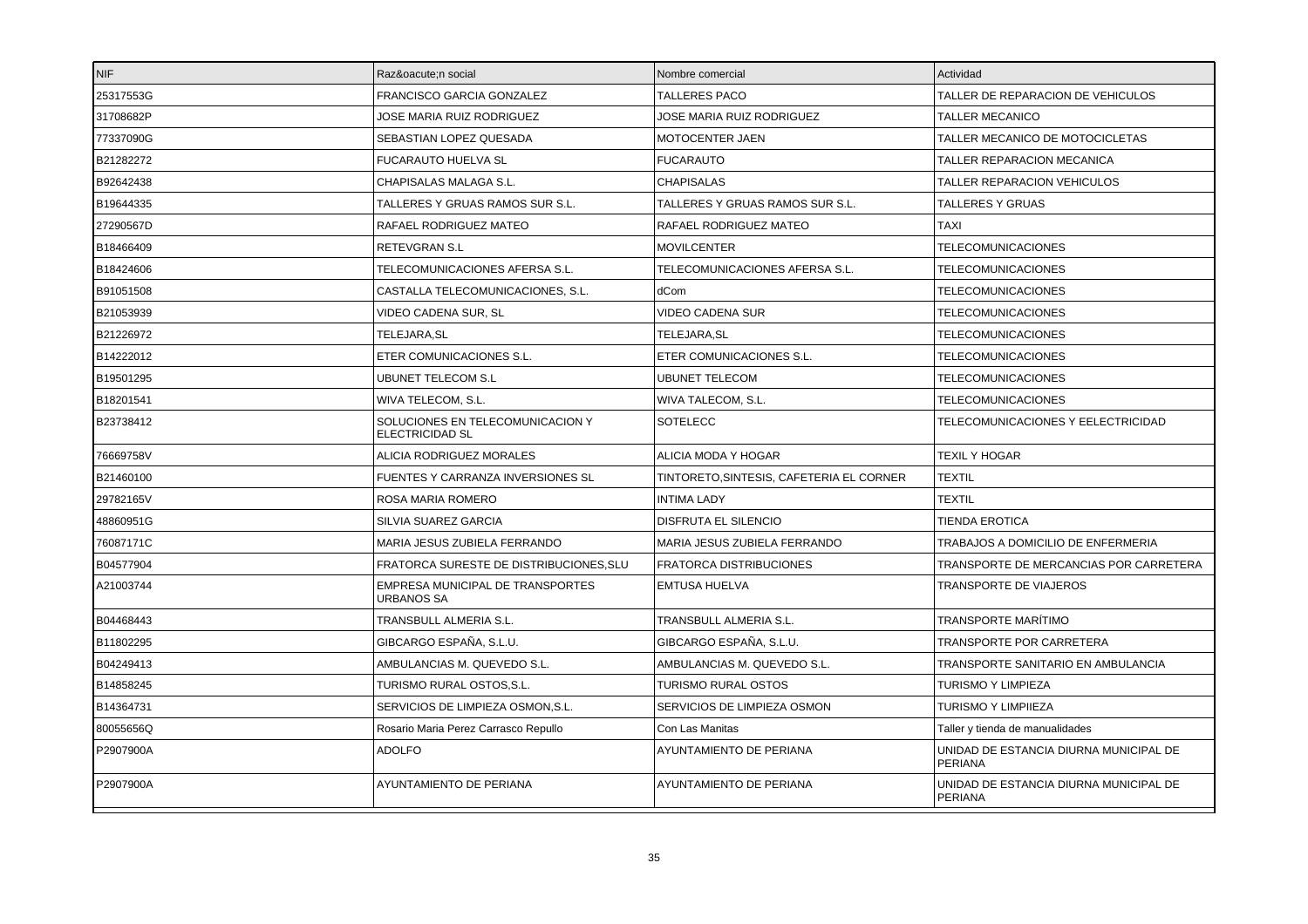| INIF.     | Razón social                                          | Nombre comercial                               | Actividad                                                              |
|-----------|-------------------------------------------------------|------------------------------------------------|------------------------------------------------------------------------|
| 44288740D | MARIA DEL CARMEN CASTILLO GUARNIDO                    | MARIA DEL CARMEN CASTILLO GUARNIDO             | <b>VARIOS SERVICIOS</b>                                                |
| 34044808R | VICENTE LOPEZ PACHECO                                 | VICENTE LOPEZ PACHECO                          | VENDING PTOS ALIMENTICIOS Y BEB. MAQUINAS                              |
| B14308548 | ORLICOR, S.L.                                         | <b>ORLICOR</b>                                 | <b>VENTA AL POR MAYOR</b>                                              |
| B52030319 | TECH LINKU GROUP SL                                   | TECH LINKU                                     | VENTA AL POR MAYOR DE TELEFONIA MOVIL- FIJA<br>Y ACCESORIOS            |
| B91198440 | <b>JUNTAND SL</b>                                     | <b>JUNTAND SL</b>                              | VENTA AL POR MENOR                                                     |
| 52227502E | FIDELA POLVILLO ROGERIO                               | FIDELA POLVILLO                                | VENTA AL POR MENOR                                                     |
| B21326467 | <b>HOBBY HUELVA, SL</b>                               | <b>INTERSPORT</b>                              | VENTA AL POR MENOR DE ARTICULOS<br><b>DEPORTIVOS</b>                   |
| 53087975L | JENIFER NEVADO OTEROS                                 | <b>CARNESUR</b>                                | VENTA AL POR MENOR DE CARNICERIA Y<br><b>CHARCUTERIA</b>               |
| 27293557D | MARIA DOLORES CORONIL JIMENEZ                         | <b>Top Queens</b>                              | VENTA AL POR MENOR DE PRENDAS DE VESTIR Y<br><b>COMPLEMENTOS</b>       |
| 25715796W | <b>JARA COCA</b>                                      | LOKIERO                                        | VENTA AL POR MENOR DE ROPA                                             |
| E04267209 | BARRIOS FENOY, C.B.                                   | CALZADOS CJ                                    | VENTA AL POR MENOS DE CALZADOS Y<br><b>COMPLEMENTOS</b>                |
| 30469683L | ALFONSO BELMONTES GARCIA                              | <b>ALFONSO BELMONTES GARCIA</b>                | VENTA AMBULANTE DE CALZADO                                             |
| 77531847C | JULIA JIMENEZ CARRION                                 | JULIA JIMENEZ CARRION                          | VENTA AMBULANTE DE CALZADO                                             |
| B21419064 | RUFO <sub>i</sub> S IMPORT                            | <b>RUFOS</b>                                   | VENTA DE COMPLEMENTOS, TEXTIL.                                         |
| 25942877G | MARIA CONCEPCION ALCANTARA PARRAS                     | <b>FERRETERIA CURRO</b>                        | VENTA DE DIVERSOS ARTICULOS                                            |
| 29717611R | ADOLFO BERLANGA                                       | <b>TIEN 21</b>                                 | VENTA DE ELECTRODOMESTICOS                                             |
| A18086819 | ELECTRODOMESTICOS SUAREZ S.A.                         | ELECTRODOMESTICOS SUAREZ S.A.                  | VENTA DE ELECTRODOMESTICOS AL POR MENOR                                |
| B41500695 | AGRO FENIX, S.L.                                      | AGROFENIX, S.L.                                | VENTA DE FERTILIZANTE, ESPECIALES Y ETC. MAS<br>SERVICIOS INFORMATICOS |
| 29735958V | <b>ANTONIA MARIOTTE</b>                               | <b>MABRIC</b>                                  | VENTA DE MANUALIDADES Y BRICOLAGE                                      |
| A21000906 | WEICKERT Y MARTIN AGRICOLA, S.A.                      | <b>WEICKERT Y MARTIN AGRICOLA</b>              | VENTA DE MAQUINARIA AGRICOLA                                           |
| B23545338 | MUEBLES Y COCINAS DOMINGO SLL                         | MUEBLES Y COICNAS DOMINGO SLL                  | <b>VENTA DE MUEBLES</b>                                                |
| B41511015 | ECOMUEBLE LORA DEL RIO S.L.                           | <b>ECOMUEBLE</b>                               | VENTA DE MUEBLES Y ELECTRODOMÉSTICOS                                   |
| B11747649 | FITOSIERRA, S.L.L.                                    | FITOSIERRA, S.L.L.                             | VENTA DE PRODUCTOS FITOSANITARIOS                                      |
| B90292749 | VALDECAR AUTOMOVILES SL                               | VALDECAR AUTOMOVILES SL                        | VENTA DE VEHÍCULOS A MOTOR                                             |
| B90094657 | CHIMENEAS SEVILLA                                     | CHIMENEAS IMPORMADE                            | VENTA E INSTALACION ESTUFAS Y CHIMENEAS<br><b>BIOMASA</b>              |
| B18374306 | DJMANIA SONIDO E ILUMINACION PROFESIONAL<br><b>SL</b> | DJMANIA SONIDO E ILUMINACION PROFESIONAL<br>SL | VENTA ILUMINACION Y SONIDO                                             |
| B84819275 | NIKOPING DEVELOPS, S.L.U.                             | SUPER PERFUMERIAS                              | VENTA MENOR ARTICULOS PERFUMERIA Y<br><b>DROGUERIA</b>                 |
|           |                                                       |                                                |                                                                        |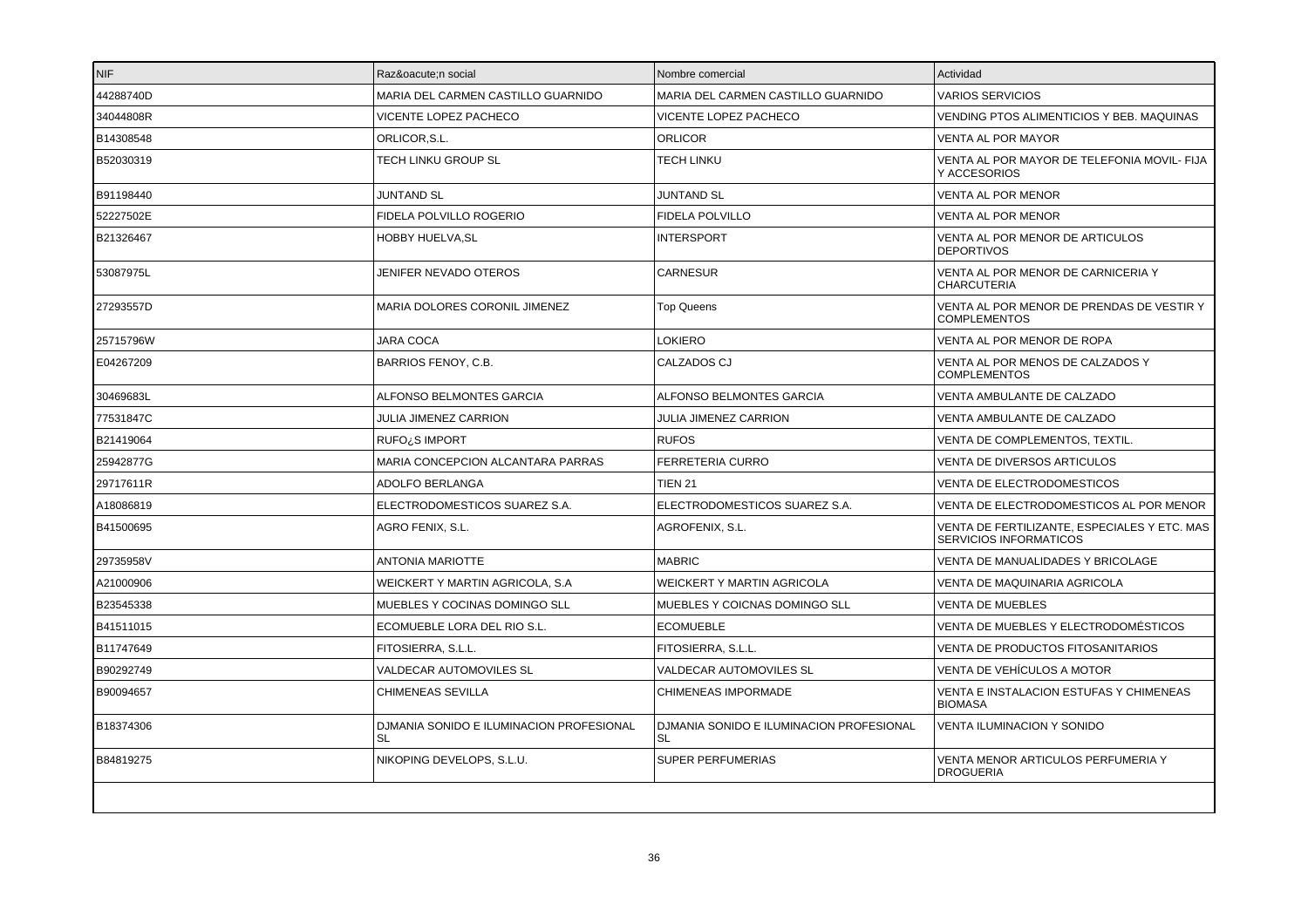| B82839838<br>HEREDEROS DE JOSE LUIS SUAREZ, S.L.U.<br><b>SUPER PERFUMERIAS</b><br>VENTA MENOR ARTICULOS PERFUMERIA Y<br><b>DROGUERIA</b><br>LINCOIN INVESTMENT, S.L.U.<br>B84306547<br>LINCOIN INVESTMENT, S.L.U.<br>VENTA MENOR ARTICULOS PERFUMERIA Y<br><b>DROGUERIA</b><br>B21240544<br><b>SUPER PERFUMERIAS</b><br>VENTA MENOR ARTICULOS PERFUMERIA Y<br>SUAREZ SALAZAR, S.L.U.<br><b>DROGUERIA</b><br>VENTA MENOR ARTICULOS PERFUMERIA Y<br>A11443512<br>PERFUMERIAS DE CADIZ. S.A.<br><b>SUPER PERFUMERIAS</b><br><b>DROGUERIA</b><br>B14015275<br>CUENCA HERMANOS, S.L.U.<br>SUPER PERFUMERIAS<br>VENTA MENOR ARTICULOS PERFUMERIA Y<br><b>DROGUERIA</b><br>29693997P<br>ALFONSO RODRIGUEZ<br>PULGARIN LAMINAS<br>VENTA MENOR DE ARTICULOS DE HOGAR<br>24202121A<br>MARIA DEL CARMEN RUIZ JIMENEZ<br>VENTA MENOR DE CALZADO<br>ZAPATERIAS CARMEN<br>B23403660<br>EL LIDER DEL DESCANSO S.L.<br>EL LIDER DEL DESCANSO S.L.<br><b>VENTA MENOR DE MUEBLES</b><br>B21313358<br><b>ONUFONE</b><br><b>ONUFONE SL</b><br>VENTA MENOR DE TELEFONIA<br>A14066294<br>PERALTA CORDOBA, S.A.<br>MUEBLES PERALTA<br><b>VENTA MENOR MUEBLES</b><br>B29230976<br>E.S. VALDICIO<br>VENTA MINORISTA DE COMBUSTIBLE (<br>Loza, S.L.<br>GASOLINERA)<br>MERKAMUEBLE, S.A.<br><b>MERKAMUEBLE</b><br><b>VENTA MOBILIARIO</b><br>A14018634<br>B23264898<br>ORIHUELA MOTOS CORDOBA, S.L.<br>ORIHUELA MOTOS CORDOBA<br>VENTA MOTOCICLETAS Y ACCESORIOS<br>F04775474<br>BUY STREET, SOC. COOP. AND. MIXTA<br><b>VENTA ON LINE</b><br>buystreet.es<br>B18901579<br>WEB LA TIENDA DIRECTA S.L.<br><b>VENTA ONLINE</b><br>WEB LA TIENDA DIRECTA S.L.<br>B21366265<br><b>FONTASUR</b><br>FONTASUR MATERIAL DE FONTANERIA SL<br><b>VENTA POR MAYOR DE MATERIALES</b><br>25345116J<br>JUAN JESUS DOMINGUEZ BARRANCO<br>JUJEDOS<br>VENTA POR MENOR DE ARTICULOS DE<br><b>INFORMATICA Y TELEFONIA</b><br>B21168943<br>TIENDATRONIC, SL<br>TIENDATRONIC, SL<br>VENTA POR MENOR DE COMPONENTES<br><b>ELECTRONICOS</b><br>B42816017<br>AG VENDING<br>VENTA PRODUCTOS ALIMENTICIOS A TRAVES<br>AG VENDING LOGISTIC SLU<br>MAQUINAS DE VENDING E INTERMEDIA<br>A41266537<br>SALDAUTO SEVILLA S.A.L.<br>SALDAUTO<br>VENTA Y REPARACION AUTOMOVILES<br>A41994518<br>TURISMOS LA RAZA, S.A.<br>VENTA Y REPARACION AUTOMOVILES<br>TURISMOS LA RAZA, S.A.<br>A41138942<br>MOTORLUXE, S.A<br>MOTORLUXE, S.A<br>VENTA Y REPARACION AUTOMOVILES<br>FERCAMPO AUTOMOCION, S.L.<br>FERCAMPO AUTOMOCION, S.L.<br>VENTA Y REPARACION AUTOMOVILES<br>B14310304<br>26805761C<br>JAVIER JESUS TERNERO TOVAR<br>APP INFORMATICA VIRREINA<br>VENTA Y REPARACION DE APARATOS<br><b>ELECTRONICOS</b><br>B18637777<br>DIVOGRA S.L.<br>DIVOGRA S.L.<br>VENTA Y REPARACION DE AUTOMOVILES<br>B18589978<br>DIGASA 4 POR 4 SL<br>DIGASA 4 X 4 SL<br>VENTA Y REPARACION DE AUTOMOVILES<br>A18533786<br>JAG GRANADA S.A.<br>JAG GRANADA S.A.<br>VENTA Y REPARACION DE AUTOMOVILES | NIF | Razón social | Nombre comercial | Actividad |
|-------------------------------------------------------------------------------------------------------------------------------------------------------------------------------------------------------------------------------------------------------------------------------------------------------------------------------------------------------------------------------------------------------------------------------------------------------------------------------------------------------------------------------------------------------------------------------------------------------------------------------------------------------------------------------------------------------------------------------------------------------------------------------------------------------------------------------------------------------------------------------------------------------------------------------------------------------------------------------------------------------------------------------------------------------------------------------------------------------------------------------------------------------------------------------------------------------------------------------------------------------------------------------------------------------------------------------------------------------------------------------------------------------------------------------------------------------------------------------------------------------------------------------------------------------------------------------------------------------------------------------------------------------------------------------------------------------------------------------------------------------------------------------------------------------------------------------------------------------------------------------------------------------------------------------------------------------------------------------------------------------------------------------------------------------------------------------------------------------------------------------------------------------------------------------------------------------------------------------------------------------------------------------------------------------------------------------------------------------------------------------------------------------------------------------------------------------------------------------------------------------------------------------------------------------------------------------------------------------------------------------------------------------------------------------------------------------------------------------------------------------------------------------------------------------------------------------------------------------------------------------------------------------------------------|-----|--------------|------------------|-----------|
|                                                                                                                                                                                                                                                                                                                                                                                                                                                                                                                                                                                                                                                                                                                                                                                                                                                                                                                                                                                                                                                                                                                                                                                                                                                                                                                                                                                                                                                                                                                                                                                                                                                                                                                                                                                                                                                                                                                                                                                                                                                                                                                                                                                                                                                                                                                                                                                                                                                                                                                                                                                                                                                                                                                                                                                                                                                                                                                         |     |              |                  |           |
|                                                                                                                                                                                                                                                                                                                                                                                                                                                                                                                                                                                                                                                                                                                                                                                                                                                                                                                                                                                                                                                                                                                                                                                                                                                                                                                                                                                                                                                                                                                                                                                                                                                                                                                                                                                                                                                                                                                                                                                                                                                                                                                                                                                                                                                                                                                                                                                                                                                                                                                                                                                                                                                                                                                                                                                                                                                                                                                         |     |              |                  |           |
|                                                                                                                                                                                                                                                                                                                                                                                                                                                                                                                                                                                                                                                                                                                                                                                                                                                                                                                                                                                                                                                                                                                                                                                                                                                                                                                                                                                                                                                                                                                                                                                                                                                                                                                                                                                                                                                                                                                                                                                                                                                                                                                                                                                                                                                                                                                                                                                                                                                                                                                                                                                                                                                                                                                                                                                                                                                                                                                         |     |              |                  |           |
|                                                                                                                                                                                                                                                                                                                                                                                                                                                                                                                                                                                                                                                                                                                                                                                                                                                                                                                                                                                                                                                                                                                                                                                                                                                                                                                                                                                                                                                                                                                                                                                                                                                                                                                                                                                                                                                                                                                                                                                                                                                                                                                                                                                                                                                                                                                                                                                                                                                                                                                                                                                                                                                                                                                                                                                                                                                                                                                         |     |              |                  |           |
|                                                                                                                                                                                                                                                                                                                                                                                                                                                                                                                                                                                                                                                                                                                                                                                                                                                                                                                                                                                                                                                                                                                                                                                                                                                                                                                                                                                                                                                                                                                                                                                                                                                                                                                                                                                                                                                                                                                                                                                                                                                                                                                                                                                                                                                                                                                                                                                                                                                                                                                                                                                                                                                                                                                                                                                                                                                                                                                         |     |              |                  |           |
|                                                                                                                                                                                                                                                                                                                                                                                                                                                                                                                                                                                                                                                                                                                                                                                                                                                                                                                                                                                                                                                                                                                                                                                                                                                                                                                                                                                                                                                                                                                                                                                                                                                                                                                                                                                                                                                                                                                                                                                                                                                                                                                                                                                                                                                                                                                                                                                                                                                                                                                                                                                                                                                                                                                                                                                                                                                                                                                         |     |              |                  |           |
|                                                                                                                                                                                                                                                                                                                                                                                                                                                                                                                                                                                                                                                                                                                                                                                                                                                                                                                                                                                                                                                                                                                                                                                                                                                                                                                                                                                                                                                                                                                                                                                                                                                                                                                                                                                                                                                                                                                                                                                                                                                                                                                                                                                                                                                                                                                                                                                                                                                                                                                                                                                                                                                                                                                                                                                                                                                                                                                         |     |              |                  |           |
|                                                                                                                                                                                                                                                                                                                                                                                                                                                                                                                                                                                                                                                                                                                                                                                                                                                                                                                                                                                                                                                                                                                                                                                                                                                                                                                                                                                                                                                                                                                                                                                                                                                                                                                                                                                                                                                                                                                                                                                                                                                                                                                                                                                                                                                                                                                                                                                                                                                                                                                                                                                                                                                                                                                                                                                                                                                                                                                         |     |              |                  |           |
|                                                                                                                                                                                                                                                                                                                                                                                                                                                                                                                                                                                                                                                                                                                                                                                                                                                                                                                                                                                                                                                                                                                                                                                                                                                                                                                                                                                                                                                                                                                                                                                                                                                                                                                                                                                                                                                                                                                                                                                                                                                                                                                                                                                                                                                                                                                                                                                                                                                                                                                                                                                                                                                                                                                                                                                                                                                                                                                         |     |              |                  |           |
|                                                                                                                                                                                                                                                                                                                                                                                                                                                                                                                                                                                                                                                                                                                                                                                                                                                                                                                                                                                                                                                                                                                                                                                                                                                                                                                                                                                                                                                                                                                                                                                                                                                                                                                                                                                                                                                                                                                                                                                                                                                                                                                                                                                                                                                                                                                                                                                                                                                                                                                                                                                                                                                                                                                                                                                                                                                                                                                         |     |              |                  |           |
|                                                                                                                                                                                                                                                                                                                                                                                                                                                                                                                                                                                                                                                                                                                                                                                                                                                                                                                                                                                                                                                                                                                                                                                                                                                                                                                                                                                                                                                                                                                                                                                                                                                                                                                                                                                                                                                                                                                                                                                                                                                                                                                                                                                                                                                                                                                                                                                                                                                                                                                                                                                                                                                                                                                                                                                                                                                                                                                         |     |              |                  |           |
|                                                                                                                                                                                                                                                                                                                                                                                                                                                                                                                                                                                                                                                                                                                                                                                                                                                                                                                                                                                                                                                                                                                                                                                                                                                                                                                                                                                                                                                                                                                                                                                                                                                                                                                                                                                                                                                                                                                                                                                                                                                                                                                                                                                                                                                                                                                                                                                                                                                                                                                                                                                                                                                                                                                                                                                                                                                                                                                         |     |              |                  |           |
|                                                                                                                                                                                                                                                                                                                                                                                                                                                                                                                                                                                                                                                                                                                                                                                                                                                                                                                                                                                                                                                                                                                                                                                                                                                                                                                                                                                                                                                                                                                                                                                                                                                                                                                                                                                                                                                                                                                                                                                                                                                                                                                                                                                                                                                                                                                                                                                                                                                                                                                                                                                                                                                                                                                                                                                                                                                                                                                         |     |              |                  |           |
|                                                                                                                                                                                                                                                                                                                                                                                                                                                                                                                                                                                                                                                                                                                                                                                                                                                                                                                                                                                                                                                                                                                                                                                                                                                                                                                                                                                                                                                                                                                                                                                                                                                                                                                                                                                                                                                                                                                                                                                                                                                                                                                                                                                                                                                                                                                                                                                                                                                                                                                                                                                                                                                                                                                                                                                                                                                                                                                         |     |              |                  |           |
|                                                                                                                                                                                                                                                                                                                                                                                                                                                                                                                                                                                                                                                                                                                                                                                                                                                                                                                                                                                                                                                                                                                                                                                                                                                                                                                                                                                                                                                                                                                                                                                                                                                                                                                                                                                                                                                                                                                                                                                                                                                                                                                                                                                                                                                                                                                                                                                                                                                                                                                                                                                                                                                                                                                                                                                                                                                                                                                         |     |              |                  |           |
|                                                                                                                                                                                                                                                                                                                                                                                                                                                                                                                                                                                                                                                                                                                                                                                                                                                                                                                                                                                                                                                                                                                                                                                                                                                                                                                                                                                                                                                                                                                                                                                                                                                                                                                                                                                                                                                                                                                                                                                                                                                                                                                                                                                                                                                                                                                                                                                                                                                                                                                                                                                                                                                                                                                                                                                                                                                                                                                         |     |              |                  |           |
|                                                                                                                                                                                                                                                                                                                                                                                                                                                                                                                                                                                                                                                                                                                                                                                                                                                                                                                                                                                                                                                                                                                                                                                                                                                                                                                                                                                                                                                                                                                                                                                                                                                                                                                                                                                                                                                                                                                                                                                                                                                                                                                                                                                                                                                                                                                                                                                                                                                                                                                                                                                                                                                                                                                                                                                                                                                                                                                         |     |              |                  |           |
|                                                                                                                                                                                                                                                                                                                                                                                                                                                                                                                                                                                                                                                                                                                                                                                                                                                                                                                                                                                                                                                                                                                                                                                                                                                                                                                                                                                                                                                                                                                                                                                                                                                                                                                                                                                                                                                                                                                                                                                                                                                                                                                                                                                                                                                                                                                                                                                                                                                                                                                                                                                                                                                                                                                                                                                                                                                                                                                         |     |              |                  |           |
|                                                                                                                                                                                                                                                                                                                                                                                                                                                                                                                                                                                                                                                                                                                                                                                                                                                                                                                                                                                                                                                                                                                                                                                                                                                                                                                                                                                                                                                                                                                                                                                                                                                                                                                                                                                                                                                                                                                                                                                                                                                                                                                                                                                                                                                                                                                                                                                                                                                                                                                                                                                                                                                                                                                                                                                                                                                                                                                         |     |              |                  |           |
|                                                                                                                                                                                                                                                                                                                                                                                                                                                                                                                                                                                                                                                                                                                                                                                                                                                                                                                                                                                                                                                                                                                                                                                                                                                                                                                                                                                                                                                                                                                                                                                                                                                                                                                                                                                                                                                                                                                                                                                                                                                                                                                                                                                                                                                                                                                                                                                                                                                                                                                                                                                                                                                                                                                                                                                                                                                                                                                         |     |              |                  |           |
|                                                                                                                                                                                                                                                                                                                                                                                                                                                                                                                                                                                                                                                                                                                                                                                                                                                                                                                                                                                                                                                                                                                                                                                                                                                                                                                                                                                                                                                                                                                                                                                                                                                                                                                                                                                                                                                                                                                                                                                                                                                                                                                                                                                                                                                                                                                                                                                                                                                                                                                                                                                                                                                                                                                                                                                                                                                                                                                         |     |              |                  |           |
|                                                                                                                                                                                                                                                                                                                                                                                                                                                                                                                                                                                                                                                                                                                                                                                                                                                                                                                                                                                                                                                                                                                                                                                                                                                                                                                                                                                                                                                                                                                                                                                                                                                                                                                                                                                                                                                                                                                                                                                                                                                                                                                                                                                                                                                                                                                                                                                                                                                                                                                                                                                                                                                                                                                                                                                                                                                                                                                         |     |              |                  |           |
|                                                                                                                                                                                                                                                                                                                                                                                                                                                                                                                                                                                                                                                                                                                                                                                                                                                                                                                                                                                                                                                                                                                                                                                                                                                                                                                                                                                                                                                                                                                                                                                                                                                                                                                                                                                                                                                                                                                                                                                                                                                                                                                                                                                                                                                                                                                                                                                                                                                                                                                                                                                                                                                                                                                                                                                                                                                                                                                         |     |              |                  |           |
|                                                                                                                                                                                                                                                                                                                                                                                                                                                                                                                                                                                                                                                                                                                                                                                                                                                                                                                                                                                                                                                                                                                                                                                                                                                                                                                                                                                                                                                                                                                                                                                                                                                                                                                                                                                                                                                                                                                                                                                                                                                                                                                                                                                                                                                                                                                                                                                                                                                                                                                                                                                                                                                                                                                                                                                                                                                                                                                         |     |              |                  |           |
|                                                                                                                                                                                                                                                                                                                                                                                                                                                                                                                                                                                                                                                                                                                                                                                                                                                                                                                                                                                                                                                                                                                                                                                                                                                                                                                                                                                                                                                                                                                                                                                                                                                                                                                                                                                                                                                                                                                                                                                                                                                                                                                                                                                                                                                                                                                                                                                                                                                                                                                                                                                                                                                                                                                                                                                                                                                                                                                         |     |              |                  |           |
|                                                                                                                                                                                                                                                                                                                                                                                                                                                                                                                                                                                                                                                                                                                                                                                                                                                                                                                                                                                                                                                                                                                                                                                                                                                                                                                                                                                                                                                                                                                                                                                                                                                                                                                                                                                                                                                                                                                                                                                                                                                                                                                                                                                                                                                                                                                                                                                                                                                                                                                                                                                                                                                                                                                                                                                                                                                                                                                         |     |              |                  |           |
|                                                                                                                                                                                                                                                                                                                                                                                                                                                                                                                                                                                                                                                                                                                                                                                                                                                                                                                                                                                                                                                                                                                                                                                                                                                                                                                                                                                                                                                                                                                                                                                                                                                                                                                                                                                                                                                                                                                                                                                                                                                                                                                                                                                                                                                                                                                                                                                                                                                                                                                                                                                                                                                                                                                                                                                                                                                                                                                         |     |              |                  |           |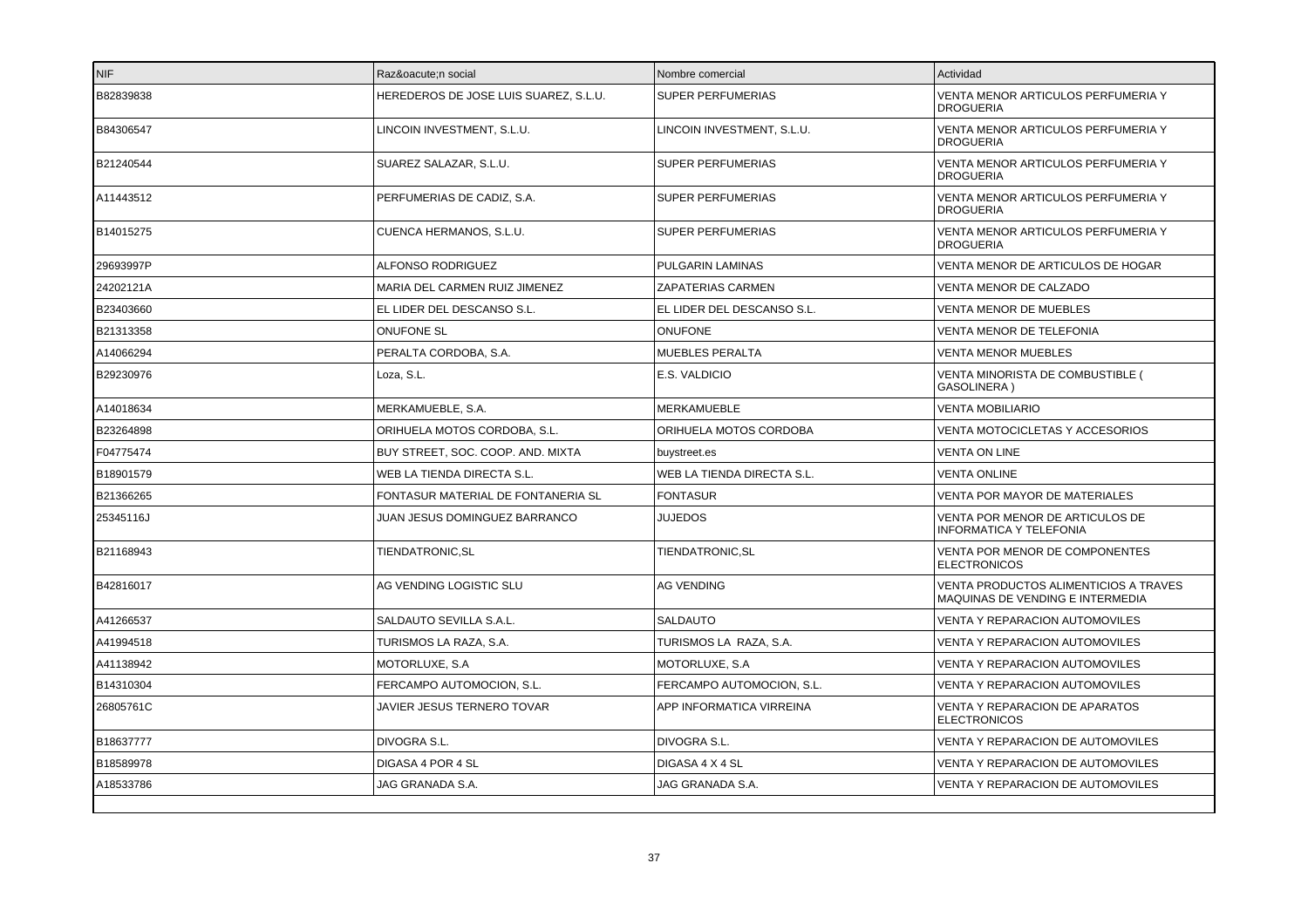| <b>NIF</b> | Razón social                           | Nombre comercial                   | Actividad                                                |
|------------|----------------------------------------|------------------------------------|----------------------------------------------------------|
| B-91292375 | SURMOTOR DE AUTOMOCION SL              | SURMOTOR DE AUTOMOCION SL          | VENTA Y REPARACION DE AUTOMOVILES                        |
| A41140765  | CONCESIONARIOS DE VEHICULOS S.A.       | <b>CONVESA</b>                     | VENTA Y REPARACION DE AUTOMOVILES                        |
| A41582883  | JAPONESA DE VEHÍCULOS S.A.             | <b>JAVESA</b>                      | VENTA Y REPARACION DE AUTOMOVILES                        |
| B21193602  | ATLANTICO MOTOR SL                     | <b>ATLANTICO MOTO SL</b>           | VENTA Y REPARACION DE AUTOMOVILES                        |
| A21049960  | NIPONUBA SL                            | NIPONUBA SL                        | VENTA Y REPARACION DE AUTOMOVILES                        |
| B41762964  | <b>KSELL MOTOR SL</b>                  | <b>KSELL MOTOR SL</b>              | VENTA Y REPARACION DE AUTOMOVILES Y SUS<br>REPUESTOS     |
| 29790084R  | LORENZO VAZQUEZ ALMEIDA                | <b>ICARUS INFORMATICA</b>          | VENTA Y REPARACION DE EQUIPOS<br><b>INFORMATICOS</b>     |
| B18667071  | ARAVI MOTO, S.L.                       | ARAVI MOTO, S.L. HONDA SUR GRANADA | VENTA Y REPARACION DE MOTOCICLETAS                       |
| B21174602  | <b>MOTOBLANCO SL</b>                   | <b>MOTOBLANCO</b>                  | VENTA Y REPARACION DE MOTOCICLETAS                       |
| B14081780  | RECAUCHUTADOS CORDOBA-SEVILLA, S.L.    | <b>RECACOR</b>                     | VENTA Y REPARACION DE NEUMATICOS                         |
| B14233613  | NEUMATICOS CORDOBA, S.L.               | <b>RECACOR</b>                     | VENTA Y REPARACION DE NEUMATICOS                         |
| B18437244  | PARMOTOR 21 SL                         | PARMOTOR 21 SL                     | VENTA Y REPARACION DE VEHICULOS                          |
| B04261533  | AUTOMOVILES ROBE, S.L.                 | AUTOMOVILES ROBE, S.L.             | VENTA Y REPARACION DE VEHICULOS                          |
| A41152422  | NIMO GORDILLO AUTOMOVILES, S.A.        | NIMO GORDILLO AUTOMOVILES, S.A.    | VENTA Y REPARACION DE VEHICULOS<br><b>AUTOMOVILES</b>    |
| A14095608  | <b>SCASUR S A</b>                      | <b>SCASUR</b>                      | VENTA Y REPARACION DE VEHÍCULOS<br><b>INDUSTRIALES</b>   |
| B18380444  | MOTOCICLETAS 95 S.L.                   | MOTO SPORT GRANADA                 | VENTA Y REPARACION MOTOCICLETAS Y<br><b>CICLOMOTORES</b> |
| A41736562  | GESTIÓN Y SERVICIOS DE AUTOMOCIÓN S.A. | <b>GYSA</b>                        | VENTA Y REPARACIÓN DE AUTOMÓVILES                        |
| A14466940  | RECACOR, S.A.                          | <b>RECACOR</b>                     | VENTA Y REPARACIÓN DE NEUMÁTICOS                         |
| A41369125  | <b>HISPALAUTO S.A</b>                  | HISPALAUTO S.A                     | VENTA Y REPARACIÓN DE VEHICULOS                          |
| B23230618  | CORDOBAUTOS LOPEZ, S.L.                | CORDOBAUTOS LOPEZ                  | VENTA Y REPARACIÓN DE VEHÍCULOS<br>AUTOMÓVILES           |
| B18534776  | EXUP MOTOR S.L.                        | <b>MARTIMOTO</b>                   | VENTA Y REPARACIÓN MOTOCICLETAS                          |
| B29455920  | RECAMBIOS LOPEZ FUENGIROLA, SL         | <b>RECAMBIOS LOPEZ</b>             | VENTA Y REPARACIÓN MOTOCICLETAS                          |
| B41542499  | SERVICIOS Y NEUMATICOS DAKAR. S.L.     | <b>DAKAR</b>                       | <b>VENTA Y SERVICIOS DEL NEUMATICO</b>                   |
| 24272437P  | MANUEL MORENO ALCAUCE                  | CARMEN DEL SUEÑO                   | VIVIENDA CON FINES TURÍSTICOS - HABITACIONES             |
| 48822277Q  | ELSA NOEMI MARTINEZ MARTIN             | <b>ALIMENTACION LOS PEKES</b>      | VTA MENOR PRODUCTOS ALIMENTICIOS                         |
| B92608017  | Digitaltoyshop S.L.                    | DigitalToyShop                     | Venta On Line de material fotográfico                    |
| B93392363  | Interactive Movies S.L.                | <b>BackBlack</b>                   | Venta de Juguetes Online                                 |
| B14008999  | URENDE, S.L.                           | <b>URENDE</b>                      | Venta menor comercio electrodomésticos                   |
| B23559057  | Otoman Decoracion S.L.                 | Tejidos el Carmen                  | Venta menor de tejidos y confeccion                      |
| 48966274X  | Sergio Manzano Fuentes                 | Motosbahia                         | Venta y reparación de motos y motos de agua              |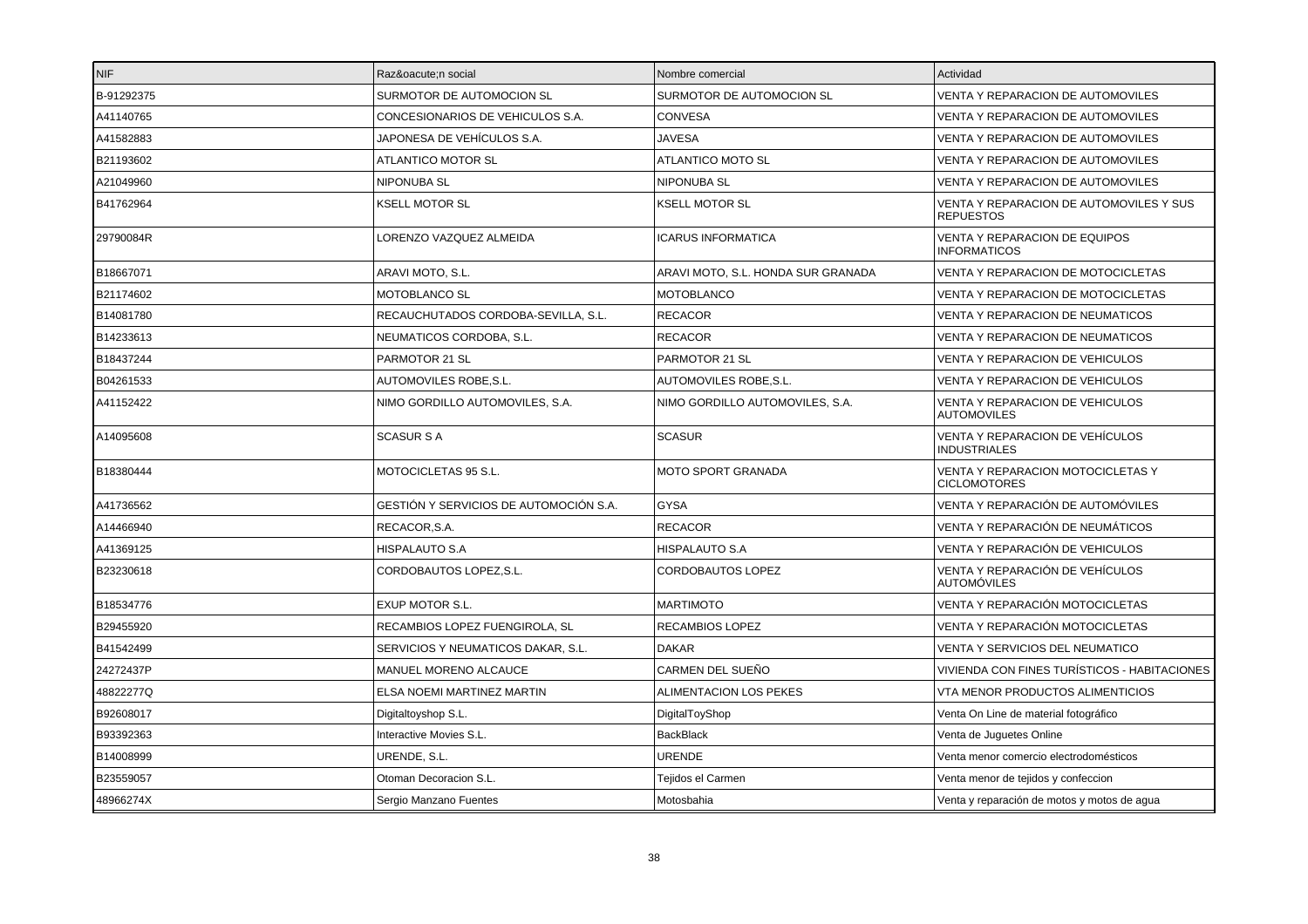| NIF       | Razón social                                                           | Nombre comercial                   | Actividad                                                    |
|-----------|------------------------------------------------------------------------|------------------------------------|--------------------------------------------------------------|
| B41832478 | GENERAL ELEVADORES XXI, S.L.                                           | <b>General Elevadores XXI</b>      | Venta, montaje, instalación y mantenimiento de<br>elevadores |
| 28357795Z | Manuel Clavero Salvador                                                | Casa Panecitos                     | Vivienda con fines turísticos                                |
| 52698664Y | Rocio Moreno Martinez                                                  | Rocío Moreno Martínez              | Vivienda con fines turísticos                                |
| B92423995 | EXPLOTACIONES DE CATERING S.L.                                         | CALZADOS PAQUI                     | ZAPATERIA                                                    |
| B11916004 | JIBEYRO IBERICA S.L                                                    | CARLOS TINOCO                      | ZAPATERIA                                                    |
| 45806940W | RAFAEL BAEZ SERRANO                                                    | <b>GESFINLEX</b>                   | actividades jurídicas                                        |
| B92945120 | OCIO Y HOSTELERIA AGUAS CLARAS S.L.                                    | LOCUTORIO AGUAS CLARAS             | actividades telecomunicacion                                 |
| B93012540 | Color System Car S.L.                                                  | Color System Car S.L.              | almacen y distribucion de pintura para automocion            |
| 75233052Y | jose miquel ramos GARRIDO                                              | JOSE MIGUEL RAMOS GARRIDO          | alquiler de hamacas e hidropedales                           |
| 27244253V | leonarda maria perez flores                                            | leonarda maria perez flores        | asesoria                                                     |
| A21014790 | gapyme, s.a.                                                           | gapyme, s.a.                       | asesoria                                                     |
| 44268071V | inmaculada arias cabello                                               | inmaculada arias cabello           | asesoria                                                     |
| X9128696L | YUYING ZHENG                                                           | SUPERMERCADO JIA ZHENG             | bazar con alimentación                                       |
| 74934922W | autoescuela gp PULIDO                                                  | gaspar pulido                      | centro de formacion y autoescuela                            |
| A21229059 | PRISMA SELECCION ETT, S.A.                                             | ACTIVA HUELVA ETT                  | cesion de trabajadores                                       |
| B92898329 | CENTRO DE NATURALEZA GALIANA C.B.                                      | <b>NATURHOUSE</b>                  | com.menor est.especializado alimentos                        |
| E92898329 | aserges@wanadoo.es                                                     | naturhouse                         | comerc.menor estab. espezcializado alimentos                 |
| 74843639Y | DANIEL ANTONIO FRIAS DIAZ                                              | kronech Tecnología                 | comercio                                                     |
| 75795022V | <b>ESTHER GARCIA MARTINEZ</b>                                          | tocados y broches                  | comercio                                                     |
| B11323490 | marmoles y gres s.l.                                                   | marmoles y gres                    | comercio al mayor de materiales de construccion              |
| B29813136 | MALAGUEÑA DE JOYERIA BENAL ORO S.L                                     | joyeria benal oro                  | comercio al menor de joyeria                                 |
| B14588083 | Maria Azucena Bretón                                                   | Arte21 Almeria                     | comercio al por menor de artículos                           |
| B92805142 | PALACIO DE LA CARNE S.L.                                               | palacio de la carne                | comercio al pormenor de carnes y productos carnicos          |
| B92300961 | MUEBLES Y ELECTRODOMESTICOS ELACHE S.L.                                | MUEBLES Y ELECTRODOMESTICOS ELACHE | comercio al pormenor de venta de muebles                     |
| G92547314 | ANTIDOTEC S.C.                                                         | antidote                           | comercio al pormenor del calzado                             |
| 47337141J | ABRAHAM BRAVO MORALES                                                  | abraham bravo morales              | comercio menor                                               |
| G92740885 | ACONGAMER 200 A.I.E S.A.                                               | <b>ACONGAMER</b>                   | comercio menor de carburantes                                |
| 27240964V | andres tonda graña                                                     | clinica dental virgen de la cabeza | dentista                                                     |
| B92769504 | CAFE PAB EXPERIENCIE S.L.                                              | <b>EXPERIENCE</b>                  | establecimiento de bebidas                                   |
| B14862809 | GUERRERO REVUELTA ASOCIADOS, S.L.P.                                    | guerrero revuelta asociados        | estudio de arquitectura                                      |
| B29578739 | academia europea de naturopata y academia europea<br>de parapsicologia | ACENA S.L.                         | formacion                                                    |
| 36110832G | milena estevez                                                         | milena estevez                     | gestión id                                                   |
|           |                                                                        |                                    |                                                              |